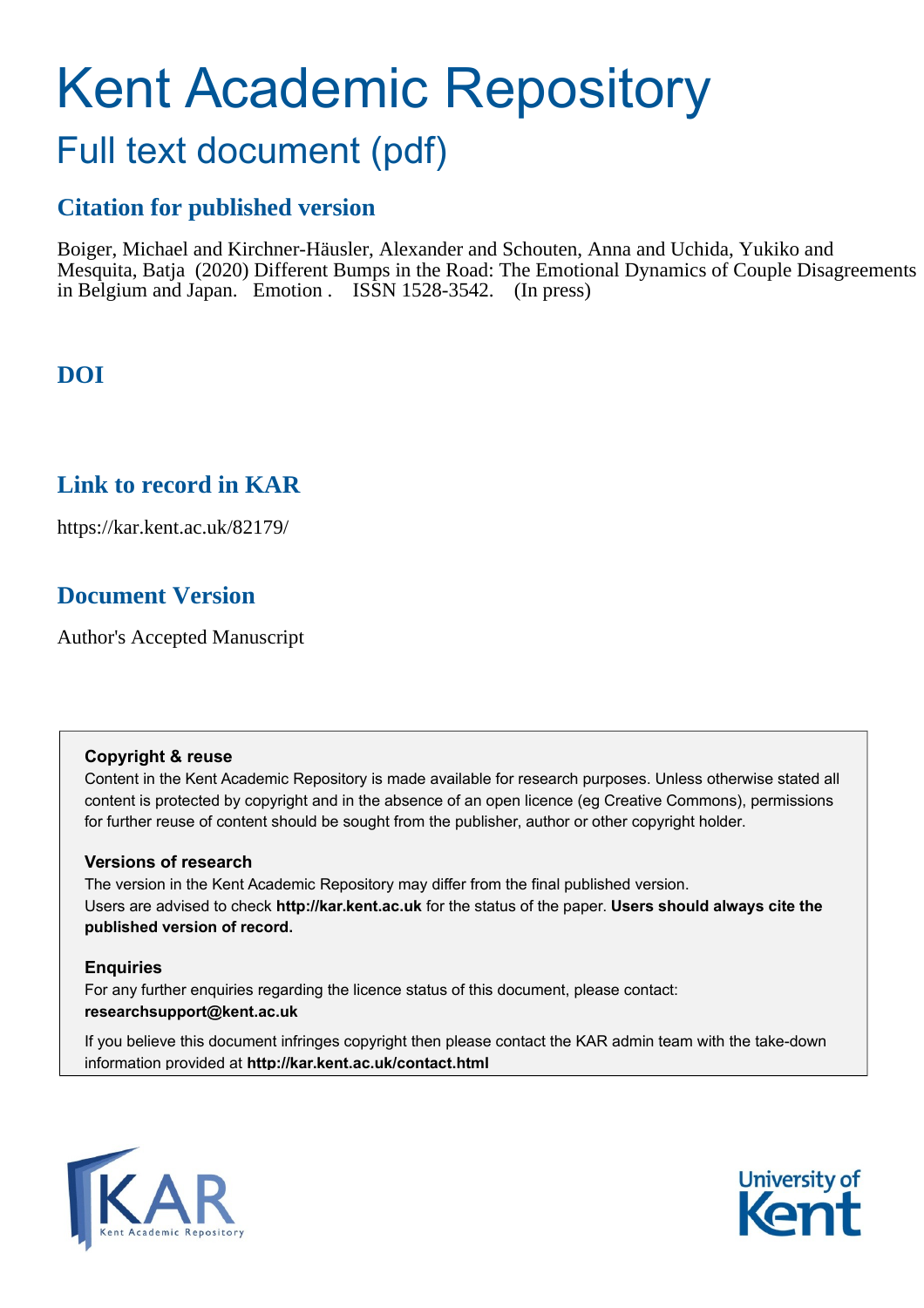Different Bumps in the Road: The Emotional Dynamics of Couple Disagreements in Belgium and Japan

Michael Boiger<sup>1</sup>, Alexander Kirchner<sup>2</sup>, Anna Schouten<sup>3</sup>, Yukiko Uchida<sup>4</sup>, & Batja Mesquita<sup>3</sup> <sup>1</sup>University of Amsterdam, <sup>2</sup>Univeristy of Kent, <sup>3</sup>University of Leuven, <sup>1</sup>Kyoto University

#### Author Note

Michael Boiger: Department of Psychology, Faculty of Social and Behavioural Sciences, University of Amsterdam, Postbus 15900, 1001 NK Amsterdam, The Netherlands

- Alexander Kirchner-Häusler: School of Psychology, Keynes College, University of Kent, Canterbury, Kent, CT2 7NP, United Kingdom
- Anna Schouten & Batja Mesquita: Center for Social and Cultural Psychology, Faculty of Psychology and Educational Sciences, University of Leuven, Tiensestraat 102 – box 3727, 3000 Leuven, Belgium
- Yukiko Uchida: Yukiko Uchida: Kokoro Research Center, Kyoto University, 46 Shimoadachi-cho, Yoshida Sakyo-ku, Kyoto 606-8501, Japan

Correspondence concerning this article should be addressed to Michael Boiger, Department of Psychology, Faculty of Social and Behavioural Sciences, University of Amsterdam, Postbus 15900, 1001 NK Amsterdam, The Netherlands. Email: m.boiger@uva.nl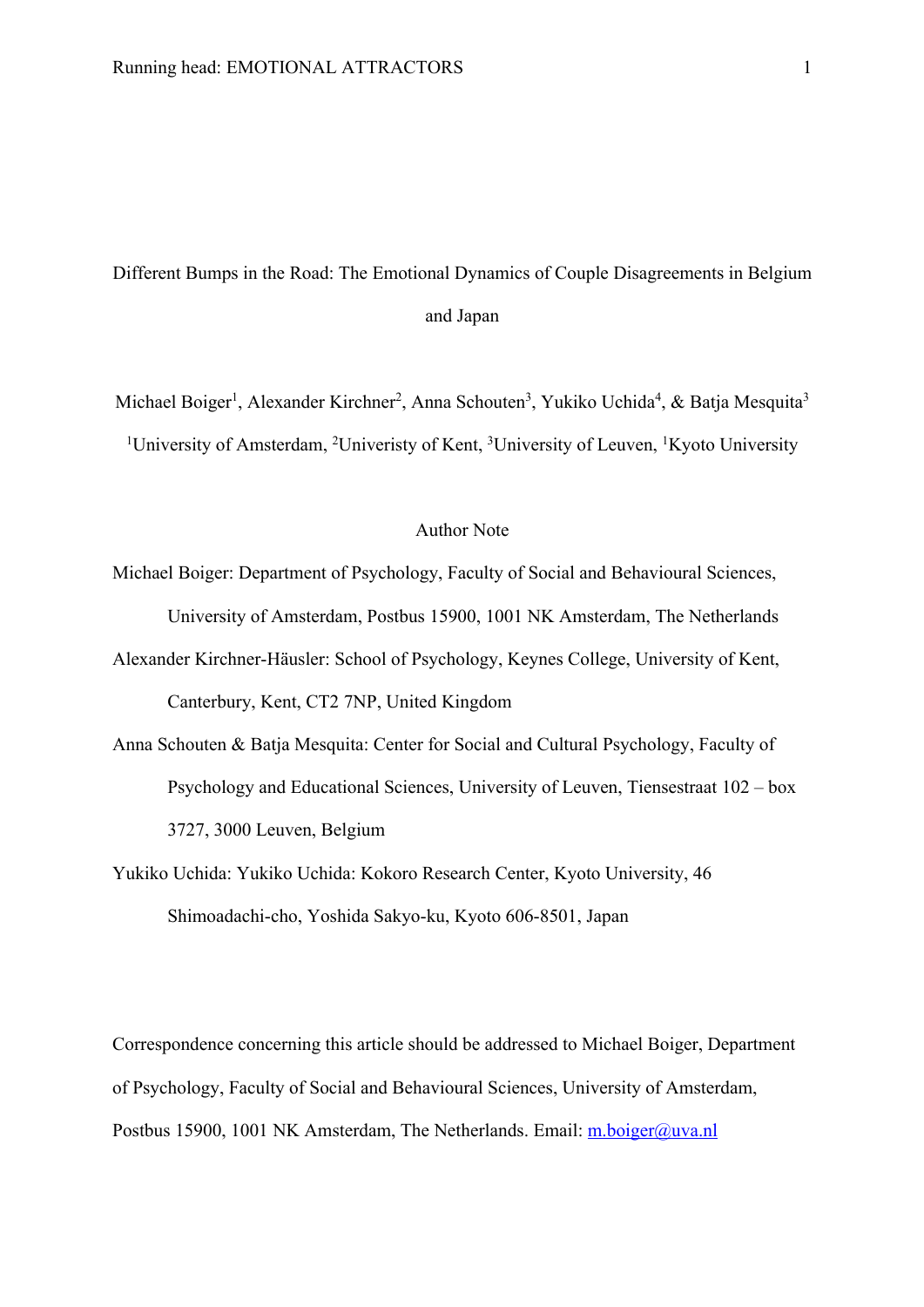Acknowledgement: Michael Boiger and Alexander Kirchner-Häusler completed the current research while at the University of Leuven and are now at the University of Amsterdam (MB) and the University of Kent (AKH). We would like to thank Anke Bruninx, Elien Joos, Maiko Komura, Mika Hattori, Yoko Higuchi, Nami Nishizawa Ryota Takano, Daichi Takami, Atsuhiko Uchida, Judith Wauters, and Anne van Gaans for their help with data collection. We are equally grateful to Jeanne Tsai and two anonymous reviewers for their valuable feedback to earlier versions of this manuscript. The research was supported by a postdoctoral fellowship by the Research Foundation Flanders (FWO) to Michael Boiger (12R3715N) and two grants from the University of Leuven Research Council to Batja Mesquita (OT/13/050, C14/17/048).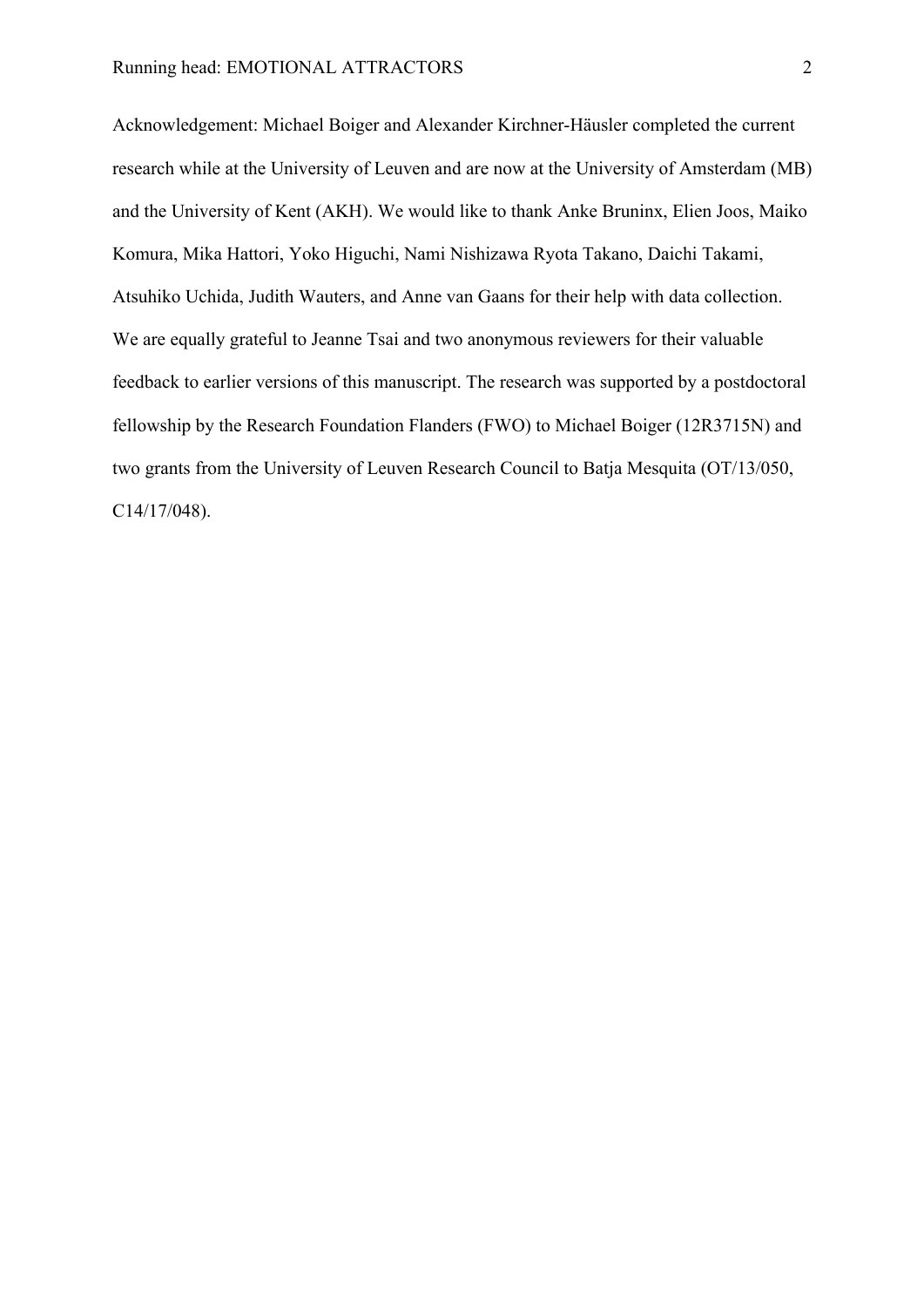#### Abstract

The present research aims to show that during disagreements, couples gravitate towards emotional states that benefit culturally valued relationship ideals. We expected that self-assertive emotions such as anger or feelings of strength should play a more central role in Belgium, where they are instrumental for achieving culturally valued independence ideals. In comparison, other-focused emotions such as shame or empathy for the partner should play a more central role in Japan, where they support interdependence ideals. Moreover, we predicted that interacting in culturally typical ways comes with relational benefits.  $N = 127$ romantic couples from Belgium and Japan discussed disagreements in the lab, which were video-recorded. After the interaction, participants separately rated their emotional experience during video-mediated recall: Every 30 seconds, the recording stopped, and participants indicated to what extent they had experienced each of 12 emotions. We identified central emotional states of the couple system in terms of attractor states because these are the patterns around which couples stabilize and that thus likely play a central role in realizing different modes of relating. In line with our predictions, the (cultural differences in) attractor states reflected states of the interpersonal emotional system that support relationship modes of independence in Belgium (e.g., angry or strong feelings) and interdependence (e.g., empathy) in Japan. Moreover, we found that—at least in Belgium—having more culturally typical interactions was associated with a stronger endorsement of culturally valued relationship ideals and, in turn, better relational functioning.

(240/250) words

*Keywords*: Culture, close relationships, attractors, dynamic systems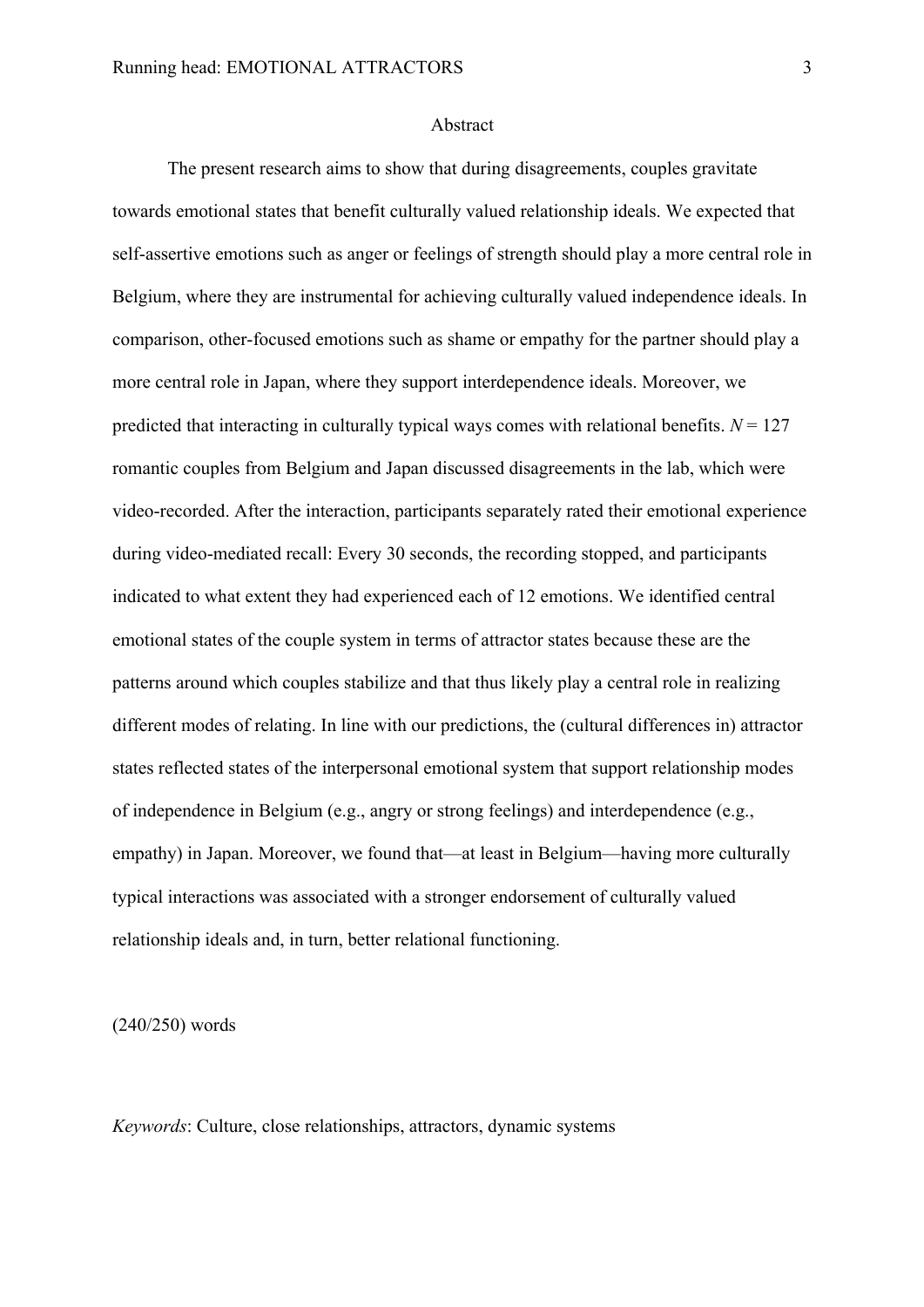## **Different Bumps in the Road: The Emotional Dynamics of Couple Disagreements in Belgium and Japan**

When romantic partners engage with each other, a certain degree of disagreement may be unavoidable. From time to time, their ideas, preferences, or desires will not align with each other. One person prefers to eat out, the other wants to stay in; one partner longs for more intimacy and physical closeness, the other needs privacy and personal space. How do partners experience and handle these misalignments? There is an abundant literature on how romantic partners in North American contexts handle disagreements and how this affects their relationship satisfaction (e.g., Canary, Cupach, & Messman, 1995; Fincham, 2003; Gottman, 1994). The general conclusion from this literature is that disagreement between partners is unavoidable, and that what matters is not *if* couples engage in conflict but *how* they engage in conflict. For example, while certain behaviors such as the "four horsemen" (criticism, contempt, defensiveness, stonewalling) lead to a destabilization of the relationship, other emotional behaviors, such as a healthy expression of anger and respectful assertion of individual needs have been considered a crucial part of the process by which partners bond (Gottman, 1994).

We argue that much of the existent (North American) literature on romantic relationships is based on the assumption that relationships are formed by two autonomous partners who, in the process of relationship formation, have to negotiate their respective individual needs. While this may be true for a majority of "Western", and in particular independent European (American) middle-class educated contexts, different relationship models prevail in other contexts (Henrich, Heine, & Norenzayan, 2010). For example, in Japanese contexts, relationships tend to be structured more by a concern for interdependence and symbiotic harmony (e.g., Rothbaum, Pott, Azuma, Miyake, & Weisz, 2000). In these contexts, disagreements do not primarily constitute conflicts or opportunities for the assertion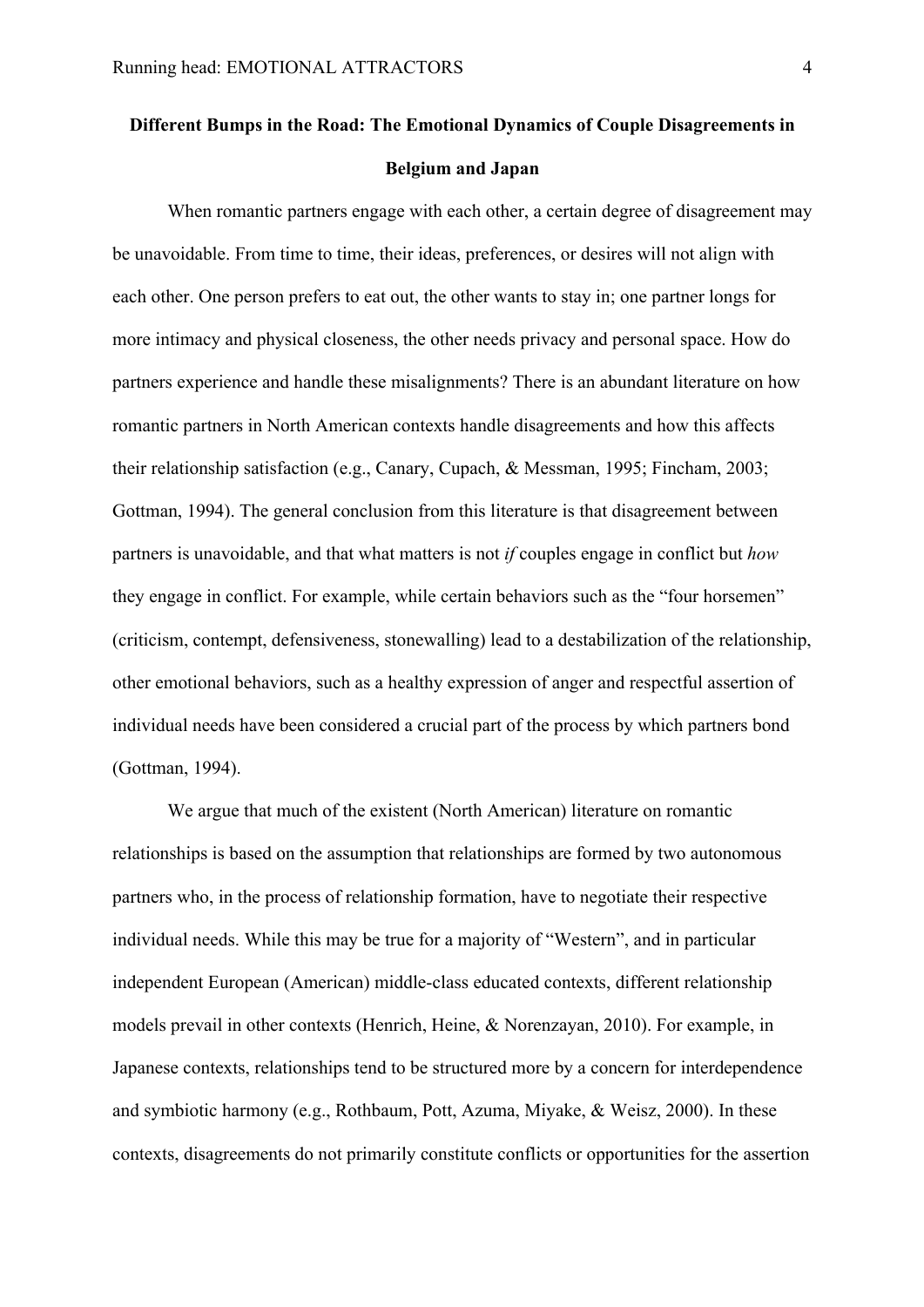of individual needs. Instead, they may be construed as glitches that can be resolved by mutual adjustment to partners' obligations, e.g., their role as parents. If the disagreement persists, it may still be preferable to avoid tainting the relational atmosphere with anger (Boiger, Mesquita, Uchida, & Barrett, 2013). Consequently, the central "bumps on the road" for Japanese couples may foreground emotions that attune people to each other and underline perspective-taking, such as empathy or shame, rather than anger or self-assertion. The present study tested these assumptions using an observational lab paradigm during which couples discussed disagreements in their relationships (Levenson & Gottman, 1983). We explored if Belgian and Japanese couples gravitate towards different emotional states in line with the respective relationship ideals of independence in Belgium and interdependence in Japan.

#### **Relationship Ideals in Belgium and Japan**

We set out from the idea that Belgian and Japanese relationships differ in the extent to which they are organized along the ideals of independence and interdependence (Markus  $\&$ Kitayama, 1991)<sup>1</sup>: While Belgians foreground independence in relationships, Japanese foreground interdependence. Although independence and interdependence are commonly considered as "self-construals" that describe individual characteristics rather than the relationships between individuals, this was not necessarily the intention of Markus and Kitayama. They conceived the self as a social self that is defined by how a person relates to others. Consequently, independence and interdependence can be thought of as patterns of sociality that "prescribe the normatively appropriate relations between the self (the individual) and others (other individuals)" (Markus & Kitayama, 2010, p. 423).

**The Independent Mode of Relating.** The hallmark of independence is the notion that people are separate and distinct individuals who pursue the "normative imperative" of "becom[ing] independent from others" (Markus & Kitayama, 1991, p. 227). When engaging in independent contexts, individuals are conceived as unique and distinctive entity.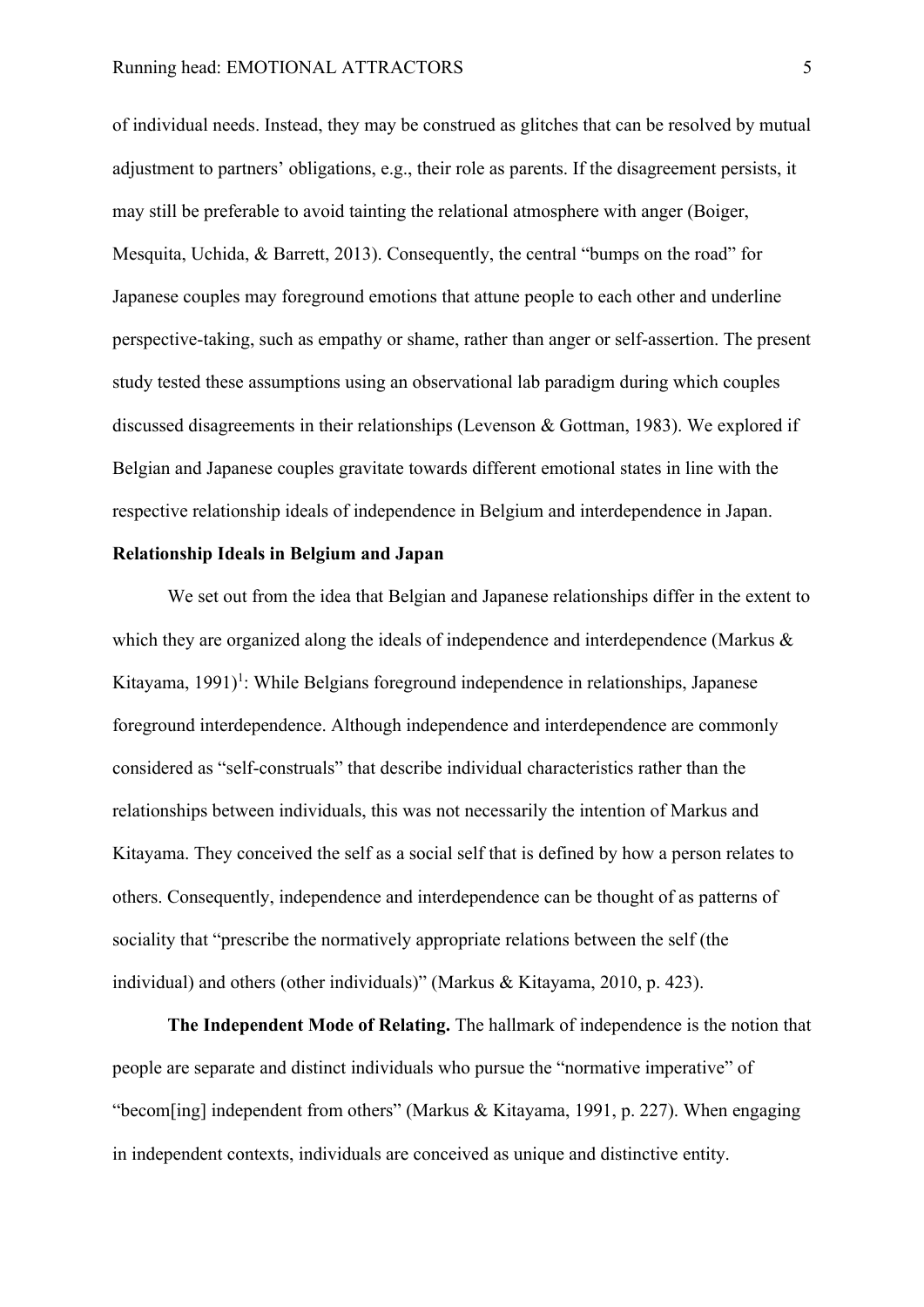Autonomy, self-promotion, and high self-esteem are valued (e.g., Heine, Lehman, Markus, & Kitayama, 1999), while dependency on others is seen as problematic (Tamura & Lau, 1992). A central task for the independent self is to discover their internal attributes such as preferences, desires, or needs and to make these inner qualities known to others, e.g., through self-disclosure (Chen, 1995; Kim, Sherman, & Taylor, 2008; Kito, 2005). In relationships structured by the independent mode of relating, the role of the other is, consequently, to help the person self-evaluate: "Others, or the social situation in general, are important, but primarily as standards of reflected appraisal, or as sources that can verify and affirm the inner core of the self" (Markus & Kitayama, 1991, p. 226).

Relationships organized by independence are characterized by a high degree of autonomy between partners. Partners in committed relationships maintain independence by focusing first and foremost on their own needs and goals, which is commonly seen as a sign of healthy relational functioning (e.g., Patterson, 2008). Of course, partners take each other's needs into account, but this is based on a *voluntary choice* made by both partners in the relationship (e.g., Anderson, Adams, & Plaut, 2008; Cross, Bacon, & Morris, 2000; Markus & Kitayama, 2010). For relationships operating in an independent context, this voluntary choice to commit to each other is commonly considered the core of a healthy and strong romantic relationship (e.g., Hadden, Baker, & Knee, 2018). Relationships are also based on mutual *trust* that the other person will keep making the choice to remain committed (see Yamagishi & Yamagishi, 1994). Consequently, maintaining relationships requires continuous effort and attention to signs that the other partner is no longer interested in the relationship, and that one's needs for connection may consequently not be met.

**The Interdependent Mode of Relating.** Interdependence is characterized by a "fundamental connectedness of human beings to each other" and the notion that people are always and integrally part of social relationships (Markus & Kitayama, 1991, p. 227). When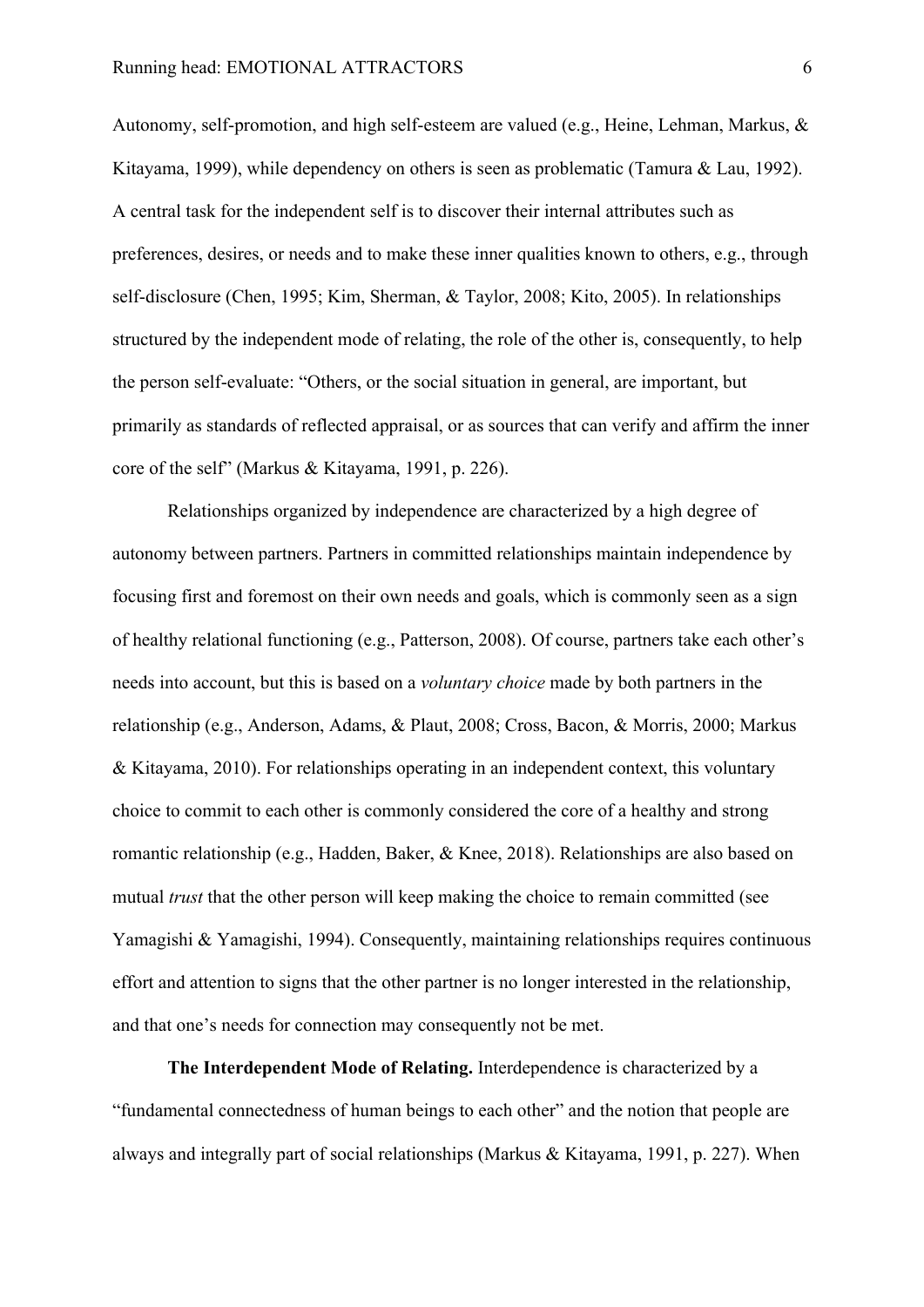engaging in interdependent contexts, each person is navigating a web of relationships that give them structure and meaning and are thus constitutive of who they are. Relatedness, selfcriticism and mutual dependence are valued (Doi, 1973; Kitayama, Markus, Matsumoto, & Norasakkunkit, 1997; Rothbaum et al., 2000), whereas not being attuned to others, inadequate social integration, or selfishness are seen as problematic (Tamura & Lau, 1992). Consideration and anticipation of others' needs, desires, and goals is expected, and being aware of others' expectations and adjusting oneself to these expectations are central cultural tasks (Morling, Kitayama, & Miyamoto, 2002).

Relationships structured by interdependence are characterized by a relatively high degree of unity and stability. Relatedness in close relationships is based on the partner's mutual *assurance* that they will remain committed (Yamagishi & Yamagishi, 1994). This assurance stems from partners' guarantee of loyalty and reciprocal obligations to each other. Moreover, in cultural contexts that foreground interdependence, couples often emerge from and are embedded in a shared network of persistent relationships, which provides support and incentives for relational stability (Yamagishi & Yamagishi, 1994). Because relationships are meant to endure and cannot easily be dissolved or replaced, maintaining harmony in relationships is key (Schug, Yuki, & Maddux, 2010). Partners achieve harmony by frequently taking each other's' perspective (Cohen & Gunz, 2002; Ma-Kellams & Blascovich, 2012) as well as by adjusting to each other and accepting circumstances as they are in order to fit their role obligations (Kim & Markus, 1999; Morling et al., 2002; Rothbaum et al., 2000). It is important to highlight that relationships operating in the interdependent mode of relating do not imply fusion of partners or lack of agency; rather, agency is conjoint and cooperative, which is the way for each individual in the relationship to act and express themselves (Markus & Kitayama, 2010).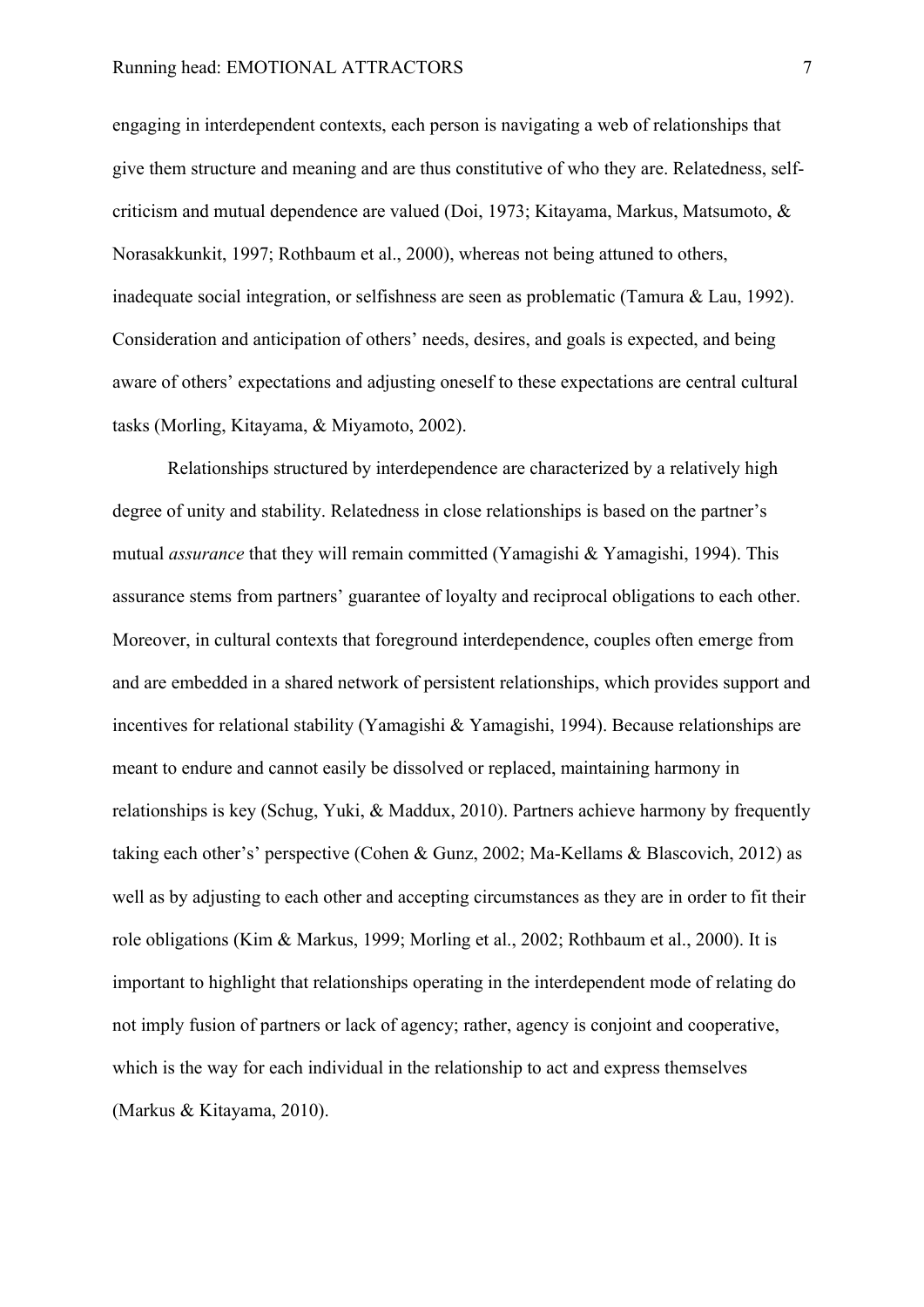#### **Emotions during Couple Disagreements in Belgium and Japan**

From the Belgian perspective of an independent mode of relating, misalignment between partners' needs, goals, or desires is to be expected. In cultural contexts with predominantly independent relationship ideals, partners are faced with the challenge to negotiate the cultural tasks of autonomy (e.g., self-exploration and self-assertion) with the desire for intimacy and connection (e.g., Erbert, 2000). Avoiding conflict is associated with negative relationship outcomes in these contexts (Caughlin & Vangelisti, 2006), possibly because conflict allows partners to negotiate needs and, consequently, develop a deeper understanding and appreciation of each other's individuality. Expressing self-assertive emotions such as anger helps partners recognize and voice their unmet needs and is considered an instrumental (and not necessarily harmful) emotion for managing conflict constructively (Averill, 1982; Canary et al., 1995; Gottman, Coan, Carrere, & Swanson, 1998). Disagreements allow partners to renegotiate their individual needs and, if paired with a disclosure of the deeper vulnerabilities around those needs, are seen as opportunities to grow both individually and as a couple (Greenberg & Goldman, 2008; Rothbaum et al., 2000). Partners in "good" independent relationships thus experience disagreements as opportunities or challenges; positive feelings of personal self-assertion such as strength or pride may consequently play an important role during disagreements for Belgian couples. This is in line with the idea that the experience of disengaging negative (e.g., anger) and positive (e.g., personal strength or pride) emotions supports independence concerns (De Leersnyder, Koval, Kuppens, & Mesquita, 2018; Kitayama, Mesquita, & Karasawa, 2006).

In contrast, from the Japanese perspective of an interdependent mode of relating, disagreement signifies a lack of mutual attunement and is best avoided or transcended. Given the primary focus on the needs and goals of close others, it is not surprising that Japanese spouses less frequently communicate their own (divergent) views openly but rather stress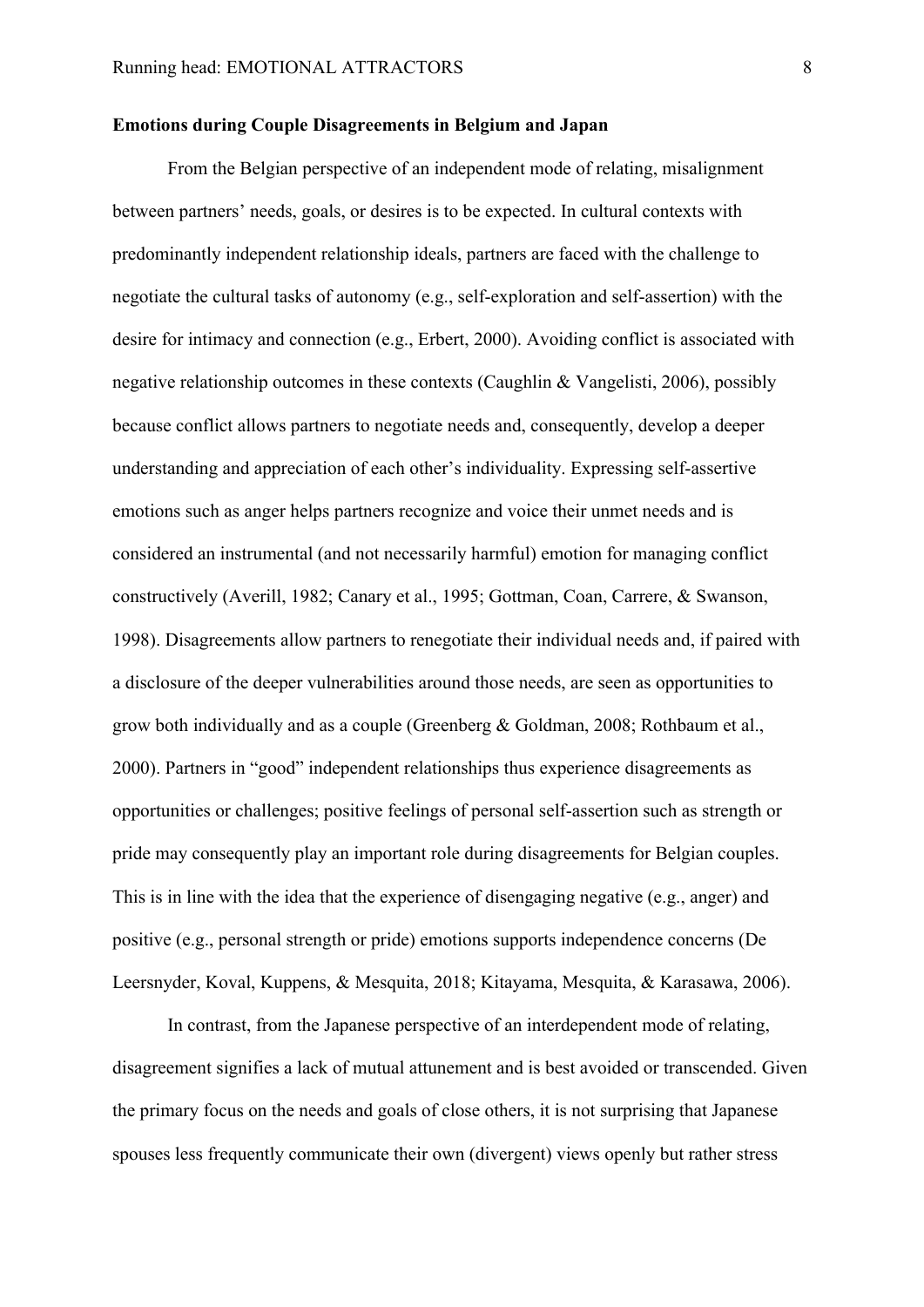perspective taking. In Japan, "[m]ind-reading and avoiding self-assertion are ways in which partners assure one another of their closeness and commitment" (Rothbaum et al., 2000, p. 1135). In fact, Japanese couples have been found to avoid the expression of negative affect and to prefer a non-conflictual approach to disagreements (Lee et al., 2013). When divergent views arise, a receptive and adjusting stance enables partners to empathize with each other and to achieve fit with their respective roles and obligations (e.g., Morling et al., 2002). Empathizing may also enable partners to maintain diverging individual views while, at the same time, acting consistently and conjointly, e.g., in their role as parents. At the same time, a self-critical stance may help partners in noticing when their behaviors are harmful to relational harmony; other-focused emotions such as shame highlight these situations for partners and are instrumental in realigning themselves with each other (Boiger et al., 2013; Heine et al., 1999). This fits with the idea that the experience of engaging negative (e.g., shame) and positive (e.g., friendly feelings or empathy) emotions supports interdependence concerns (De Leersnyder et al., 2018; Kitayama et al., 2006).

The most prevalent or typical emotions during disagreements should thus be the ones that are best suited to align couples with the cultures' relationship ideals (see also Tamir et al., 2016). In the present study, we therefore also tested the idea that emotionally responding during disagreements in culturally typical ways comes with relational benefits. To the extent that people within a culture act from a shared model of what emotional interactions in a good relationship look like, approaching that cultural norm should be associated with higher relationship satisfaction. There is some indication that, at an individual level, experiencing patterns of emotions that fit the cultural average is associated with higher well-being (De Leersnyder, Kim, & Mesquita, 2015). We propose that the same may be true at the couple level. Moreover, interacting emotionally in ways that approach the cultural average should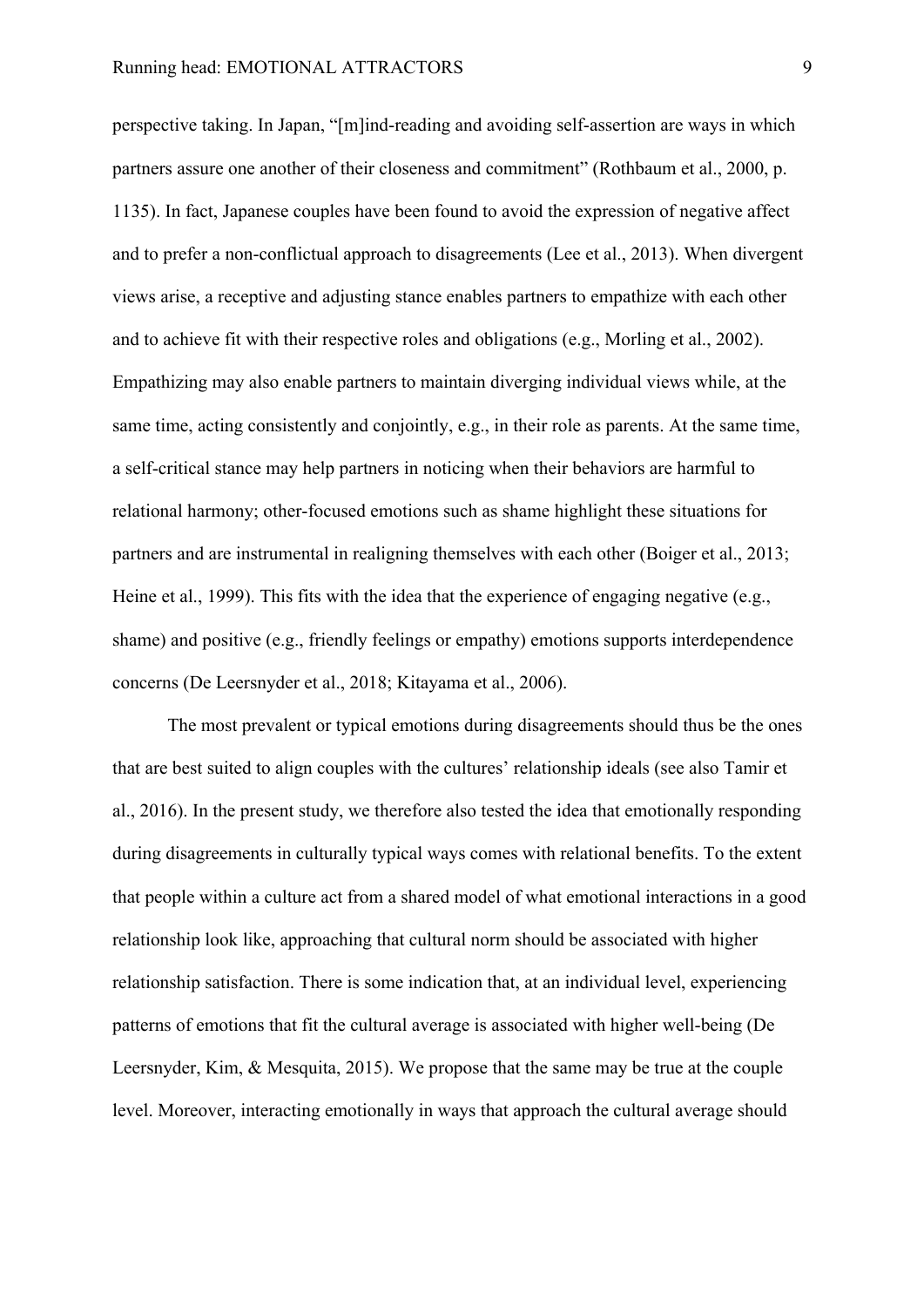also be indicative of the corresponding relationship modes of independence in Belgium and interdependence in Japan.

#### **The Current Study**

The aim of the current study was to explore if the central emotional "bumps" that couples experience during disagreements may differ between Belgian and Japanese couples in line with their respective independent and interdependent modes of relating. To date, cultural differences during couple interactions have not been reported for distinct emotions. Previous research on cultural variation in emotions during interactions focused on positive / negative affect (Hiew, Kim Halford, Van De Vijver, & Liu, 2016; Lee et al., 2013; Tsai & Levenson, 1997; Tsai, Levenson, & McCoy, 2006), on couples' synchrony of either positive / negative affect (Randall, Corkery, Duggi, Kamble, & Butler, 2011), or on bipolar dimensions of hard and soft affect (Schoebi, Wang, Ababkov, & Perrez, 2010) throughout the day. We predicted that there should be theoretically meaningful differences in partners' distinct emotional experiences during ongoing interactions (see also Boiger & Mesquita, 2012), such that self-assertive emotions such as anger or strength are central for Belgian couples, and other-focused emotions such as empathy or shame are central for Japanese couples (the *emotional foregrounding hypothesis*). Moreover, we expected that couples who interact emotionally in ways that approach the cultural norm or average report more relational benefits in terms of relationship satisfaction and the endorsement of the respective mode of relating (the *emotional fit hypothesis*)

To test these hypotheses, we invited Belgian and Japanese couples to discuss a disagreement in the lab (see Levenson & Gottman, 1983). We then asked partners to separately rate their emotional experience every 30 seconds while watching recordings of their interactions; they indicated their emotional experience on a list of emotions that we had identified in preparatory research as relevant for disagreements in each culture. This allowed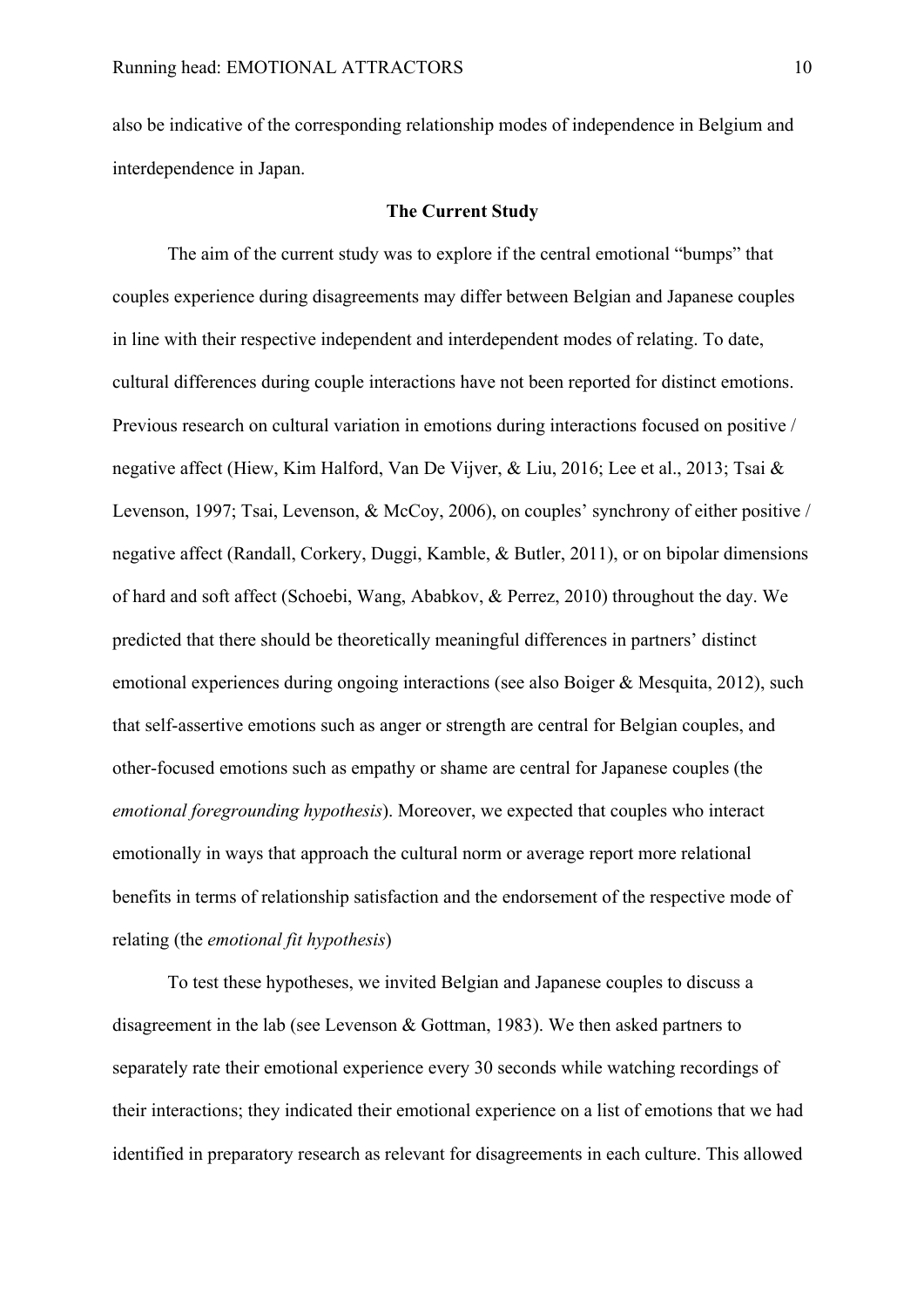us to capture the emotional interactions as they were experienced and interpreted by the participating couples themselves. For each 30-second segment, we then identified the couple's primary dyadic emotional state.

We established cultural variation in couples' ongoing emotional experience (the *emotional foregrounding hypothesis*) in two ways: As an initial deductive test, we assessed if those dyadic emotional states that we had predicted to be central (i.e., any emotional state of the couple system related to anger, strength, empathy, or shame) were more frequent in the respective cultural group. Next, and as the main test of the *emotional foregrounding hypothesis*, we inductively established the specific *emotional attractor states* for each couple and compared the culturally most frequent attractors. Attractor states are those emotional states to which the couple returns significantly more frequently than others, that recur over time, and that have substantial predictive power (Butler, 2011; Hollenstein, 2013). Identifying attractors thus goes beyond a mere comparison of what is frequent at the group level (as we did in our initial set of analyses): It allows to identify, for each couple, the specific emotional states that are salient for the couple system. Attractors highlight the preferred patterns around which couples stabilize and thus likely play a central role in realizing different modes of relating (Gardner & Wampler, 2008; Gottman, Swanson, & Swanson, 2002). Finally, we tested if couples that experienced dyadic emotional states that were more similar to the average of their cultural group reported better relational functioning (the *emotional fit hypothesis*).

#### **Method**

#### **Participants**

Participants were 58 Belgian and 80 Japanese heterosexual couples between 35 and 50 years of age. Given the exploratory nature of our research, it was not feasible to conduct power analyses; instead, we have collected a sample size that exceeded sample sizes of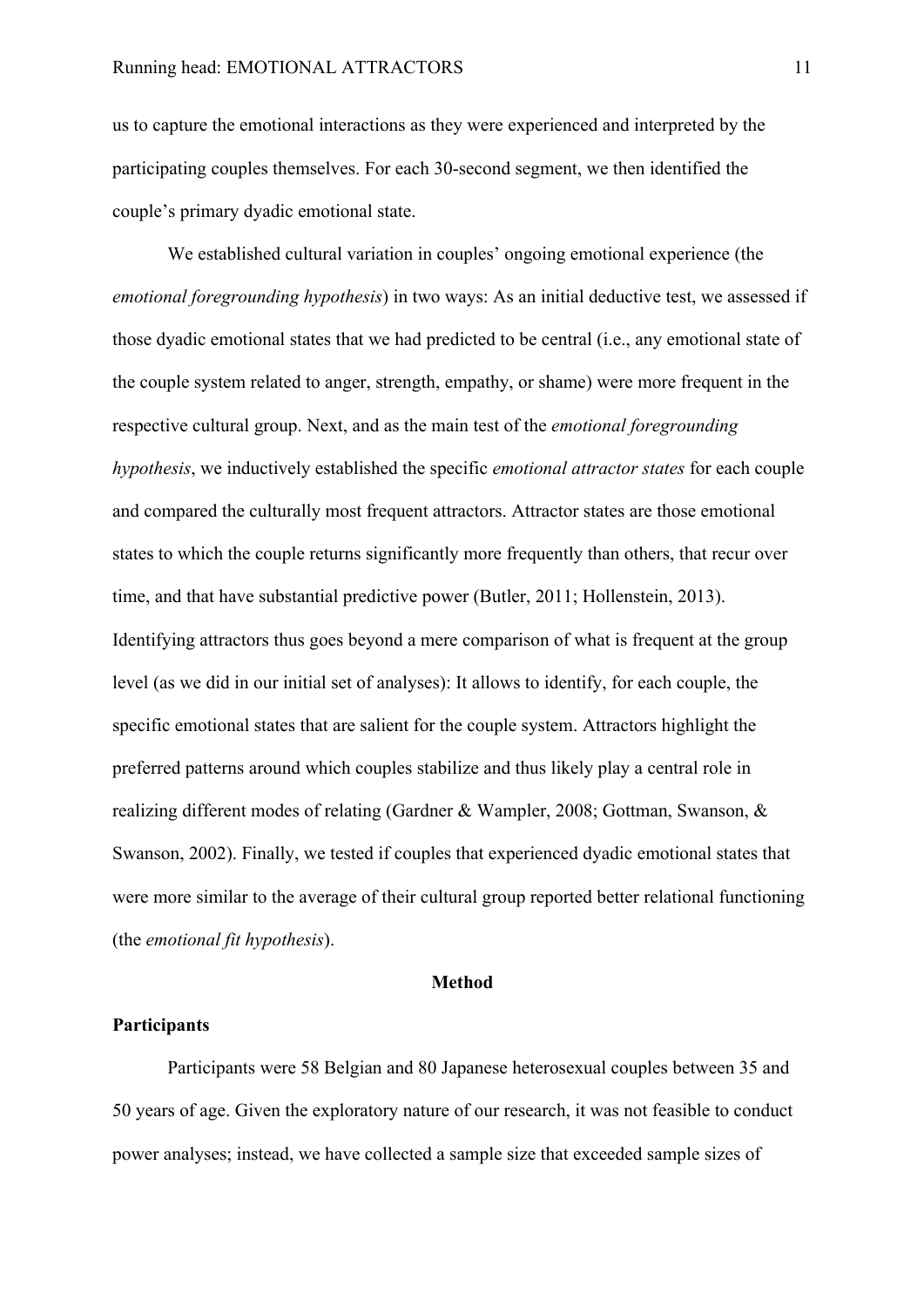previous cross-cultural studies using an interaction paradigm (Hiew et al., 2016; Lee et al., 2013; Tsai et al., 2006). In Belgium, we recruited participants through social media and flyers that were distributed in and around the city of Leuven at events, through charities, and in mailboxes. Potential participants (that is, those who were between 35-50 years old, in a heterosexual relationship for at least 2 years, cohabiting, and native Dutch speakers) were informed that the study would involve questionnaires as well as a visit to the laboratory at the University of Leuven to discuss different kinds of events in their relationship. In Japan, participants were recruited from the greater Kyoto / Kansai area by Kanden CS Forum, a recruitment and market research company located in Osaka; Japanese participants received the same information as Belgian participants (but were Japanese native speakers). All participants received 50 EUR for participating in the study and an additional 30 EUR if they completed a set of follow-up questionnaires six months later which are not reported here (Japanese participants were rewarded an equivalent reward through an internal point system managed by the recruitment company). The Belgian and Japanese couples were matched in relationship duration and had been in a committed relationship for approximately 15 years on average ( $M_{BE}$  = 15.55,  $SD_{BE}$  = 8.20;  $M_{JP}$  = 14.98,  $SD_{JP}$  = 7.20;  $t(136)$  = 0.44,  $p = .66$ ).

Belgian participants were on average slightly younger than Japanese participants (*MBE*  $= 41.22$ ,  $SD_{BE} = 5.15$ ;  $M_{JP} = 42.98$ ,  $SD_{JP} = 4.33$ ),  $t(221.20) = 3.00$ ,  $p < .01$ . This cultural difference was primarily due to the Belgian female participants being younger than their Japanese counterparts ( $M_{BE}$  = 39.90,  $SD_{BE}$  = 4.97;  $M_{JP}$  = 42.29,  $SD_{JP}$  = 4.21),  $t(136)$  = 3.05, *p*  $\leq$  01; the male participants did not differ significantly in age between cultural groups ( $M_{BE}$  = 42.53,  $SD_{BE} = 5.03$ ;  $M_{JP} = 43.68$ ,  $SD_{JP} = 4.37$ ),  $t(136) = 1.42$ ,  $p = .16$ . The Japanese couples were more likely to be married than the Belgian couples (BE: 72.4%; JP: 97.5%),  $\chi^2(1)$  = 18.66, *p* < .001—reflecting different customs in the two countries. The two samples differed somewhat in terms of their self-assessed socioeconomic status (SES; categories were lower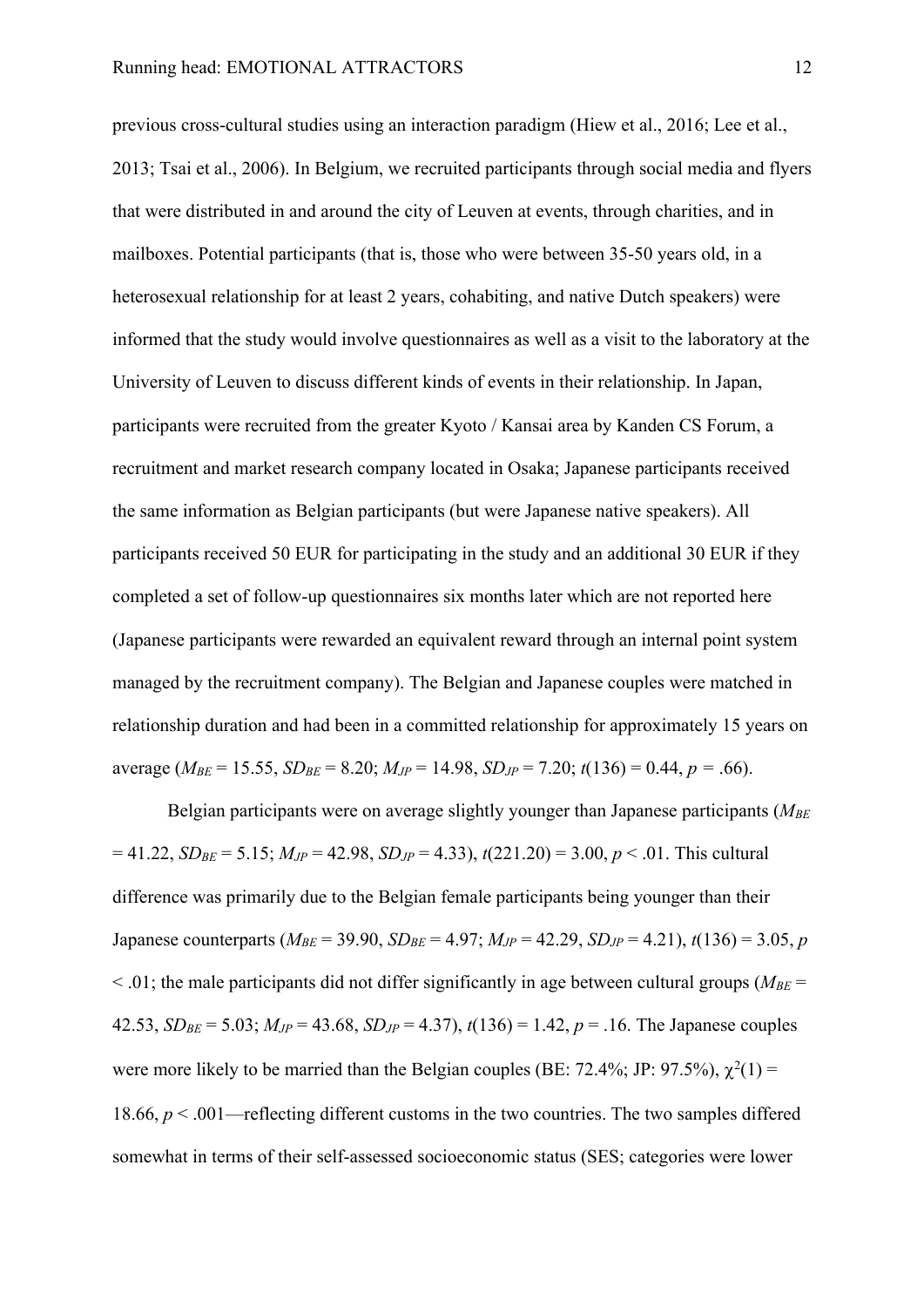class, lower middle-lass, middle-class, higher-middle class, and upper class), *U* = 1310.5, *p*  < .001: Although the majority assessed themselves as middle-class in both cultures (60.7% in Belgium; 64.4% in Japan), the Belgian couples were more frequently higher-middle class (30.4% in Belgium, 10.0% in Japan) and the Japanese more frequently lower-middle class (6.0% in Belgium, 20.6% in Japan).

#### **Procedure**

The main study consisted of three steps: A pre-laboratory questionnaire package that the participants filled out at home, a structured interaction session at the laboratory, and a video-mediated recall during which participants indicated their emotional experience during the interaction. All questionnaires, instructions, and interaction scripts were compiled in English, translated to Dutch and Japanese, and backtranslated to English. Authors fluent in English and Dutch/Japanese checked the translations and addressed any inconsistencies raised by the backtranslations. After extensive piloting, we trained Flemish Belgian /Japanese study coordinators fluent in English to administer the study in Belgium and Japan. Study coordinators then trained a group of research assistants on facilitating and recording the lab interactions at each research site. The procedure and all materials were approved by the Social and Societal Ethics Committee of the University of Leuven.

**Pre-laboratory Assessment.** All participants received a package of online questionnaires prior to their visit to the laboratory. The package included the informed consent, a list of potential areas of disagreement, a number of scales to assess relationship quality, as well as measures of autonomy/relatedness, subjective well-being, and attachment style. Participants were instructed to complete these questionnaires at home, without consulting their respective partners, at least three days prior to their visit to the laboratory.

**Interaction session.** In the lab, the couples were asked to engage in three interactions that were video recorded. First, couples engaged in a neutral interaction for 5 minutes during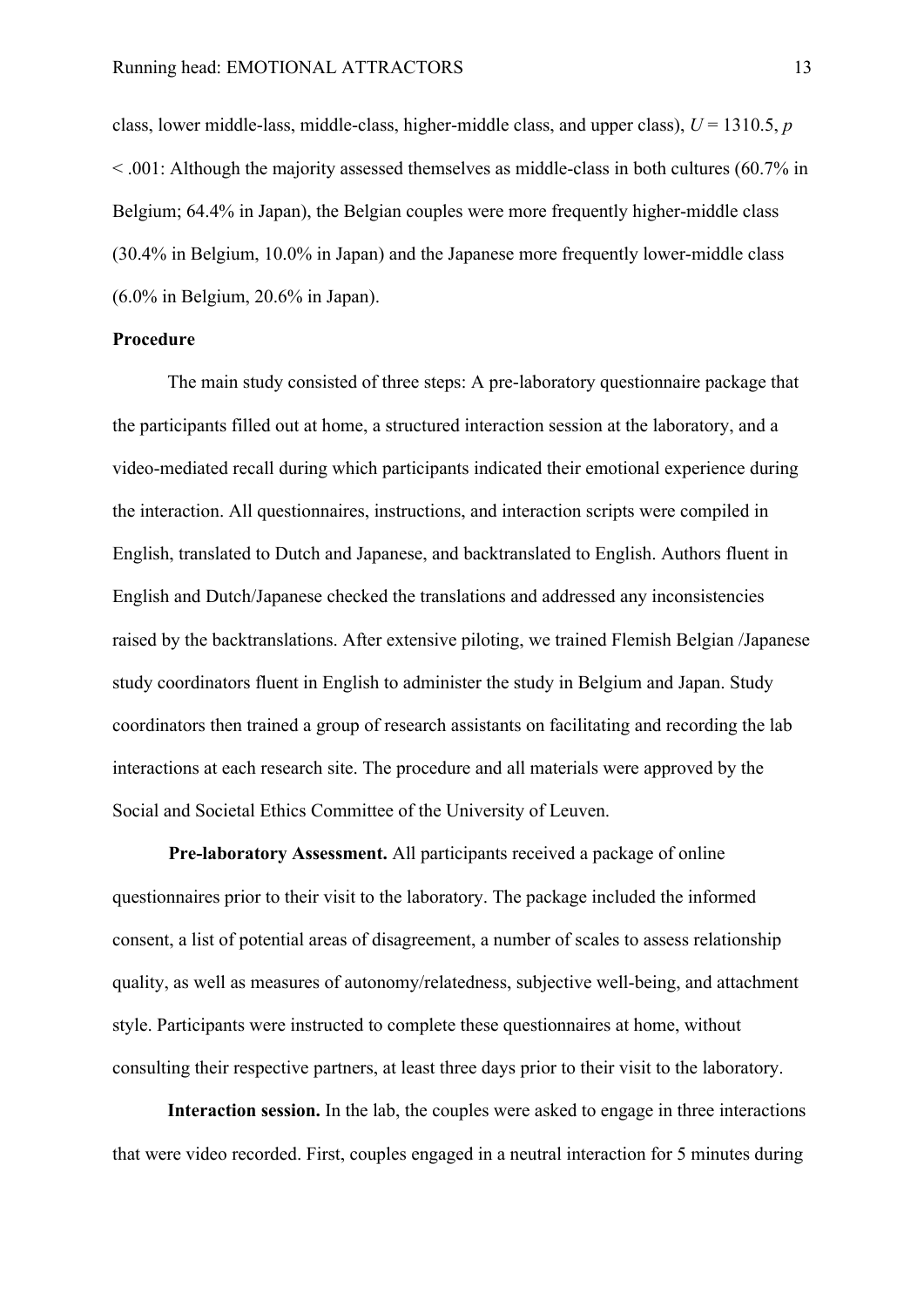which they talked about current events in their lives to accommodate to the experimental setting. Of interest to the current study, couples then engaged in a disagreement interaction for 10 minutes. Finally, couples engaged in a 10-minute positive interaction with the purpose of resolving any remaining tension between the partners and to measure couple resilience, which is not reported here. During this last interaction couples played a card matching game whereby partners had to alternately describe cards with tangrams to each other (based on Schober & Clark, 1989)

For the current study, the procedure of the disagreement interaction task was slightly adjusted to ensure its applicability to both Japanese and Belgian couples: In the original procedure developed by Levenson & Gottman (1983), the disagreement topic was chosen by a trained facilitator who determined the area of disagreement that elicited the strongest emotional response by exploring different topics with the couple. We deemed this approach not fit for the Japanese cultural context, where disagreements between partners are not readily discussed with strangers and where the intensity of the emotional response may be more difficult to judge due to display rules (Matsumoto, 1990). Instead, we decided to allow the couples in both cultures to choose the disagreement topic themselves and ensured that couples discussed comparably relevant topics across cultures. Couples were asked to choose an area of disagreement from a list of topics that we compiled for each couple based on their pre-laboratory assessment; this list included all areas of disagreement that at least one of the partners had indicated to be of importance  $(0, 0)$ ; see measures below). The facilitator instructed the couple to choose a disagreement topic from their list that they were comfortable discussing with their partner. Couples were instructed to behave naturally, as if they were at home. The facilitator suggested to recall the last time they had had a disagreement about the chosen topic and to start their conversation by stating their different point of views. Additionally, the couple was invited to try and solve the problem..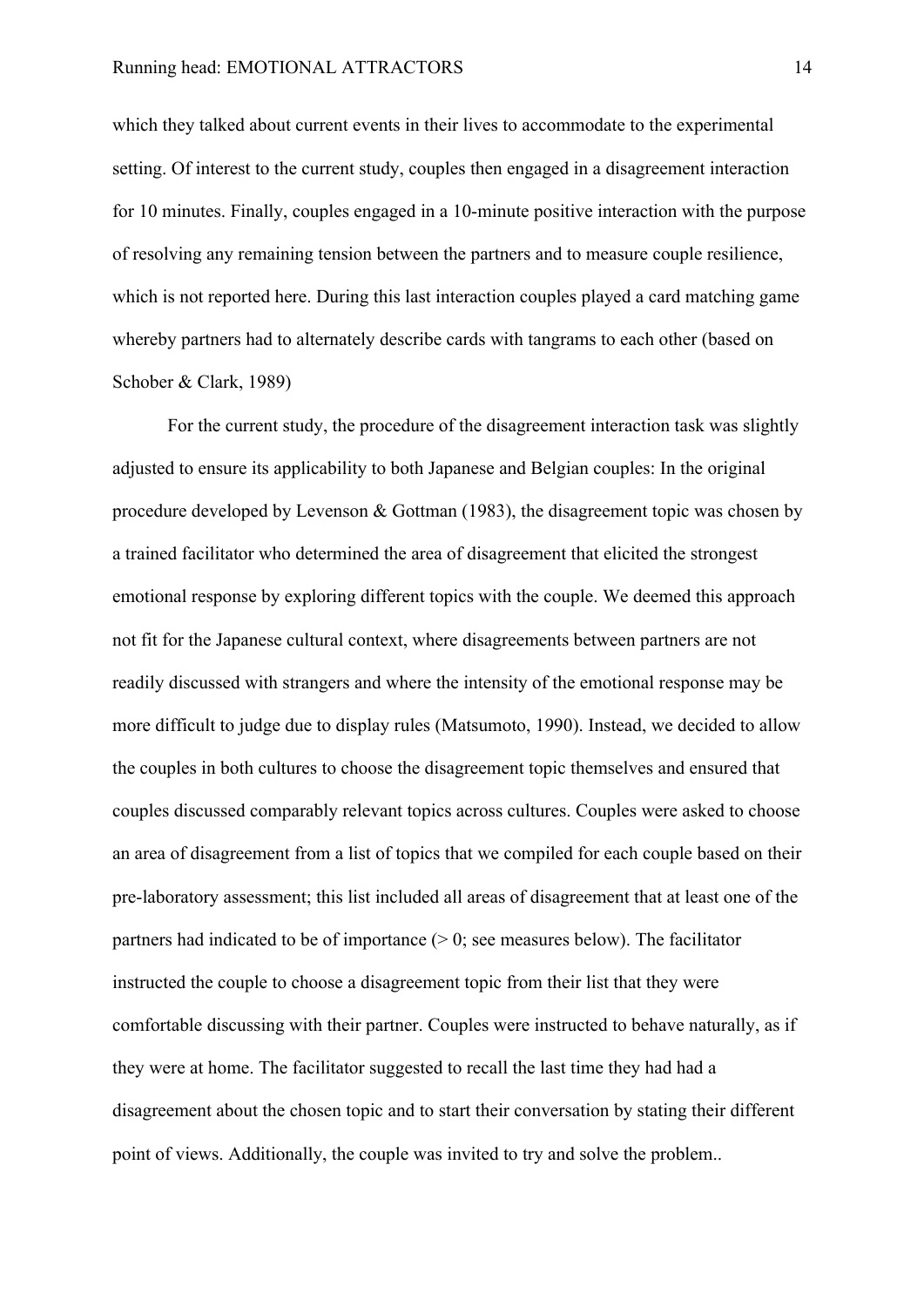**Video-mediated Recall.** After the interaction session, the couples participated in a video-mediated recall (VMR). Participants were seated in separate rooms, where they watched recordings of their disagreement interactions in a computer program developed for this purpose. Similar to online video-conferencing software, participants saw the recording of their partner (400 px wide) with their own recording overlaid at the bottom left (80 px high). The VMR consisted of two parts: During the first part, the video recording stopped every 30 seconds, and participants were asked to indicate to what extent they felt each of a range of emotions during that part of the interaction ("During the part of the conversation that I just saw, I remember feeling…"). During the second part, which is not part of the present paper, participants watched the complete video recording a second time and were asked to indicate the valence of their experience on a continuous scale from very negative to very positive using a slider. Before the actual VMR, participants completed a short training session to familiarize themselves with the procedure. The VMR software malfunctioned for one Belgian and four Japanese couples, leaving us with 57 Belgian and 76 Japanese couples for analyses.

#### **Preparation of Stimulus Material**

To obtain a list of cross-culturally relevant emotions during couple disagreements for the VMR procedure, we conducted preparatory research with different samples of Belgian, Japanese, and U.S. participants.<sup>2</sup> In this preparatory study, we asked participants ( $N = 365$ ) to report a disagreement that they had recently experienced with their romantic partners. They subsequently rated for a list of 48 emotions how intensely they "experienced each of these emotions when the disagreement was happening". We had selected these 48 emotions from research on emotional experience during conflict (Bell & Song, 2005; Coan & Gottman, 2007; Sanford, 2007), common emotions between romantic partners (Gonzaga, Campos, & Bradbury, 2007), emotions representing major dimensions of emotional experience (Fontaine, Scherer, & Soriano, 2013; Watson, Clark, & Tellegen, 1988), and emotions that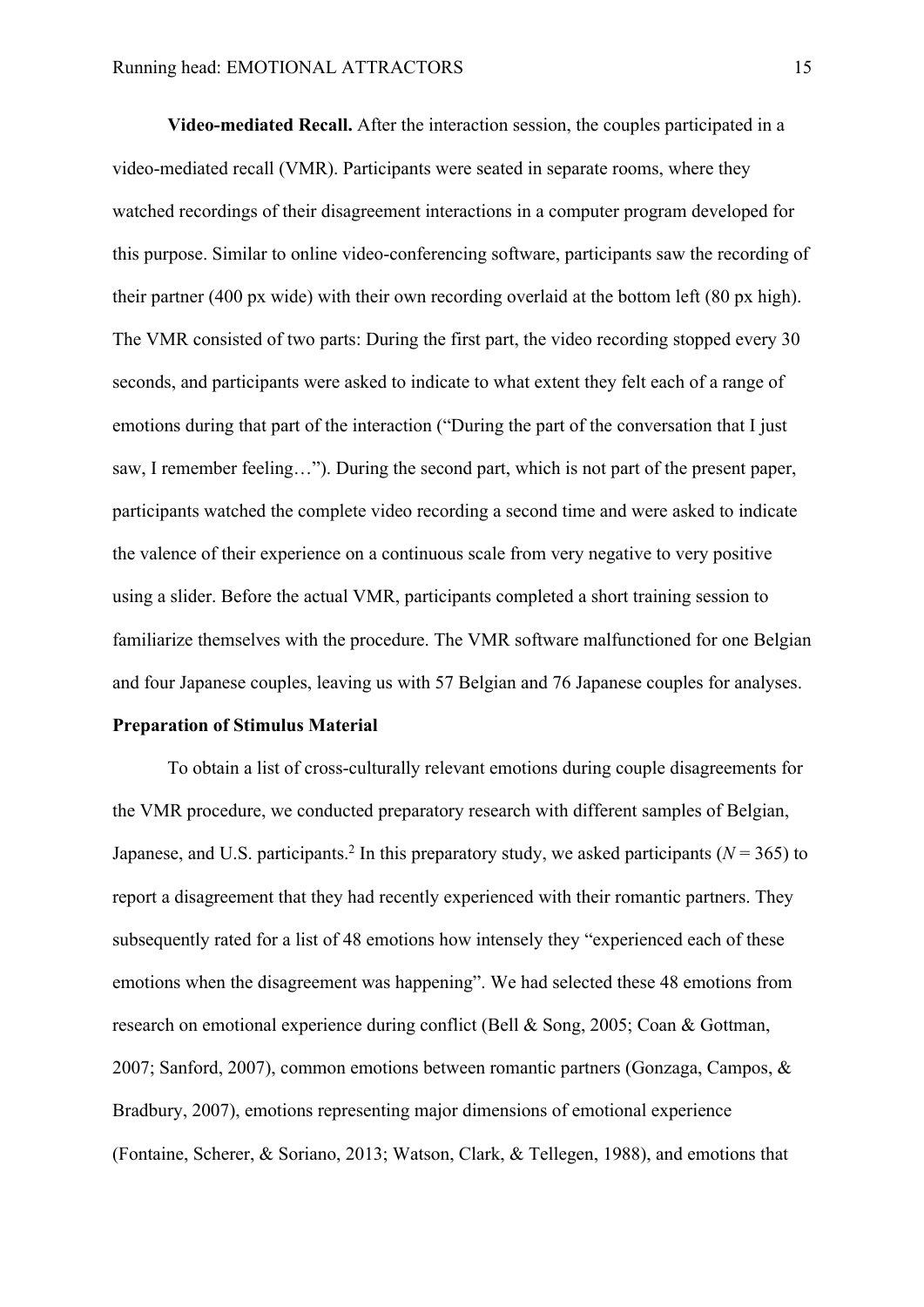differ significantly in prevalence across cultures (Kitayama et al., 2006; Matsumoto, Nezlek, & Koopmann, 2007; Mesquita, 1993; Weber, 2012)*.*

To identify relevant emotions during disagreements, we first reduced the emotion ratings that the participants provided using Clusterwise Simultaneous Component Analysis (De Roover, Ceulemans, & Timmerman, 2012), entering each culture as a block. Clusterwise Simultaneous Component Analysis allows to establish if a common component solution (similar to a factor structure) holds across all blocks (i.e., all cultures) or if it is more appropriate to have different separate solutions per block. We found that a common solution across cultures represented the data well. Across cultures, negative emotions could be described using a six-component solution (hostile emotions, low agency negative emotions, engaging negative emotions, disengaging negative emotions, worry/anxiety, and selfconscious negative emotions) and positive emotions using a three-component solution (engaging positive emotions, low arousal disengaging positive emotions, high arousal disengaging positive emotions).

We selected the highest scoring and most theoretically relevant item(s) per component for each culture. For the negative emotions, we included 'annoyed' for the hostile component, 'resigned' and 'hurt' for the low agency negative component, 'afraid of hurting' and 'guilty' for the engaging negative component, 'aloof' for the disengaging negative component, 'worried' for the worry-anxiety component, and 'embarrassed' for the selfconscious negative component. For the positive emotions, we included 'empathy for my partner' for the engaging positive component, 'strong' for the high arousal disengaging positive component, and 'calm' for the low-arousal disengaging positive component. We added 'amae' to this list as a central emotion in Japanese relationships (Doi, 1973), and translated it as 'like my partner would indulge any of my requests' (Niiya, Ellsworth, & Yamaguchi, 2006); across cultures, this item had fallen into the low agency component.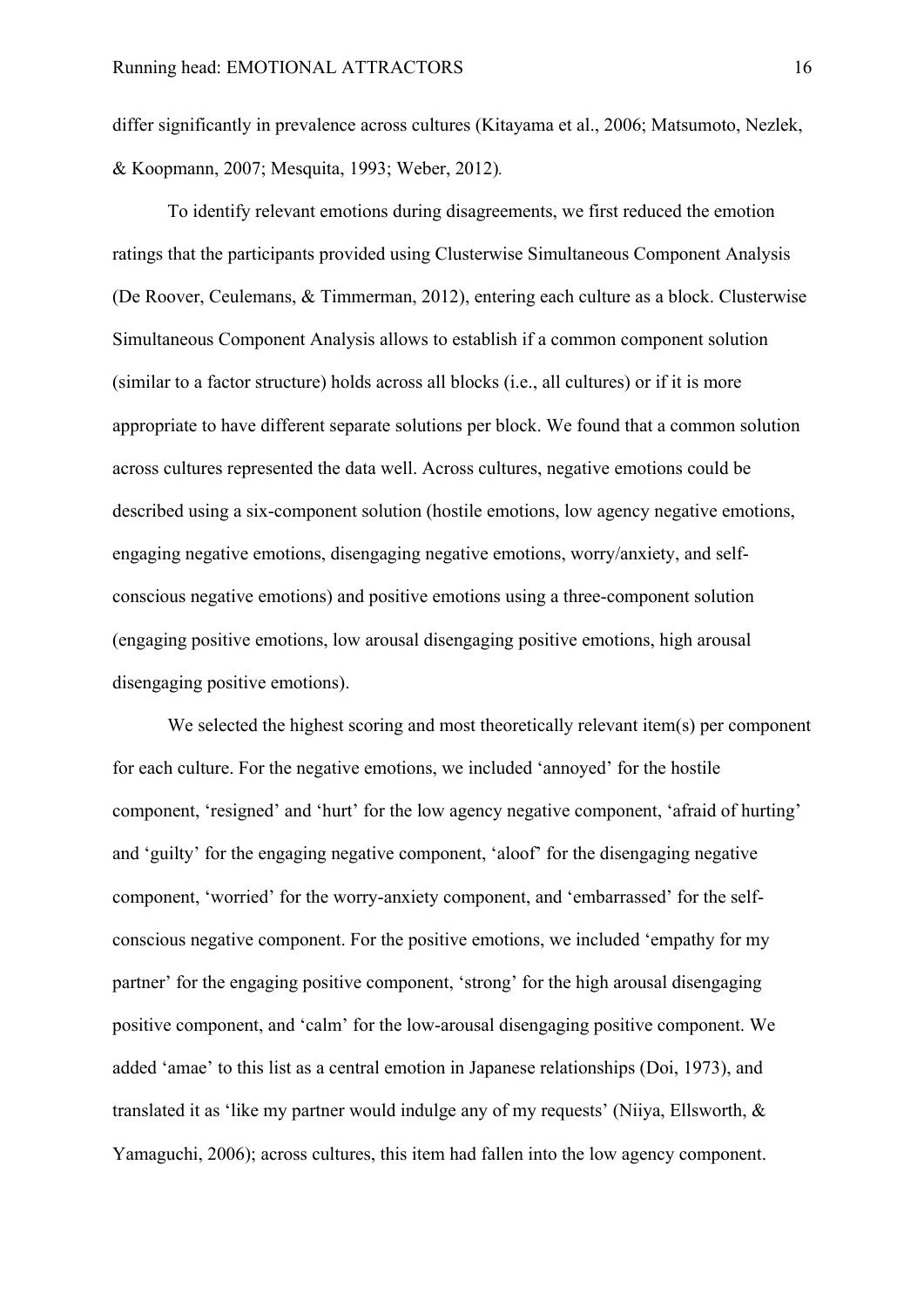The emotion terms we used in the main study thus reflected words for emotions that were found applicable to disagreements by the participants in our preparatory research, but not always the words that prevail in emotion theories. Examples of the latter would have been angry rather than annoyed, ashamed rather than embarrassed, or pride rather than strong. We decided to stick with annoyed, embarrassed, and strong as these were found to be most descriptive of people's everyday experience during disagreements.

#### **Measures**

**Areas of Disagreement.** To allow us to identify potential topics for the disagreement interaction, participants were asked to complete an adapted version of the Couple's Problem Inventory (CPI; Gottman, Markman, & Notarius, 1977) during pre-laboratory assessment. For the purpose of the current study, we supplemented the areas of disagreement in the CPI with those of the Dyadic Adjustment Scale (Spanier, 1976) and with additions tailored to the Japanese context. We collapsed items that were similar in meaning and added, where necessary, examples in brackets. The final list of topics totaled 22 areas of disagreement (see Supplemental Material). Participants were asked to "indicate how much you think you and your spouse *currently* disagree on each area" on a scale from 0 (do not disagree at all) to 100 (disagree very much). Participants were allowed to specify an additional area of disagreement, if they so desired. Next, participants were asked to indicate the top three areas on which they currently disagreed the most.

**Relationship Satisfaction.** Participants were asked to complete two questionnaires to measure their relationship satisfaction. We supplemented the well-established Couple Satisfaction Index (CSI; Funk & Rogge, 2007), with a measure of emotional support that had been adapted to the context of Japanese community samples (Uchida, Kitayama, Mesquita, Reyes, & Morling, 2008, Study 2). The CSI consists of 16 items addressing different aspects of relationship satisfaction. The response scale differs across items, with one item being rated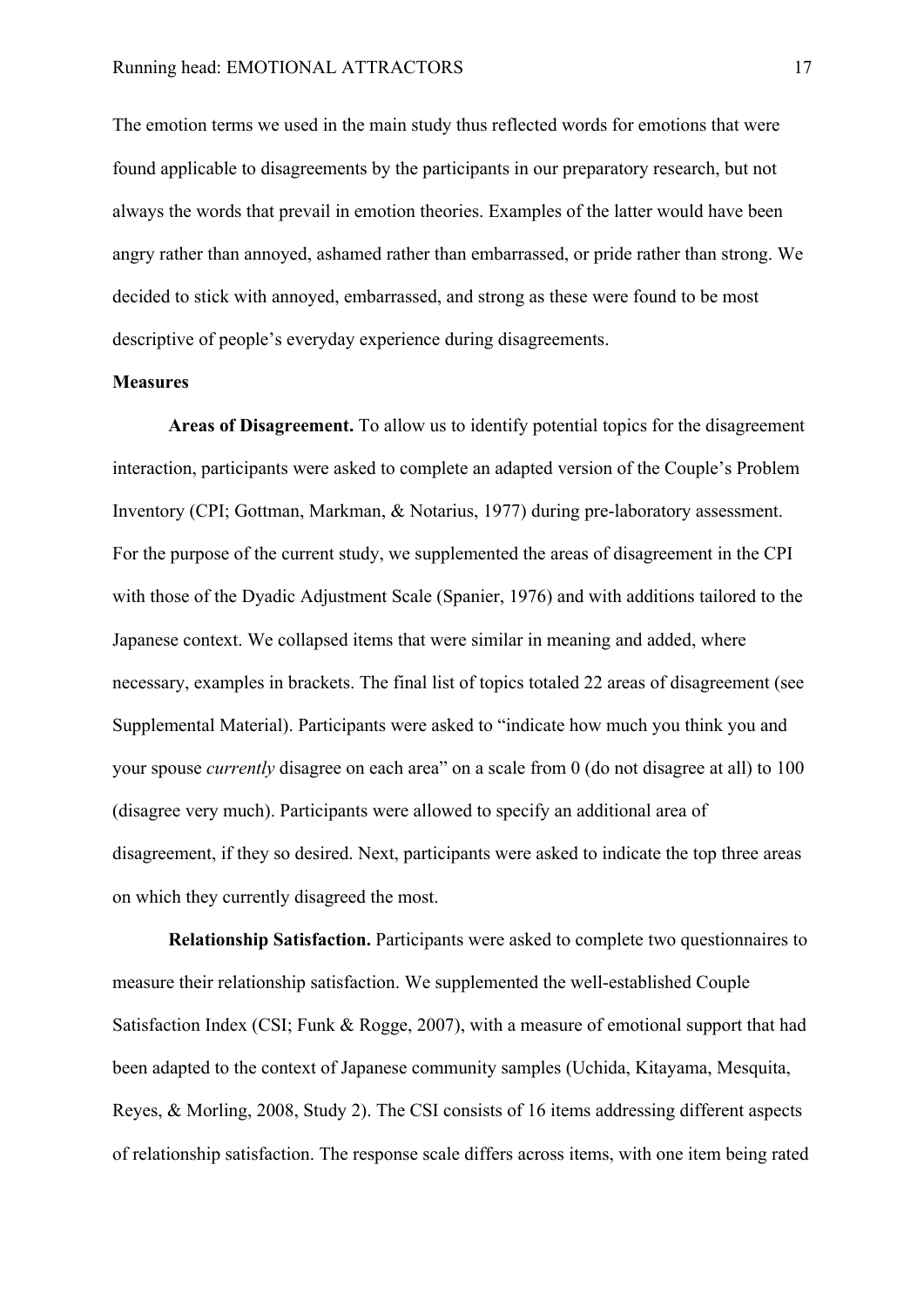on a 7-point Likert scale and the remaining items on 6-point Likert scale. Higher sum scores indicate higher relationship satisfaction. Example items are "Please indicate how you would judge the degree of happiness in your relationship" and "Our relationship is strong". Cronbach's alpha for the CSI was .96 in Belgium and .94 in Japan. Emotional support was measured with 14 statements describing different kinds of emotional support participants may be willing to provide to their partner (e.g., "You will cheer up your partner when he/she is depressed").3 Participants indicated on a 7-point Likert scale from 0 (definitely not) to 6 (definitely yes) how likely they were to offer each type of support. Cronbach's alphas were .92 in Belgium and .93 in Japan.

**Autonomy-Relatedness.** As a proxy for the individual endorsement of the independent mode of relating, we used a measure of autonomy, and as a proxy for the interdependent mode of relating we used a measure of relatedness. Autonomy as measured with the 7-item autonomy subscale of the Basic Needs Satisfaction in General Scale (BNSG-S; Johnston & Finney, 2010; e.g., "I am free to decide for myself how to live my life"). Relatedness was measured by supplementing the 9 relatedness items of the Self-Construal Scale (SCS; Kagitçibasi, 2007; e.g., "Those who are close to me are my top priority") with 3 items from the Relational Interdependent Self-Construal Scale (RISC; Cross et al., 2000; e.g., "I consider people who are close to me as an important part of who I am") that had shown metric invariance in previous cross-cultural research (Güngör, Karasawa, Boiger, Dincer, & Mesquita, 2014); the resulting relatedness scale consisted of 12 items. We unified the response categories across the autonomy and relatedness items to a 7-point Likert scale ranging from 0 (strongly disagree) to 6 (strongly agree); items from both scales were presented together in random order. The four reverse-coded relatedness items from the SCS formed a separate factor for the Japanese participants and were therefore excluded in the analyses (the pattern of results remains the same when they are included). For the autonomy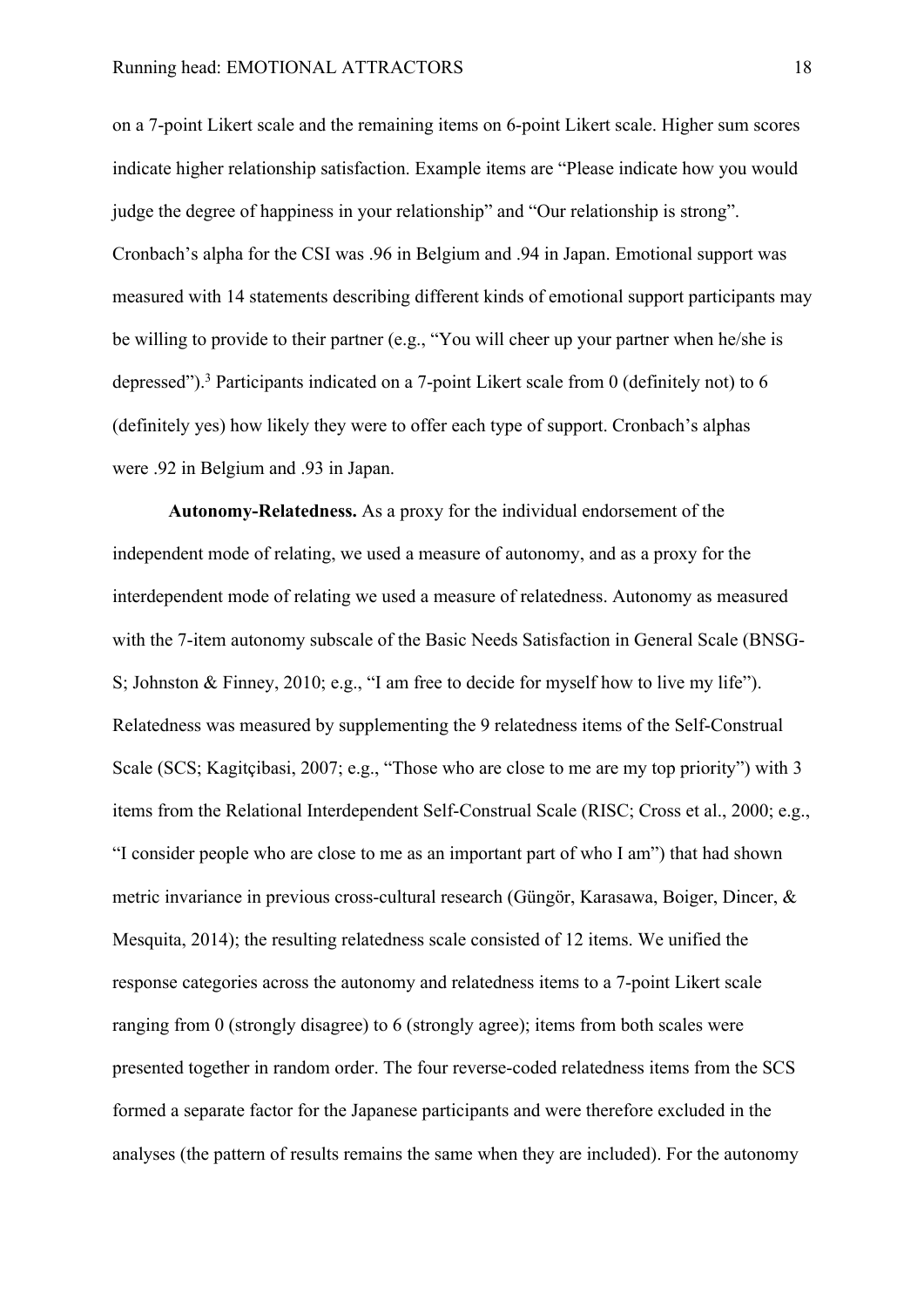scale, Cronbach's alphas were .72 in Belgium and .79 in Japan; for the adjusted relatedness scale, Cronbach's alphas were .81 in Belgium and .84 in Japan.

**Emotional Experience**. Emotional experience during the interaction session was measured by video-mediated recall (VMR) directly after the interaction session had ended. The video recording stopped every 30 seconds, and participants indicated to what extent they felt each of the 12 emotions that we had established in the preparatory research. They were instructed to indicate the emotion they felt during the conversation, not while re-watching the video ("During the part of the conversation that I just saw, I remember feeling… "). The emotions were "calm", "like my partner would indulge any of my requests / amae" "empathy" for my partner", "embarrassed", "guilty", "afraid of hurting my partner", "worried", "resigned", "strong", "annoyed", and "aloof" (see Preparation of Stimulus Material). Participants indicated their response on a 7-point Likert scale from 0 (not at all) to 6 (very much). We also included three action tendencies which are not the focus of the current paper.

**Perception of the Disagreement Interaction.** We asked participants a number of questions regarding their perception of the disagreement interaction. Of primary interest to our present analyses, participants indicated *interaction typicality* ("How typical was the interaction you had with your partner compared to the ones you have at home?") on a 7-point Likert scale from 0 (not at all) to 6 (very much). Other questions focused on their perceptions of control, conflict resolution, and emotional intensity during the interaction.4

#### **Data Preparation: Identifying Couple's Primary Emotional States**

To reduce complexity, to conduct a first test of our emotional foregrounding hypotheses, and to prepare our data for the main attractor state analyses, we identified for each time-interval and partner the most intensely experienced emotion among the 12 emotions that they had rated. To control for each partner's baseline, we person-centered the data for each emotion; this also led to a significant reduction in ties (51.1% of the segments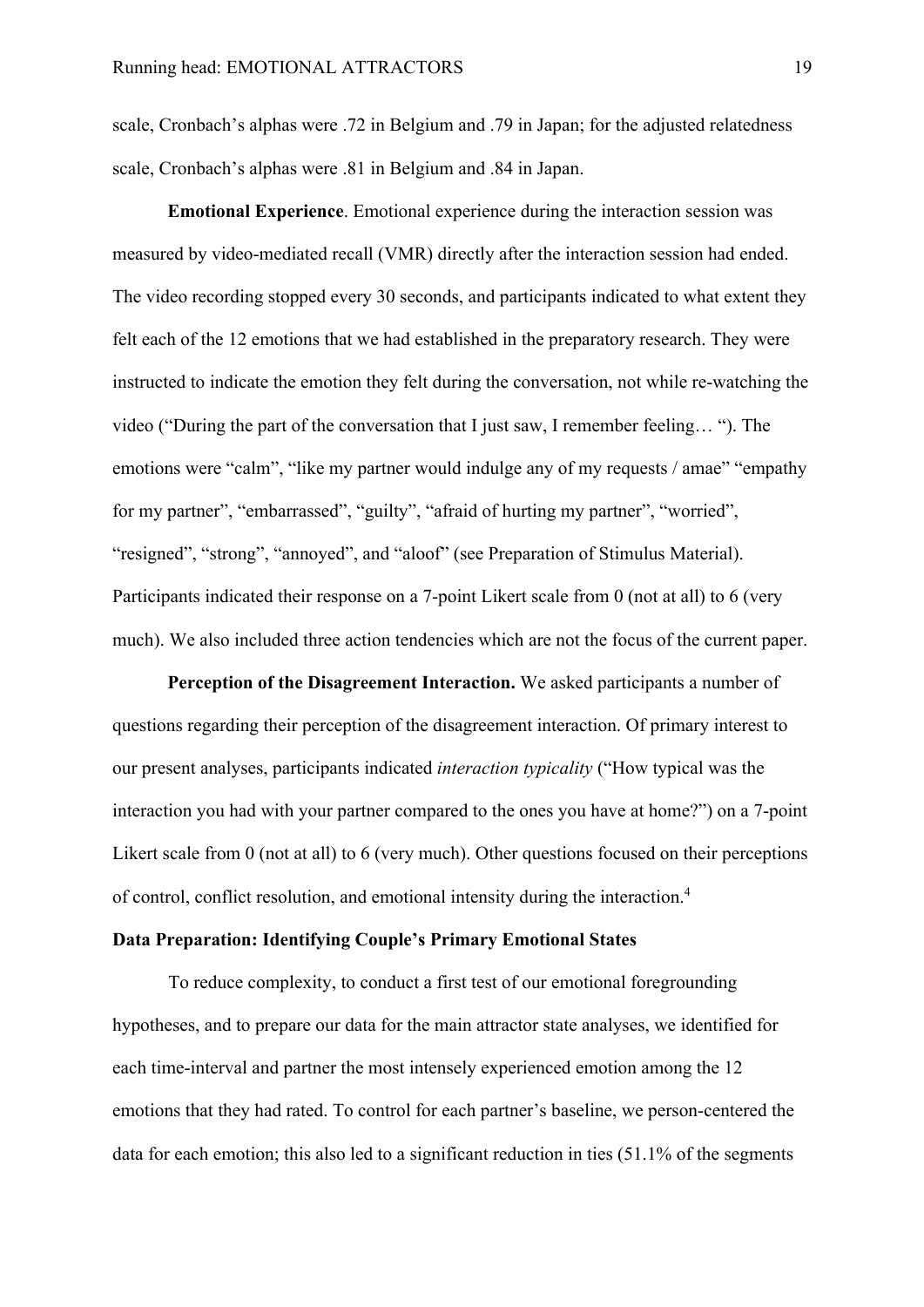had at least one tie in the raw data; only  $6.5\%$  of the person-centered segments had ties).<sup>5</sup> The person-centered maxima and the raw maxima were identical in 50.8% of all segments, indicating that there remained considerable overlap with the raw data after data transformation. Descriptive statistics and group comparisons for the raw emotion intensities can be found in the Supplemental Material. Once we had identified the primary emotional state for each segment for each partner, we plotted these data into State Space Grids (SSGs; Hollenstein, 2013). SSGs plot the trajectory of one dyadic interaction in terms of the combined states of each partner; in our case, these were the emotional maxima of each partner. In these SSGs, the 12 emotions of each partner were indicated on the y-axis for one partner and on the x-axis for the other partner, yielding a total of 144 cells or possible dyadic states. Figure 1 shows an exemplary SSG for a Japanese and a Belgian couple's disagreement interaction; the emotional states that we predicted to be relatively more central in the respective culture are highlighted with shaded bars and the inductively derived attractor states for the couple are shown with bold frames.

#### **Results and Analyses**

#### **Manipulation Checks**

Because the lab interaction paradigm that we employed had not been previously used with a Japanese sample, we ran a number of manipulation checks to ensure that the paradigm worked similarly in Belgium and Japan. First, we checked if the Belgian and Japanese couples had discussed areas of disagreement that were of comparable importance to them. Couples in both cultures chose topics on which they disagreed to a moderate extent (Japan: *M*  $= 34.40, SD = 20.21$ ; Belgium:  $M = 31.98$ ,  $SD = 20.43$ ; scale from 0 to 100), and the degree of disagreement did not differ across cultures,  $t(131) = 0.497$   $p = .50$ . We also checked if couples selected topics of more concern to the male than the female partner or vice versa, and if there were cultural differences in any potential gender differences. The gender difference in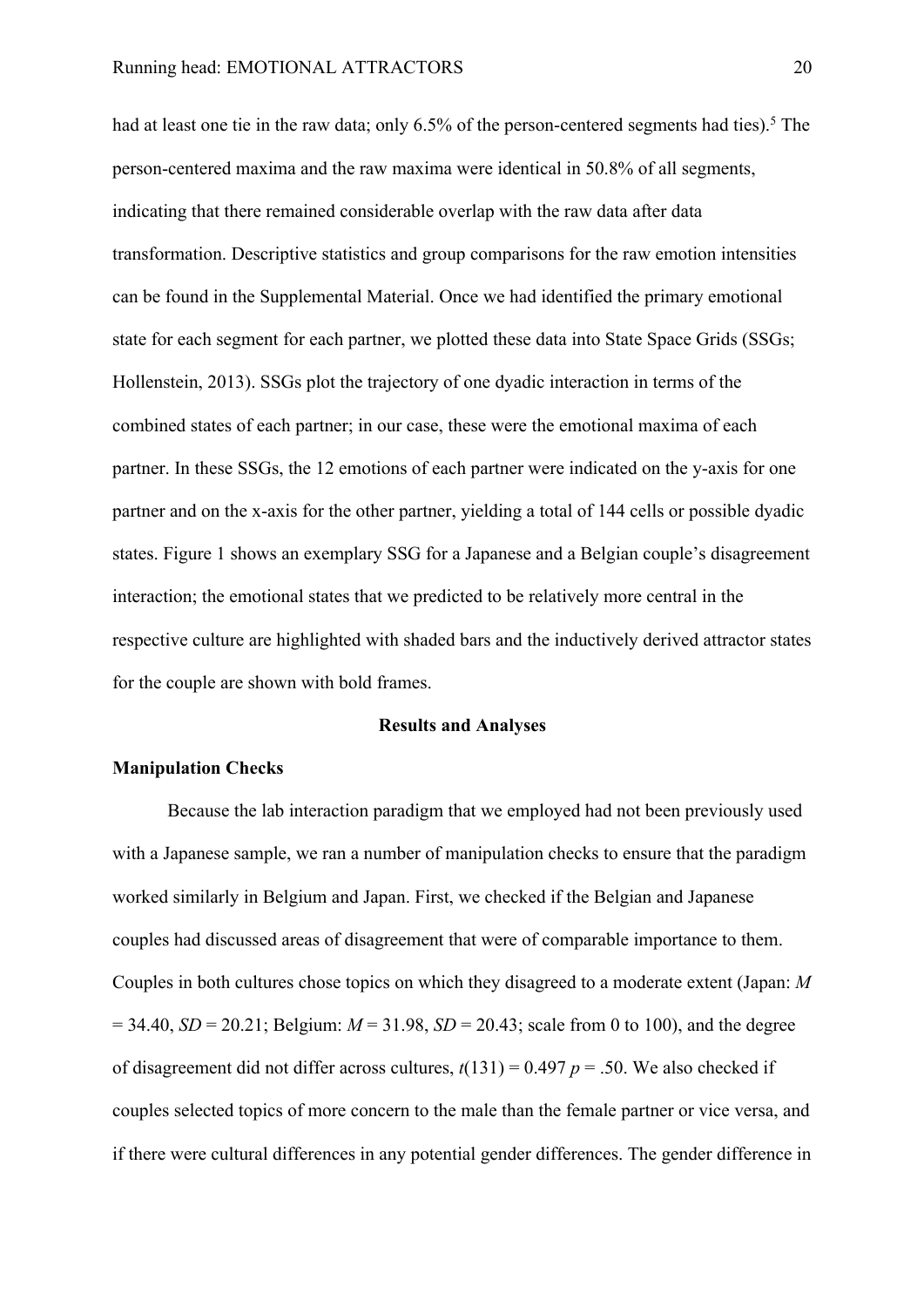disagreement intensity of the selected disagreement topic was close to zero in both Japan (*M*  $= -1.32$ , *SD* = 38.83) and Belgium (*M* = -0.28, *SD* = 23.34), and there was no difference between the two cultural groups  $t(125.63) = -0.191$ ,  $p = .85$ ). That is, couples in both cultures chose topics that mattered equally to partners of both genders.

Not surprisingly, Belgian and Japanese couples chose to discuss somewhat different areas of disagreement,  $\chi^2(17) = 29.50$ ,  $p = .01$  (Fisher's exact test) (see Supplemental Material for the distribution of topics). Upon closer inspection, the most frequent topics in each culture fell into different categories: While the Belgian couples discussed more relationship issues (communication, children, family, and work; 47.4% of Belgian and 25% of Japanese couples), the Japanese couples discussed more concrete, pragmatic issues (money, leisure time, personal characteristics, health; 53.9% of Japanese and 24.6% of Belgian couples),  $\chi^2(1) = 11.48$ ,  $p = .001$ . However, the kinds of topics discussed were not systematically related to the most intensely experienced emotions, that is, our findings below.6

Next, we checked if the disagreement paradigm tapped into relationally relevant processes in both cultures. To this aim, we regressed our measures of relational functioning on the total amount of disagreement reported in the pre-lab questionnaire in both cultures (analyses conducted on couple means). For both Belgian and Japanese couples, more disagreements in the relationship came with lower levels of relationship satisfaction ( $\beta_{BE}$  =  $-0.54$ ,  $t = 4.80$ ,  $p < 0.01$ ;  $\beta_{\text{JP}} = -0.51$ ,  $t = 5.13$ ,  $p < 0.001$ ) and emotional support provision  $(\beta_{BE} = -0.35, t = 2.80, p < .01; \beta_{JP} = -0.46, t = 4.43, p < .001)$ . We found a similar pattern of results when looking at the intensity of the topic that couples chose to discuss in the lab: Couples who chose to discuss more intense disagreements, in both cultures, also reported lower levels of relationship satisfaction ( $\beta_{BE} = -0.48$ ,  $t = 4.07$ ,  $p < .001$ ;  $\beta_{JP} = -0.33$ ,  $t = 2.97$ ,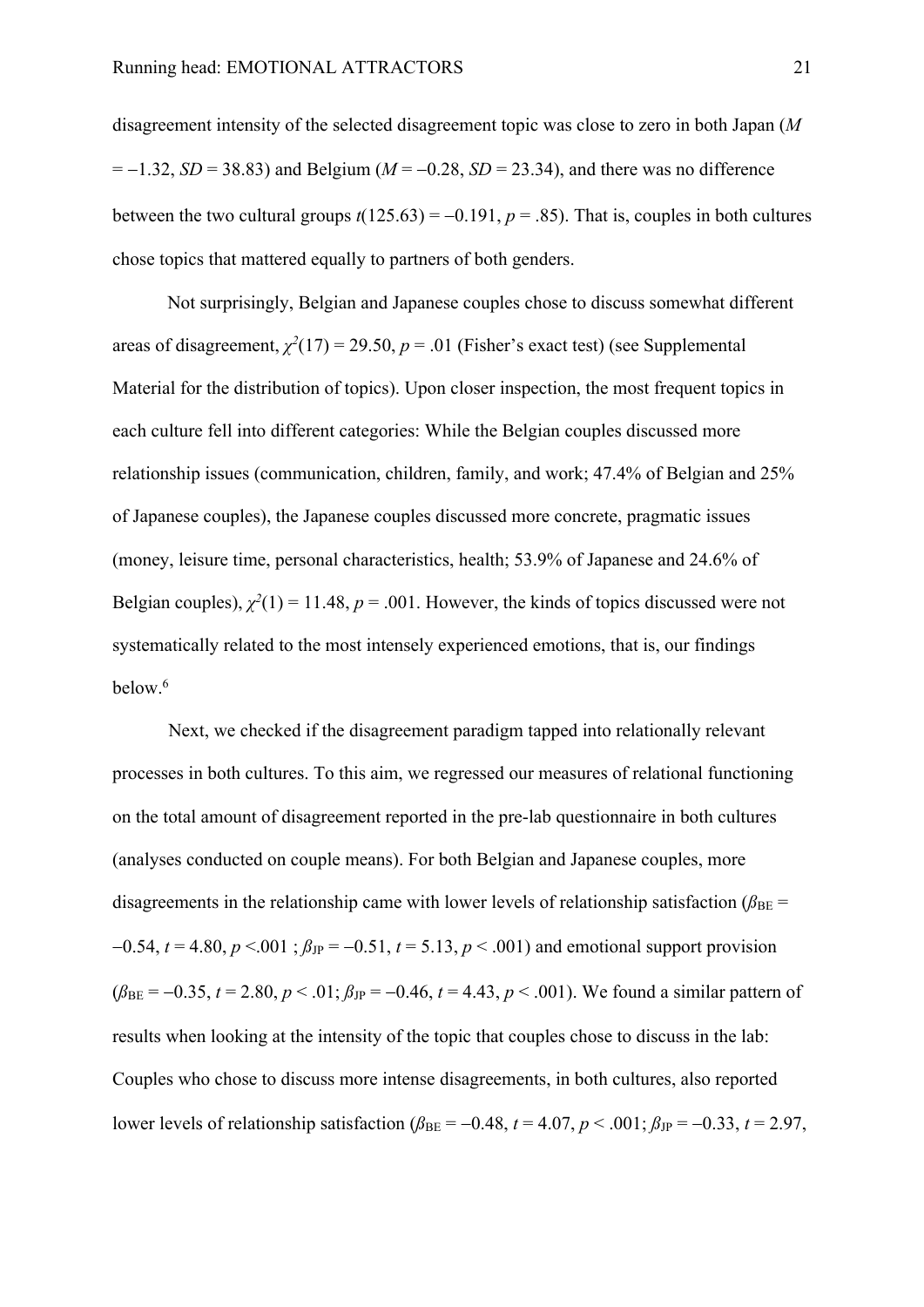$p < .01$ ) and emotional support provision ( $\beta_{BE} = -0.31$ ,  $t = -2.41$ ,  $p = .02$ ;  $\beta_{JP} = -0.25$ ,  $t =$ 2.26,  $p = .03$ ).

Finally, we checked if the couples in both cultures experienced their interaction in the lab as typical of how they commonly discuss disagreements. Couples from both cultures perceived their interactions to be highly typical ( $M_{BE} = 4.85$ ,  $SD_{BE} = .91$ ;  $M_{JP} = 4.59$ ,  $SD_{JP}$ = .99, scale from 0 to 6) and there was no cultural difference between Belgian and Japanese couples,  $t(131) = 1.54$ ,  $p = .12$ . We also found no gender difference in how typical the participants perceived the interaction to be in either Belgium,  $t(56) = .43$ ,  $p = .66$ , or Japan,  $t(75) = .35$ ,  $p = .73$ . In sum, couples in both cultures selected areas of disagreement (1) that were of comparable importance, (2) that mattered equally to female and male partners, (3) that were similarly associated with relationship satisfaction, and (4) that they discussed in ways that reflect how they commonly discuss disagreements. Further descriptive statistics, group comparisons, and intercorrelations of key variables can be found in the Supplemental Material.

#### **The Emotional Foregrounding Hypothesis**

**Are Theoretically Predicted Emotional States More Frequent?** As a first test of the *emotional foregrounding hypothesis*, we established if those emotional states that we had predicted to be more instrumental for the culturally dominant mode of relating (self-assertive emotions such as anger and strength in Belgium, other-focused emotions such as shame and empathy in Japan) were more frequently experienced in the respective culture. To this aim, we compared the frequencies of the dyadic emotional states in which either partner primarily experienced annoyance (as a proxy for anger), embarrassment (as a proxy for shame), strength, or empathy between the Belgian and the Japanese couples. Figure 1 highlights these regions of interest for a Japanese and a Belgian couple. Because the frequency of emotional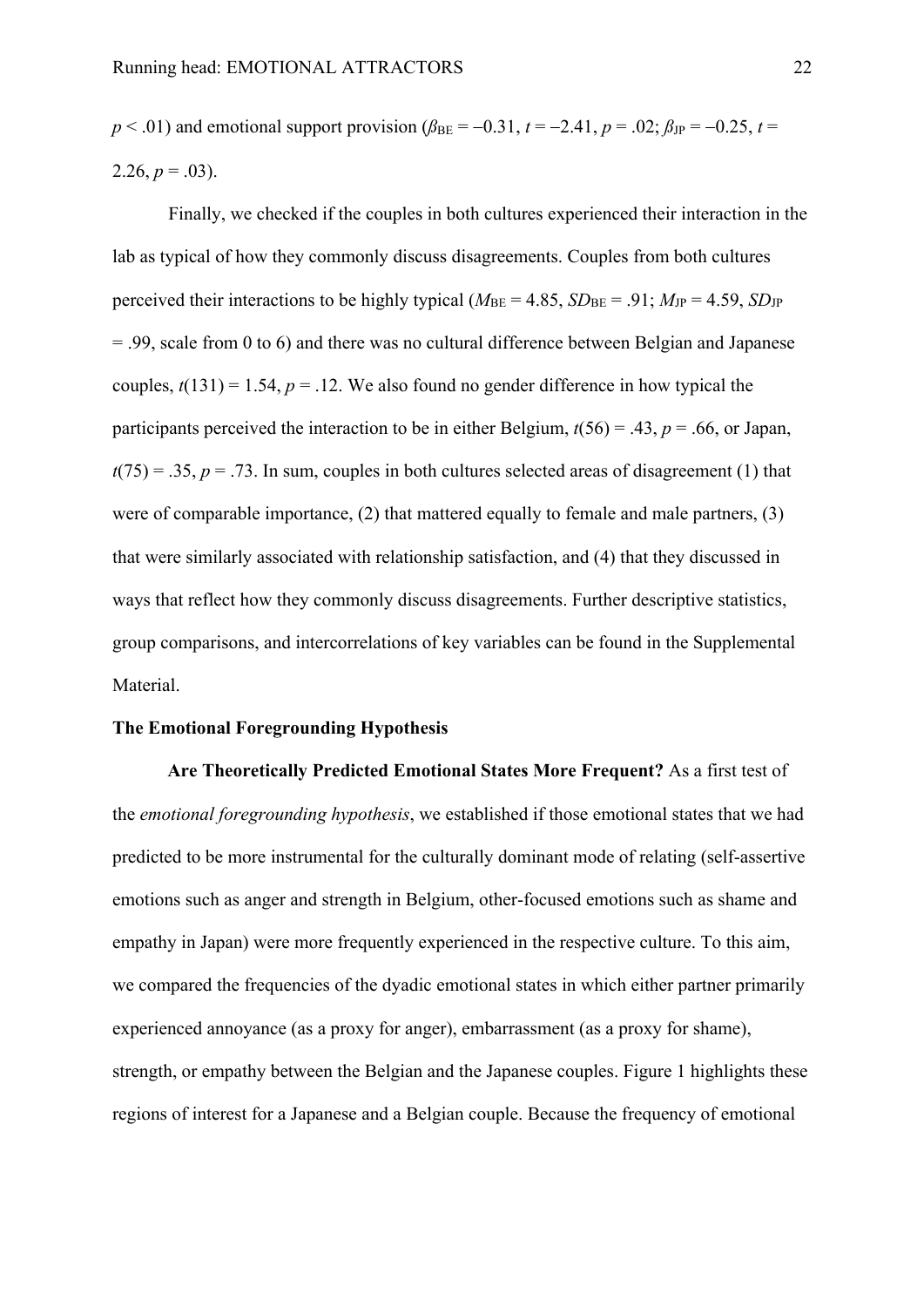states was count data, we used Poisson regressions to predict frequency of emotional states from the couple's cultural group.

In line with our predictions, Belgian couples more frequently experienced emotional states involving annoyance than the Japanese couples (see Table 1). For feelings of strength, the difference was in the expected direction but did not reach significance. A post hoc test revealed that our predictions held for female, but not male partners: Emotional states in which the female partner primarily felt strength were significantly more frequent in the Belgian than the Japanese group,  $Exp(B) = 1.39$ ,  $p = .01$ . In line with our predictions, the Japanese couples more frequently experienced emotional states involving embarrassment or empathy than the Belgian couples.

Moreover, when comparing the proportion of the interaction that the couples spent in either of the two regions of interest, we found that Belgian couples spent more time in emotional states primarily involving annoyance and strength  $(M = 37.92\%, SD = 16.42\%)$ than embarrassment and empathy ( $M = 25.92\%$ ,  $SD = 18.31\%$ ),  $t(56) = 3.45$ ,  $p = .001$ . In contrast, Japanese couples spent proportionally more time of the interaction in emotional states primarily involving embarrassment and empathy  $(M = 42.72\%, SD = 16.87\%)$  than annoyance and strength  $(M = 29.57\%, SD = 20.24\%)$ ,  $t(75) = 4.14$ ,  $p < .001$ .

In summary, we found some first support for our idea that different emotional states are foregrounded during couple interactions in each culture. However, these first analyses cast a fairly wide net, confirming expected cultural differences in any emotional states of the couple system involving annoyance, strength, embarrassment or empathy. One important shortcoming of this approach is that what is frequent at the group level does not necessarily play a central role at the couple level. For example, it is imaginable that all couples reported being primarily in a state of annoyance once, but that none of the couples actually gravitated toward or stabilized around annoyance during their interactions. Moreover, it remains unclear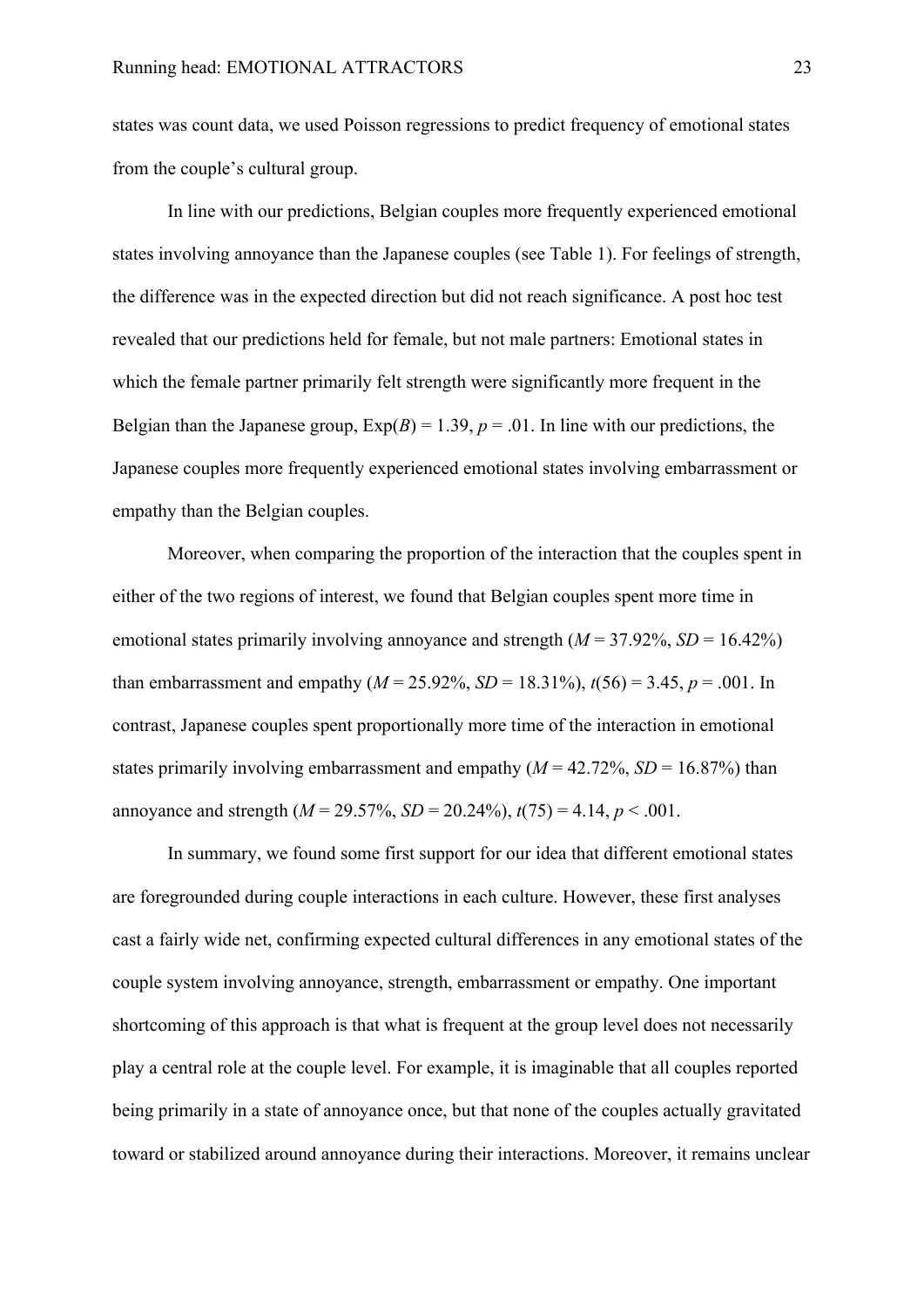what the other specific emotional states are toward which couples gravitate. To overcome these shortcomings, we identified the specific emotional states around which the Belgian and Japanese couples stabilized. To this aim, we established inductively the emotional attractor state(s) for each couple and tested if there were cultural differences in the couples' most common emotional attractor states.

**What Are the Attractor States to Which Couples Gravitate in Each Cultural Context?** As the central test of our *emotional foregrounding hypothesis*, we analyzed our data bottom-up for potential attractor states, using the SSGs as input for a "winnowing" (for more details, see Hollenstein, 2013; Lewis, Lamey, & Douglas, 1999). This method allowed us not only to establish which emotional states in each dyad are the most frequent, but also if these states are significantly more common than other states, and thus play a central role in realizing different modes of relating. The winnowing method itself involved a number of steps. First, the 144 potential dyadic emotional states were sorted by frequency. Next, the state with the lowest frequency was iteratively deleted and a heterogeneity score was calculated for each iteration (Heterogeneity<sub>j</sub> =  $\frac{\sum(\text{observed}_i - \text{Expected}_j)^2 / \text{Expected}_j}{\text{# of Cells}_i}$  $\frac{1}{\text{Lapected }j}$ , with *i*  $\neq$  of Cells<sub>j</sub> being an index of the cell and *j* an index of the iteration). This heterogeneity score gives an indication of how spread out over the grid versus "clustered" in specific dyadic states the interaction was. If the couples had spent most of the interaction in only a few dyadic states, the heterogeneity score would be large; if the couples had experienced a different dyadic state in each segment of the interaction, the heterogeneity score would be 0. For each iteration, the proportional drop in heterogeneity from the first iteration is calculated and examined for scree. In line with Lewis and colleagues' recommendations (1999), we considered a drop of .50 or larger as an indication that the corresponding emotional state is a potential attractor states. We also followed Lewis et al. (1999) in taking an initial heterogeneity score of less than 1 as a sign that the entire state space grid was too homogenous for an attractor to be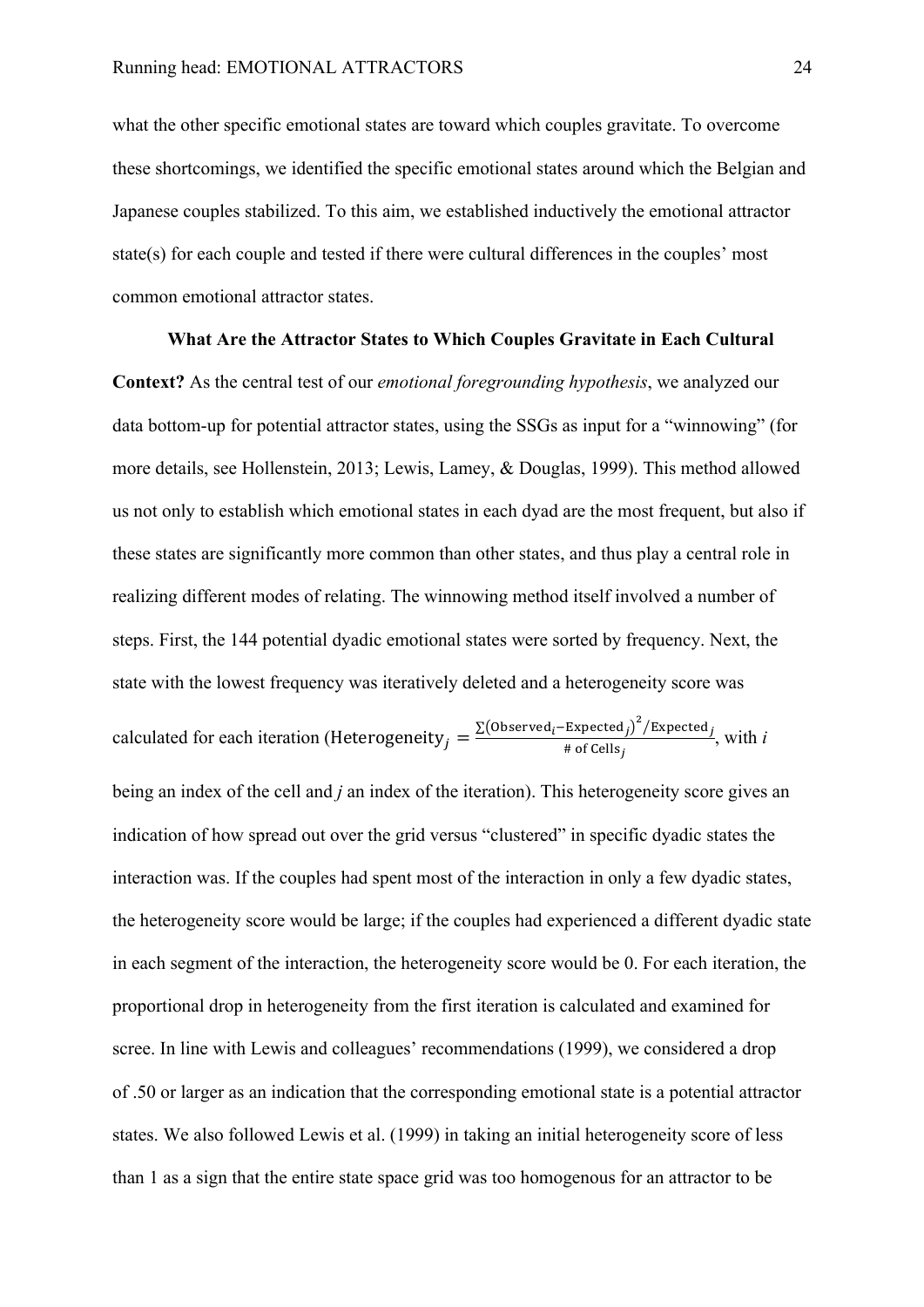identifiable. We excluded two Belgian and four Japanese couples because they had more than 50% missing data in their state-space grids, leaving the data from 55 Belgian and 72 Japanese couples for analysis. Figure 1 illustrates the inductively derived attractor states for both a Belgian and Japanese couple.

The initial heterogeneity score was on average larger than 1, meaning that couples did not move randomly through the emotion space; the heterogeneity score was also comparable in the two cultures ( $M_{BE} = 1.54$ ,  $SD_{BE} = .73$ ;  $M_{JP} = 1.66$ ,  $SD_{JP} = .71$ ),  $t(131) = .88$ ,  $p = .38$ . We identified an average of  $M = 2.35$  (*SD* = 1.40) attractor states in the Belgian couple interactions and  $M = 2.28$  (*SD* = 1.33) in the Japanese couple interactions,  $t(125) = .28$ , *p*  $=$  .78. For 7 Belgian couples (12.7%) and 7 Japanese couples (9.7%), the initial heterogeneity score was < 1 and no attractors could thus be identified. Figure 2 shows the distribution of the attractor states per culture; dyadic emotional states that were identified as attractor states for more couples of the same cultural group are presented in darker shades.

Although the majority of attractors (30.6% of attractors in Belgium, 34.7% in Japan) were found only once in each cultural group, Figure 2 indicates that there were regions with higher density. That is, there were certain emotional attractor states that were more commonly experienced in the respective cultural group. Moreover, the most frequent attractor states also appeared to differ between cultures. To identify which of the identified attractors are significantly more likely to be attractors in the respective cultural group, we conducted another winnowing of the couple-level emotional attractors for each cultural group. That is, we used the count data underlying Figure 2 to establish what could be considered "culturelevel attractors". The initial heterogeneity score was > 1 in both cultures, allowing us to proceed with the analysis. We identified six culture-level attractors in Belgium (mutual annoyance, mutual resignation, male afraid to hurt – female resigned, either partner resigned – either partner strong, male worried – female guilty) and only one in Japan (mutual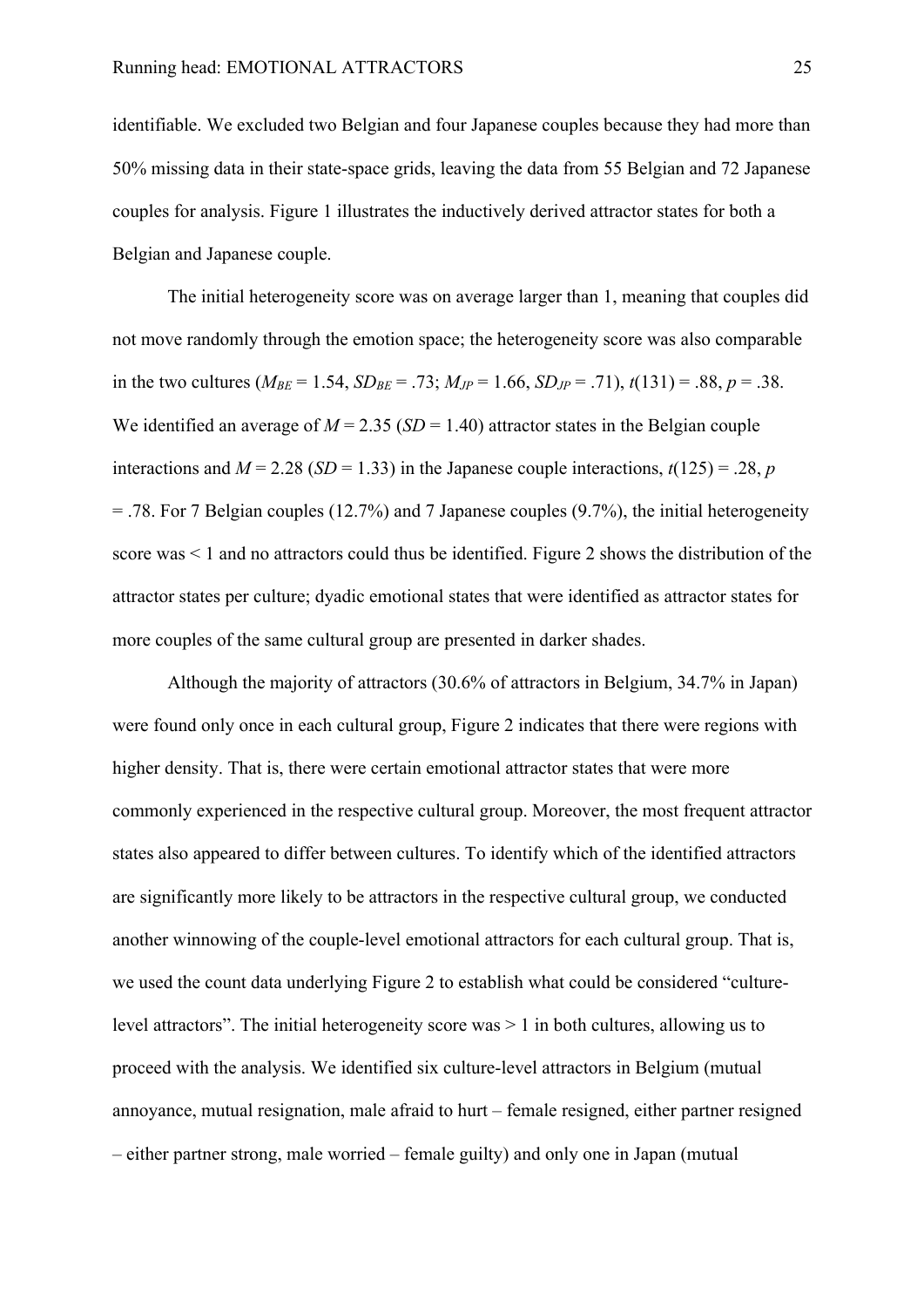empathy). These culture-level attractors are indicated with bold outlines in Figure 2. Table 2 lists each of these higher-order or culture-level attractor states and shows the results of Fisher's exact tests, which compared the presence of the attractor state across the two cultural groups. In line with our general predictions, both partners primarily experiencing empathy was a significantly more frequent attractor state in Japan than in Belgium, while mutual annoyance was more frequent in Belgium than in Japan. The various Belgian attractor states in which one partner is primarily feeling resigned were not significantly more frequent in Belgium than in Japan. Finally, the Belgian attractor state of male worry and female guilt was significantly more common in Belgium than in Japan.

#### **The Emotional Fit Hypothesis**

Finally, we tested the *emotional fit* hypothesis, that is, that responding to disagreements in culturally normative or typical ways is associated with better relational functioning. We expected relational benefits in two domains: On the one hand, emotionally "fitting" couples should report higher relationship satisfaction; on the other hand, they should also endorse the respective mode of relating, i.e., independence or interdependence to a greater extent. To test this prediction, we first established for each couple their degree of emotional fit. We calculated emotional fit by correlating each couple's SSG (proportion of interaction segments spent in each dyadic state) with the average SSG of their cultural group; correlations were Fisher-z transformed (see De Leersnyder et al., 2015 for a similar approach to measure individual emotional fit). Table 3 shows the results for separate regressions in which couples' emotional fit predicted the couple's mean level of relationship satisfaction (in terms of the Couple Satisfaction Index and Emotional Support provision), autonomy (as a proxy for independence) and relatedness (as a proxy for interdependence). In line with our predictions, Belgian couples who experienced emotions that fit the cultural average, reported higher levels of relationship satisfaction and autonomy; the former association was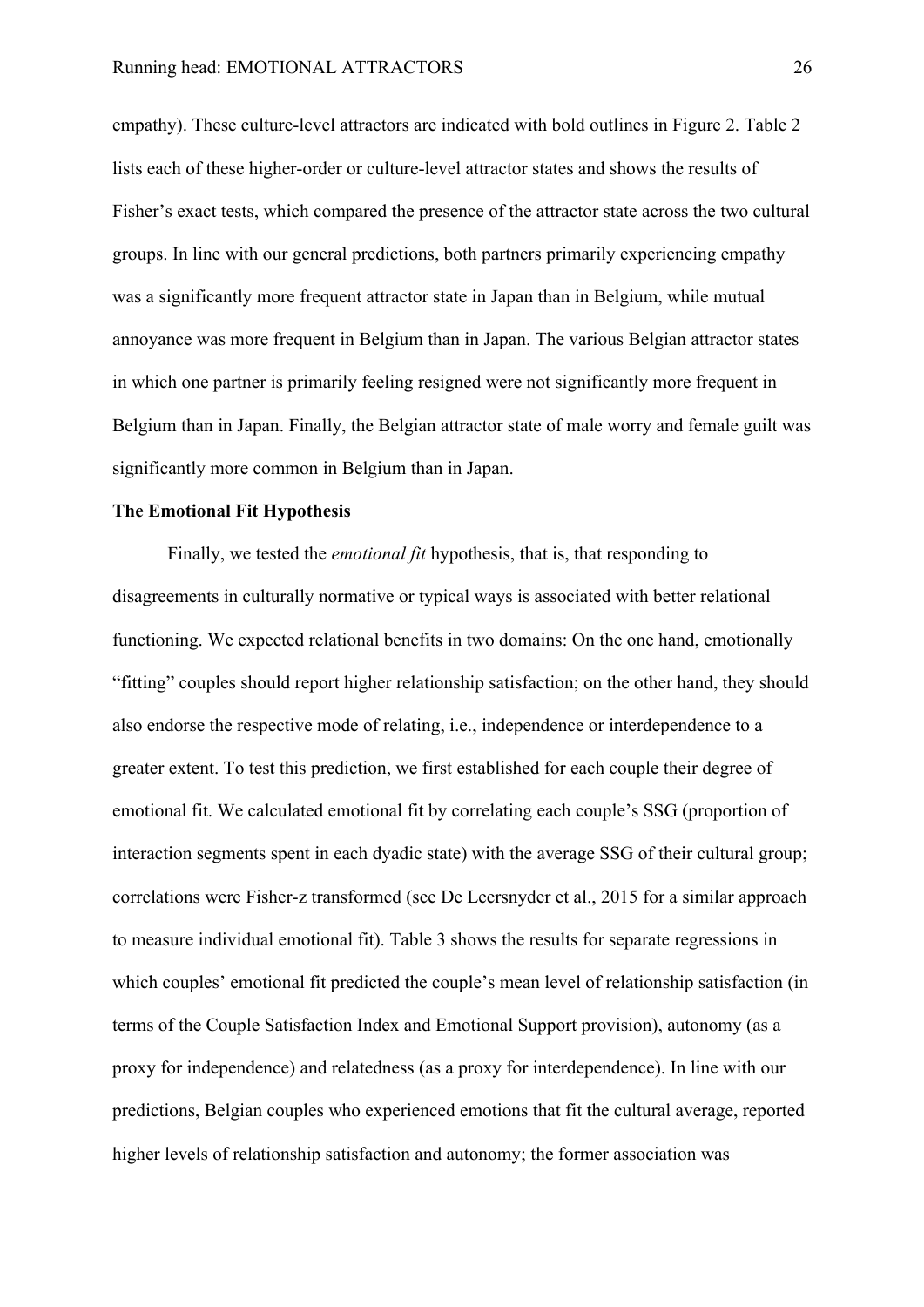significantly higher in Belgium than Japan, as indicated by the significant  $Fit \times Culture$ interaction (Belgium = 1, Japan = 0),  $B = 36.88$ ,  $t = 2.06$ ,  $p = .04$ , 95% CI [1.40, 72.35],  $\eta_p^2$ = .03. Contrary to our predictions, emotional fit did not predict relationship satisfaction or relatedness for Japanese couples and no other  $Fit \times Culture$  interactions were significant.

**Post-hoc Analyses**. Although we did not explicitly predict that the couples' endorsement of the culture's relationship ideals drives the association between experiencing culturally fitting emotional interactions and relationship satisfaction, our theory hints at that possibility: Approaching the cultural average during emotional interactions is assumed to help couples achieve the culture's relationships ideals, which, in turn, is presumably rewarding. To test this possibility, we specified a simple mediation model with couples' autonomy endorsement as a mediator using PROCESS 3.5. We found that autonomy endorsement mediates the association between emotional fit and relationship satisfaction in Belgian couples: Both components of the indirect effect as well as the total effect were significant (see Table 3, autonomy  $\rightarrow$  CSI:  $b = 11.93$ ,  $t = 4.94$ ,  $p < .001$ ), the direct effect was not significant ( $c' = 22.04$ ,  $t = 1.68$ ,  $p = .10$ ) and the indirect effect differed significantly from 0, *ab* = 21.22, 95%-CI [2.43, 48.77].

In another set of post-hoc analyses, we additionally explored to what extent the finding that emotionally more fitting couples report more relational benefits may be driven by the presence of culturally common attractor states in their interactions. To this aim, we tested if couples who had attractor states that contained at least one of the culture-level attractor states (38.2% of all Belgian couples; 15.3% of all Japanese couples) reported more relational benefits. Relationship satisfaction (CSI) was tendentially higher for Belgian couples when their attractor states contained at least one cultural-level attractor  $(M = 71.03, SD = 9.99)$  than when they did not ( $M = 65.38$ ,  $SD = 13.65$ ),  $t(49.04) = 1.73$ ,  $p = .08$ . Autonomy was also endorsed to a greater extent by Belgian couples if the their attractor states contained at least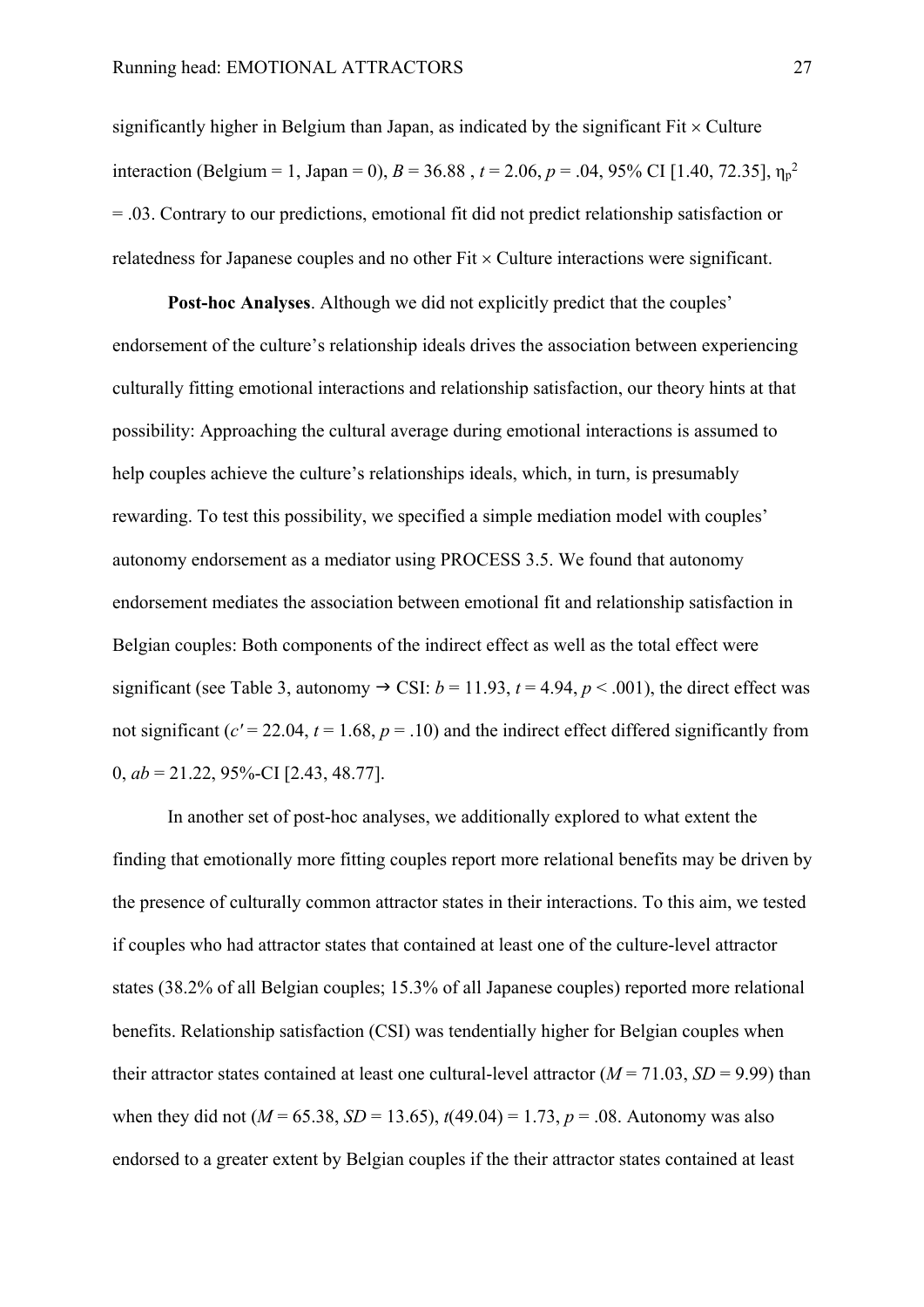one culture-level attractor ( $M = 4.46$ ,  $SD = 0.52$ ) than if they did not ( $M = 4.10$ ,  $SD = 0.63$ ),  $t(53) = 2.20$ ,  $p = .03$ . No differences were found for other measures of relationship satisfaction or for the Japanese couples. Lastly, we explored to what extent the above findings may be driven by the presence of those emotional states that had emerged across analyses as culturally different and central (mutual annoyance and mutual empathy) for relational functioning. Experiencing more mutual empathy as the most intense emotion during the interaction was not associated with relational functioning in either culture. Experiencing more mutual annoyance also did not predict any of the expected relational benefits.

To summarize, we found support for the *emotional fit hypothesis* for Belgian couples but not for Japanese couples: Belgian couples reported relational benefits when experiencing emotions that approach the cultural average during disagreements. For them, the culturally typical "blend" of emotions (which included multiple attractor states) but not the sole presence of the culturally most central and different attractors (i.e., mutual annoyance) was found to be associated with relational benefits and autonomy ideals.

#### **Discussion**

The present study started from the idea that there are meaningful cultural differences in couples' discrete emotions during disagreements. Being the first study to investigate cultural differences in discrete emotions during ongoing couple interactions, this research aimed to both advance our understanding of cultural variation in emotion and extend relationship science beyond predominantly "Western" contexts. We predicted that during ongoing interactions couples experience more of those emotional states that are instrumental for their culture's respective model of relating (the *emotional foregrounding hypothesis)*. We proposed that in Belgium, a cultural context that highlights an independent mode of relating, disagreements foreground self-assertive emotions that support partners in expressing their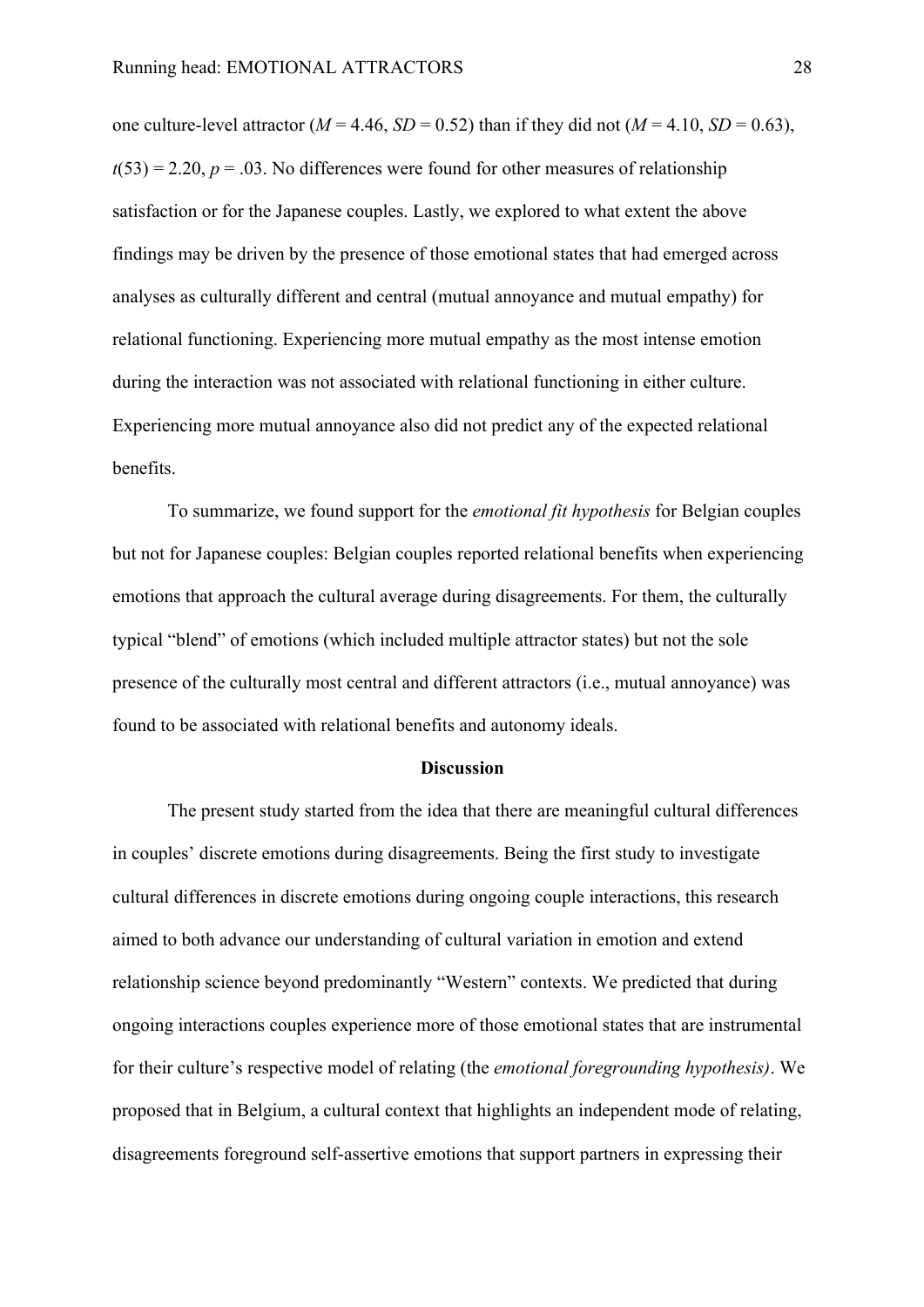individual needs and desires, such as anger or feelings of personal strength. In contrast, in Japan, where couples primarily engage in an interdependent mode of relating, we expected disagreements to foreground other-focused emotions that attune partners to each other, such as empathy or shame. Moreover, we expected that emotionally responding to disagreements in culturally normative or typical ways comes with relational benefits because these culturally fitting emotions reflect central relationship ideals (the *emotional fit hypothesis)*.

Using a lab paradigm in which couples discussed disagreements in situ and rated their emotional experiences during video-mediated recall, we captured the emotional dynamics as experienced and interpreted by the main players themselves—a sample of Belgian and Japanese couples. We found support for both hypotheses. Emotional states that reflected the culturally dominant mode of relating were foregrounded in the respective culture, that is, more central during interactions. Moreover, we found that interacting emotionally in ways that fit the cultural "norm" came with relational benefits and ideals for Belgian couples.

#### **Different Bumps in the Road**

In support of the *emotional foregrounding hypothesis*, we found that the "bumps in the road"—that is, the emotional states that stood out during couple disagreements—were different for Belgian and Japanese couples. To this aim, we first identified for each 30-second interaction segment the most intensely experience emotion for each partner. We then tested for differences in these emotional bumps in two ways: As a first deductive test of our hypothesis, we compared the frequencies of the dyadic emotional states in which either partner experienced primarily annoyance (as a proxy for anger based on our preparatory research), strength, embarrassment (as a proxy for shame), or empathy. In line with our prediction, we found that dyadic emotional states in which one partner felt primarily annoyed or the female partner felt primarily strong were more common in Belgium, and those in which on partner felt primarily embarrassed or empathetic were more common in Japan.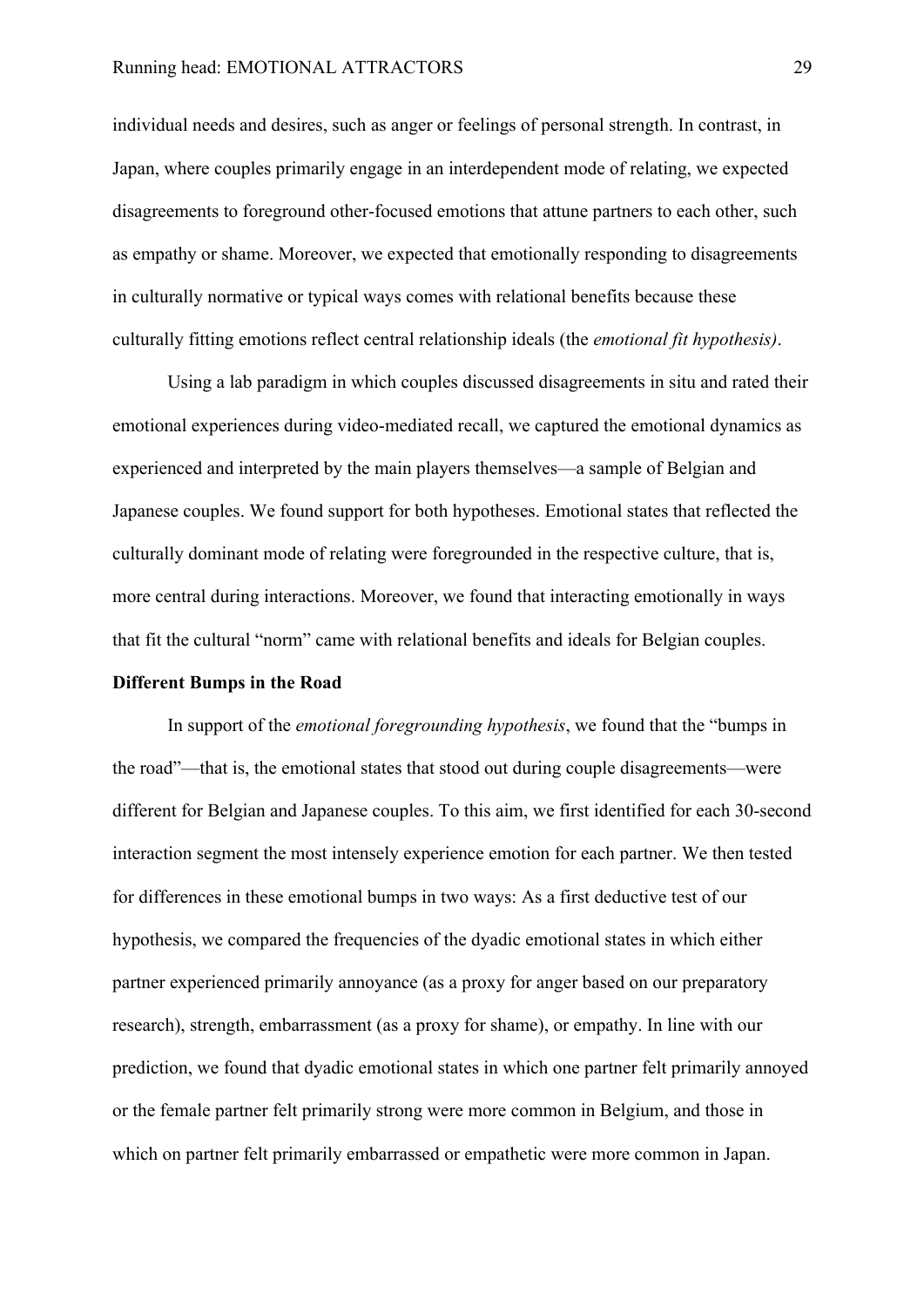Moreover, in each cultural group, those emotional states that we presumed to support the respective cultural model of relating were more common than those emotional states that had been predicted to be instrumental in the other cultural group.

In the next step, we focused on the specific dyadic emotional states towards which each of the Belgian and Japanese couples gravitated. We inductively established the main "bumps" for each couple by identifying the emotional states to which the couple returned significantly more frequently than others—that is, the couple's emotional attractors. Establishing the specific attractors for each couple allowed us to identify the emotional states around which each couple stabilizes and that likely play a central role in realizing the couple's primary mode of relating (Gardner & Wampler, 2008; Gottman et al., 2002). Attractor states are thus indicative of the specific emotional states that are salient for the couple system, rather than just measuring what was frequent or intense at the group level. We used a winnowing technique to identify for each couple if they had reported attractor states. Then, we identified the culturally common attractor states (or culture-level attractors), that is, the dyadic emotional states towards which couples from each cultural group gravitated more frequently than others. Out of all 144 possible emotional states in our study, the culturally most common attractor states again included emotional states of the couple system that align with culturally valued relationship ideals of independence in Belgium (e.g., mutual annoyance) and interdependence in Japan (e.g., mutual empathy).

**Emotional Attractors in Belgian Couples**. In Belgium, the culturally most common attractor states were (in descending order, male partner-female partner): annoyed-annoyed, resigned-resigned, afraid to hurt partner-resigned, resigned-strong, strong-resigned, and worried-guilty. That Belgian couples most strongly gravitated towards *mutual annoyance*  (and more so than the Japanese couples) is in line with our prediction that self-assertive emotions such as angry feelings should play an instrumental role for realizing independence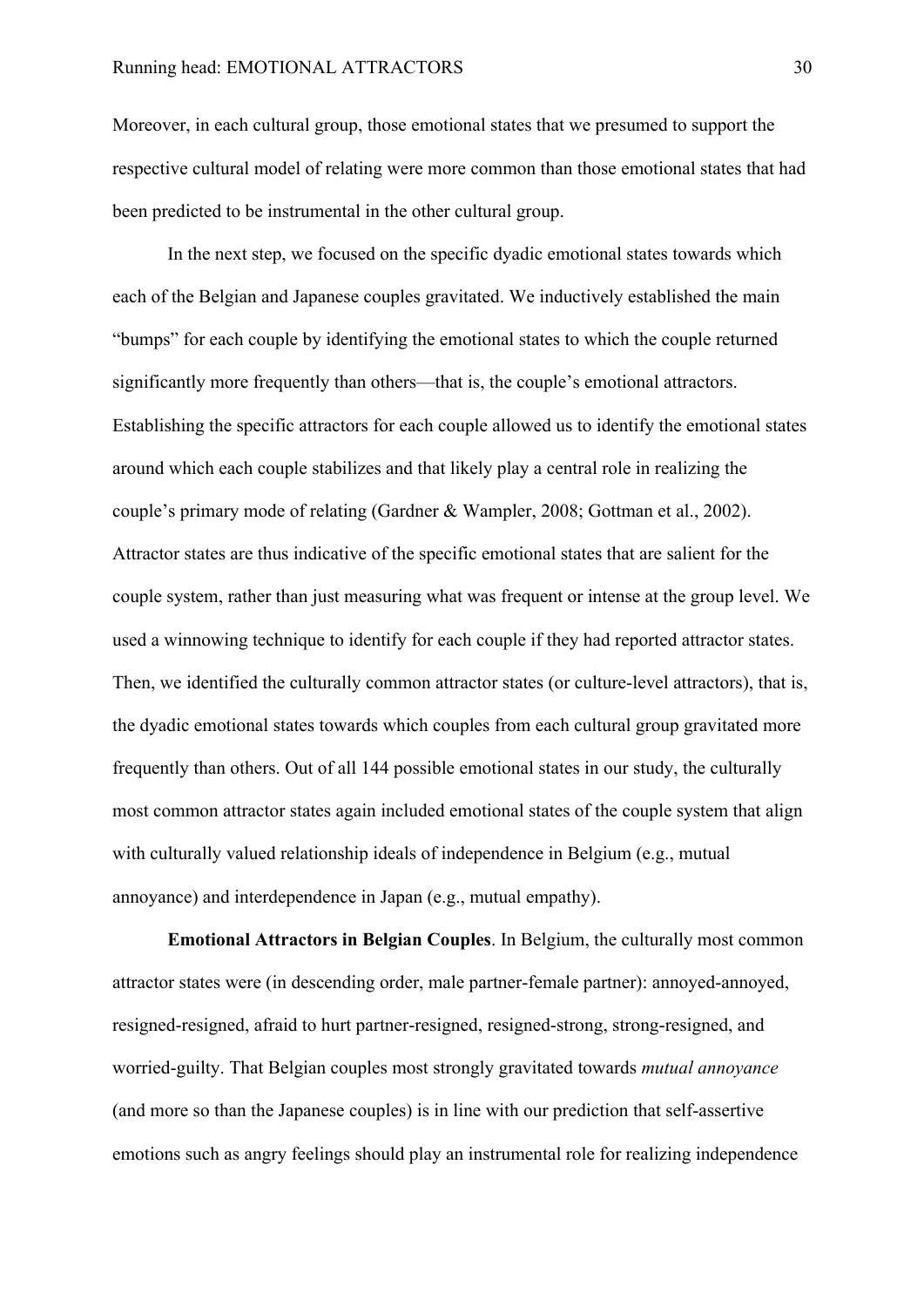in Belgium. It is noteworthy that what stood out for Belgian couples and what distinguished them from Japanese couples was that they more commonly gravitated towards dyadic emotional states in which both partners primarily experience annoyance. Presumably it is these states of mutual self-assertion that turn a disagreement into a conflict: In these states, both partners try to stand their ground.

In addition to the state of mutual annoyance, we found attractor states that involved resignation; these too may support the Belgian relational mode of independence. Resignation may be seen as a failed attempt to make one's needs heard; in consequence, either both partners resign or one partner resigns while the other partner—likely the one who started by self-asserting—experiences a sense of strength (which bears some ressemblance to a demandwithdraw pattern, Eldrigde & Christensen, 2002). Although feelings of resignation do not allow partners to self-actualize in the present moment, they do mark the personal boundaries between the partners. By respecting and reinforcing the personal boundaries of each partner, resignation states can be seen as belonging to the category of negatively disengaging emotions (Kitayama et al., 2006).

We also identified two Belgian attractor states that were gendered. The attractor state in which the male partner is feeling afraid to hurt their partner while the female partner is feeling resigned was among the most common attractor states in Belgium; its reverse (that is, the male partner feeling resigned and the female partner feeling afraid to hurt) did not emerge once as an attractor state. The prevalence of this attractor state suggests that Belgian men are attuned to avoiding situations that threaten commitment by their female partner. This in line with the idea that partners in an independent mode of relating are required to closely monitor each other's commitment. A similar process may be at play in the attractor state of male worry and female guilt: Guilt is a sign of relationship commitment (Baumeister, Stillwell, & Heatherton, 1994), and its occurrence may quell the worry about the ever-looming danger of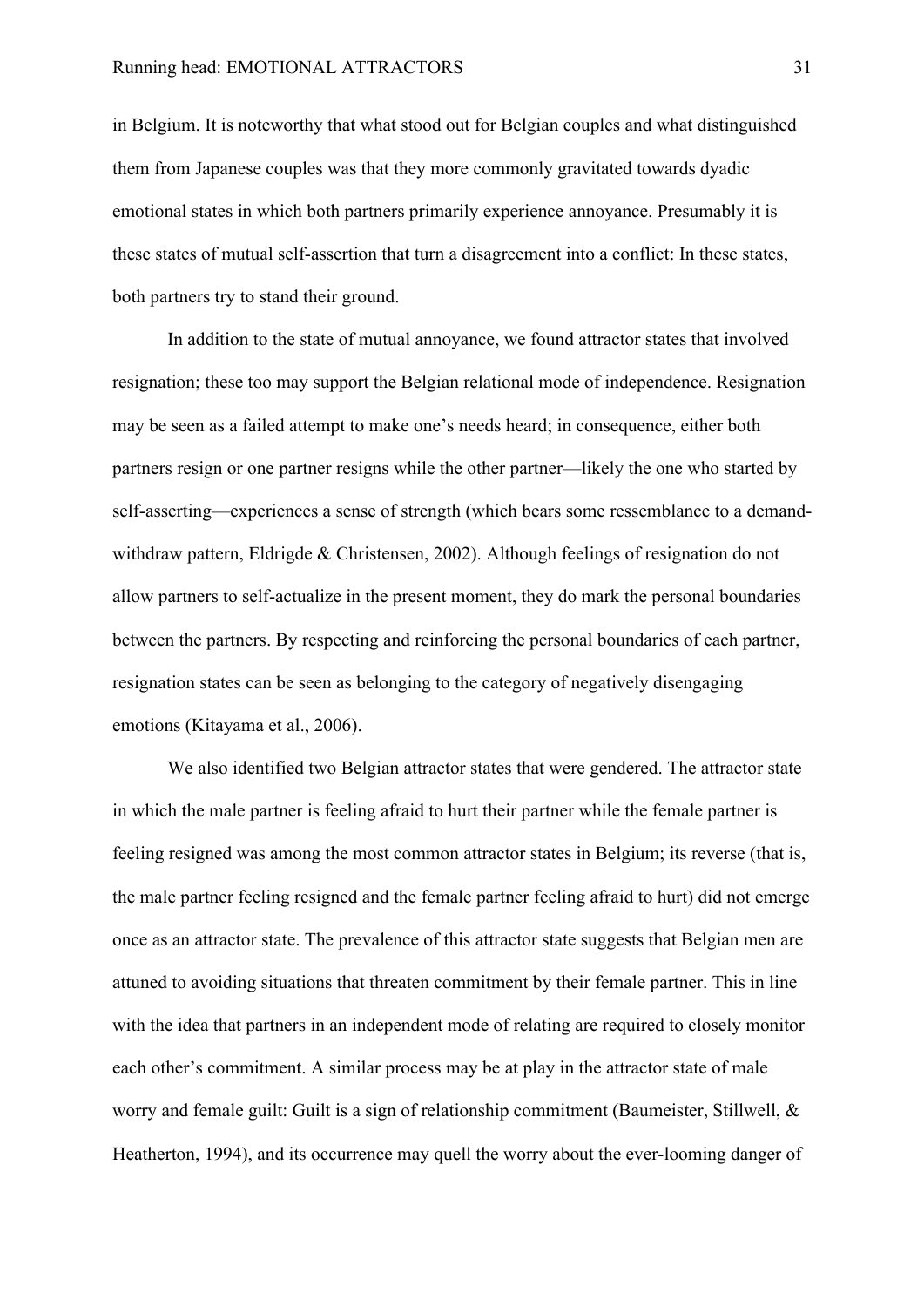a partner's reduced commitment. These ideas remain however speculative, especially given the time-resolution of the data: Our data do not allow us to identify which partner experienced the emotion first during the respective 30s interval.

**Emotional Attractors in Japanese Couples**. In Japan, one attractor state clearly stood out: Mutual empathy. This is remarkable when considering that mutual empathy was not identified as an attractor state in a single Belgian couple. Again, it is noteworthy that the only culture-level attractor involving empathy was *mutual* empathy. It is possible that softening responses and the perspective-taking that comes with empathy elicit, in return, softening responses in interaction partners (see Johnson & Greenberg, 1988). Since dyadic states in which one partner experienced empathy were common in Japan, couples may have frequently gotten "pulled" to the shared emotional state of mutual empathy. While this process is probably not limited to Japanese couples, our data indicate that it was more likely to happen among the Japanese couples in our study. The idea that empathy and mutual empathy are more readily evoked in Japan fit with the fact that *kyoukan* (共感)*,* the Japanese word for empathy, describes an elementary form of empathy that does not come with the same notion of effort at understanding another person's feelings that the English or Dutch word invokes. This precedence of empathy also makes sense against the backdrop of Japan's relatively tight cultural norms, low relational mobility, and gender inequality, which make harmony maintenance through empathy the more workable strategy for couples.

Contrary to our expectations, we did not identify a culture-level attractor state involving shame in the Japanese couples. Although emotional states of the couple system that involved embarrassment (as a proxy for shame) were more common in the Japanese than the Belgian group, embarrassment did not take center stage during disagreement interactions in our Japanese sample. One possibility may be that in the Japanese context, shameful feelings primarily highlight falling short in the eyes of others (Boiger et al., 2013). In this context,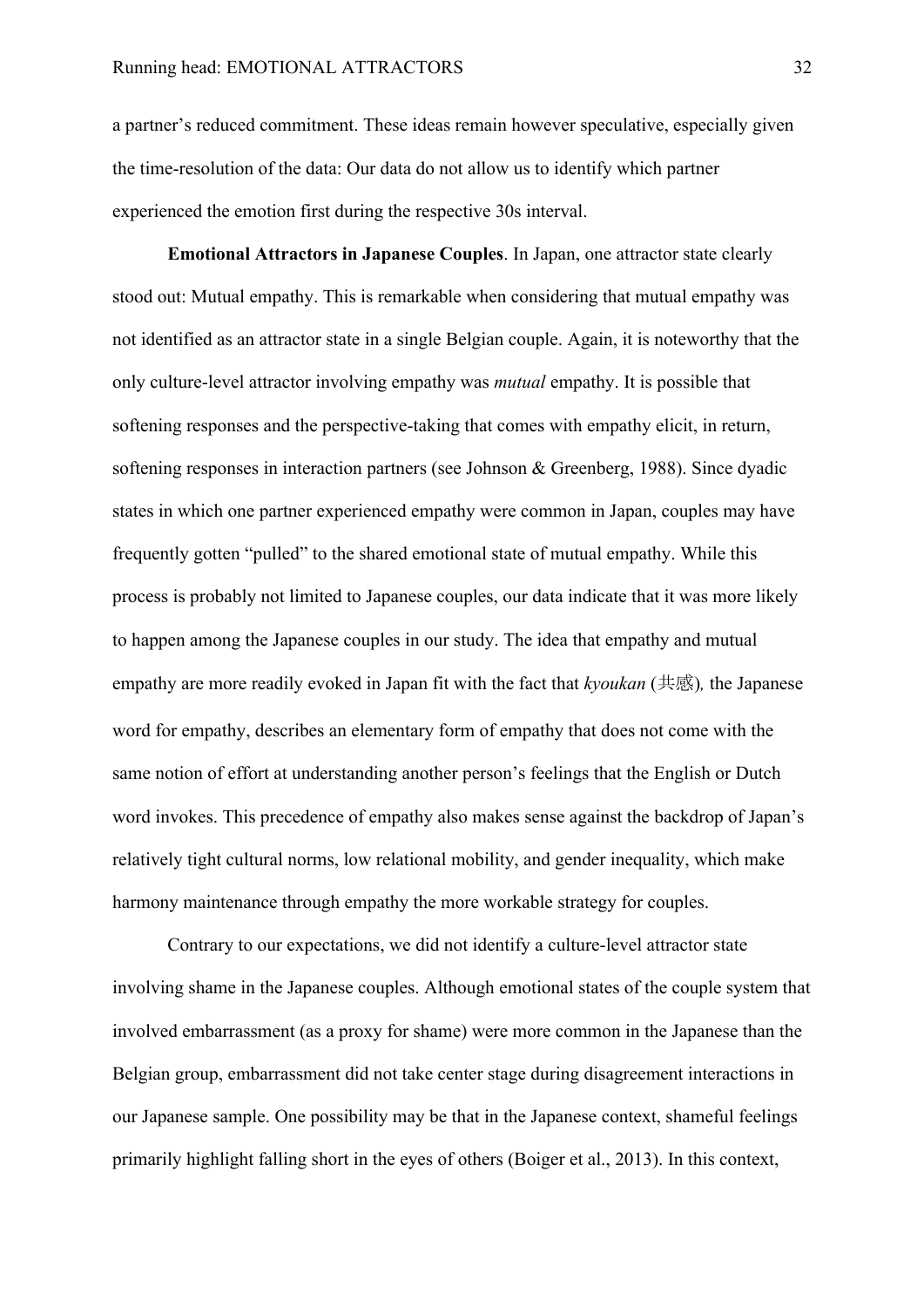shame may thus afford perspective-taking and readily transform into empathy (in contrast, it may more readily transform into anger in Belgium, Kirchner et al., 2018). These ideas remain speculative for the time being, but we are investigating the regulatory processes that move couples towards culturally dominant attractor states in ongoing research.

#### **The Role of Culturally Normative Interactions**

We had expected that emotionally responding to disagreements in culturally normative or typical ways comes with relational benefits. The data supported this *emotional fit hypothesis* only for Belgian couples: Belgian couples who responded in ways that were more similar to the average in their culture reported more relationship satisfaction and endorsed autonomy to a larger extent. We conceptualized emotional fit as the correlation between each couple's SSG and the culture's average SSG—what mattered was thus not the presence of any one particular emotional state (in fact, having more emotional segments of mutual annoyance did *not* predict relationship satisfaction or autonomy for Belgians) but the "right" blend of emotions during an interaction: Those Belgian couples who experienced a culturally typical blend of emotional states, reported relational benefits. Moreover, Belgian couples who had at least one of the culturally common attractors reported tendentially higher relationship satisfaction and autonomy. For Belgians, the relational mode of independence thus appears to manifests itself in these culturally fitting emotional interactions.

The idea that culturally valued relationship ideals of independence are instantiated in emotional interactions that approach the cultural average is further corroborated by the posthoc finding that for Belgian couples, the endorsement of autonomy mediated the link between emotional fit and relationship satisfaction. While this finding *is* consistent with our expectations, it is important to underline that we do not suggest that the explicit endorsement of independence (or autonomy) is *sufficient* or *necessary* for Belgian couples to engage in culturally fitting interactions or for them to feel satisfied when they do. For example, a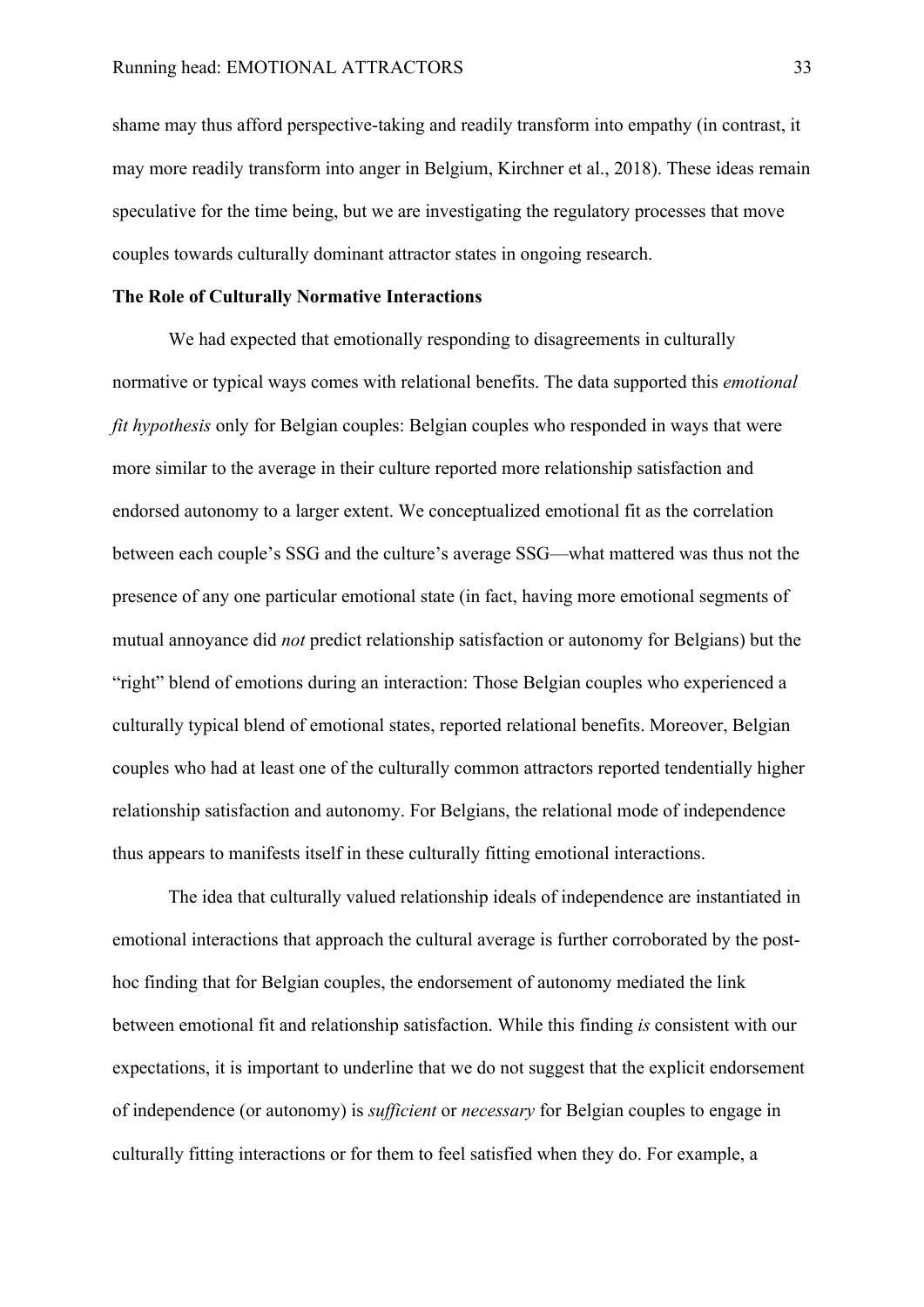Belgian couple may interact in culturally typical ways (including the experience of selfassertive emotional attractors) without being aware of their autonomy ideals or the relation between their emotions and autonomy ideals. This view is line with the perspective that cultural constructs such as "independence" or "interdependence" are enacted through numerous implicit cultural tasks in which people engage on a daily basis; engaging in culturally fitting emotional interactions would thus be only one of the many ways in which the relational mode of independence manifests itself. Moreover, the extent to which people engage in their culture's implicit tasks does not have to cohere with explicit self-beliefs, as people may not be aware that the cultural tasks they engage support the ideals of their culture (see Kitayama, 2002; Kitayama, Park, Sevincer, Karasawa, & Uskul, 2009).

The question remains why emotional fit was not predictive of relational benefits or ideals for Japanese couples. Although we found that the intensity of the topics that the Japanese couples discussed was predictive of their relationship satisfaction, emotionally responding to the conflict like most other couples was not. There are a number of potential explanations. First, disagreement interactions may simply not be the basis on which the Japanese couples assessed the quality of their relationship. It is imaginable that other factors, such as smoothness in daily rituals and practices, a sense of belongingness, or family relations ("family love", 家族愛) are more diagnostic for Japanese couples when assessing their relationship satisfaction or the extent to which they endorse interdependence. Second, because Japanese couples focus on avoiding conflict, it is conceivable that disagreement discussions are less focal and consequently less consistently scripted in Japan (see also Boiger, Riediger, Uchida, & Mesquita, 2018); Japanese couples may thus lack one clear cultural script on how a "good" disagreement should unfold besides maintaining mutual empathy. If this was the case, a statistical mean would not capture what most people typical do and fitting better with this mean would not be meaningful.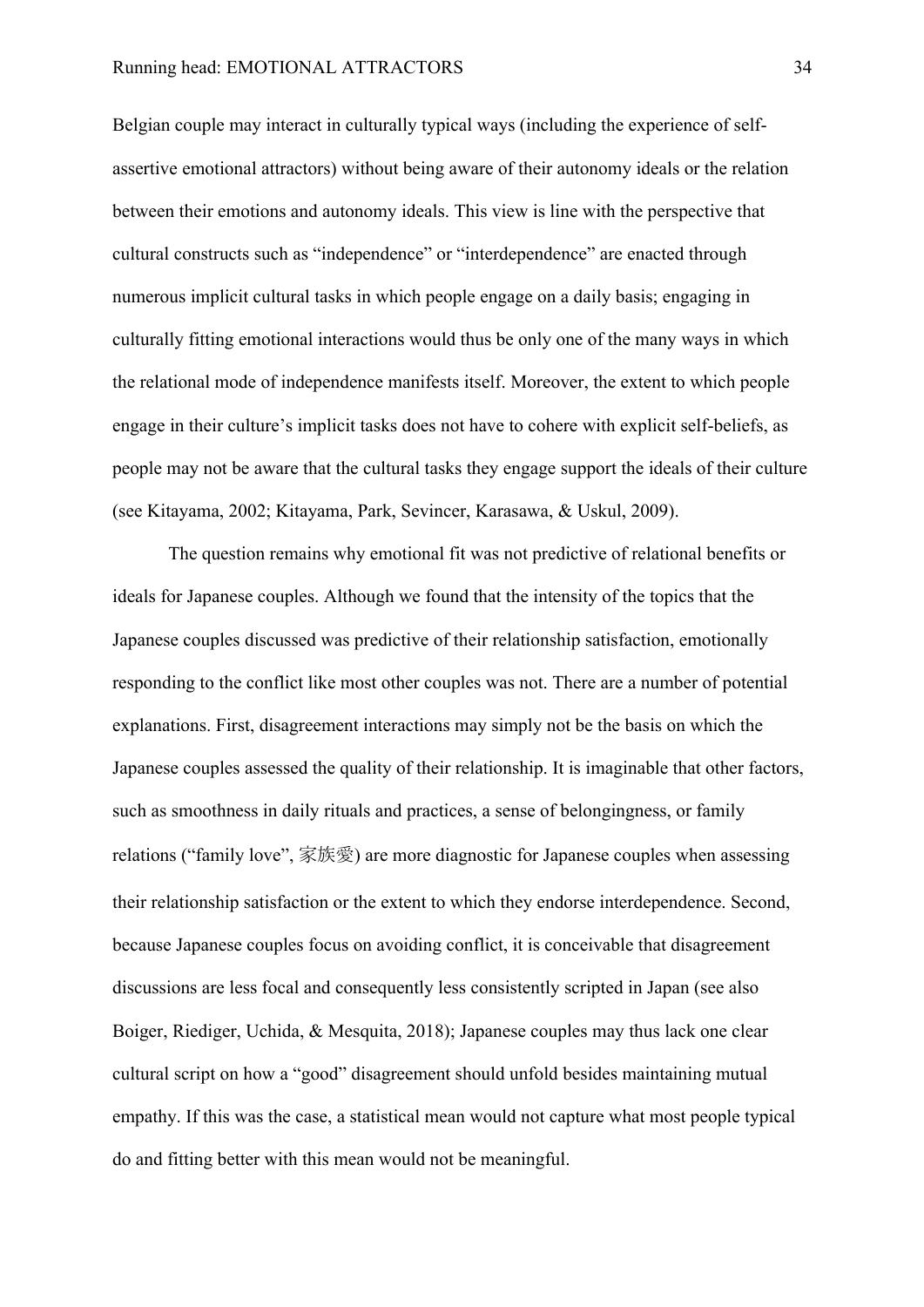#### **Limitations and Future Directions**

There are a number of limitations to the present research. First, our assessment of emotional experience during ongoing interactions was constrained by several factors. We included a limited set of emotions that we had identified in preliminary cross-cultural research. Identifying relevant emotions empirically allowed us to ensure cross-cultural relevance of our material. However, it also led to the omission of certain emotions that may have been of interest (e.g., sadness). We were further constrained by the video-mediated recall method itself: Rating 12 emotions for 20 times appeared to be the upper limit for participants during pilot testing. This limits data points in a way that could obscure some of the ongoing emotional processes. Finally, the video-mediated recall method yielded retrospective self-reports of emotional experience. Although we instructed participants to report on how they remembered they had felt during the actual interaction, and past research found that participant's patterns of physiological arousal during video-mediated recall are very similar to those of the actual interaction (Levenson & Gottman, 1983), participants may have reported their emotional experience in response to hearing and watching themselves and their partners on video. Further insight into the emotional processes at play may be obtained from coding the emotional behaviors of the couples, which is currently underway.

Second, the SSG approach that we took and that enabled us to identify attractors of the couple system required data that are mutually exclusive; that is, each member of the dyad could only be in one state during one time-interval. We therefore identified the (personcentered) emotional maxima for each time-interval and used those as input; this meant that we disregarded a lot of information about the complexity of emotional experiences. In a set of preliminary analyses, we ensured that this data reduction strategy did not introduce a cultural bias in our data by excluding mixed emotions (i.e., the simultaneous experience of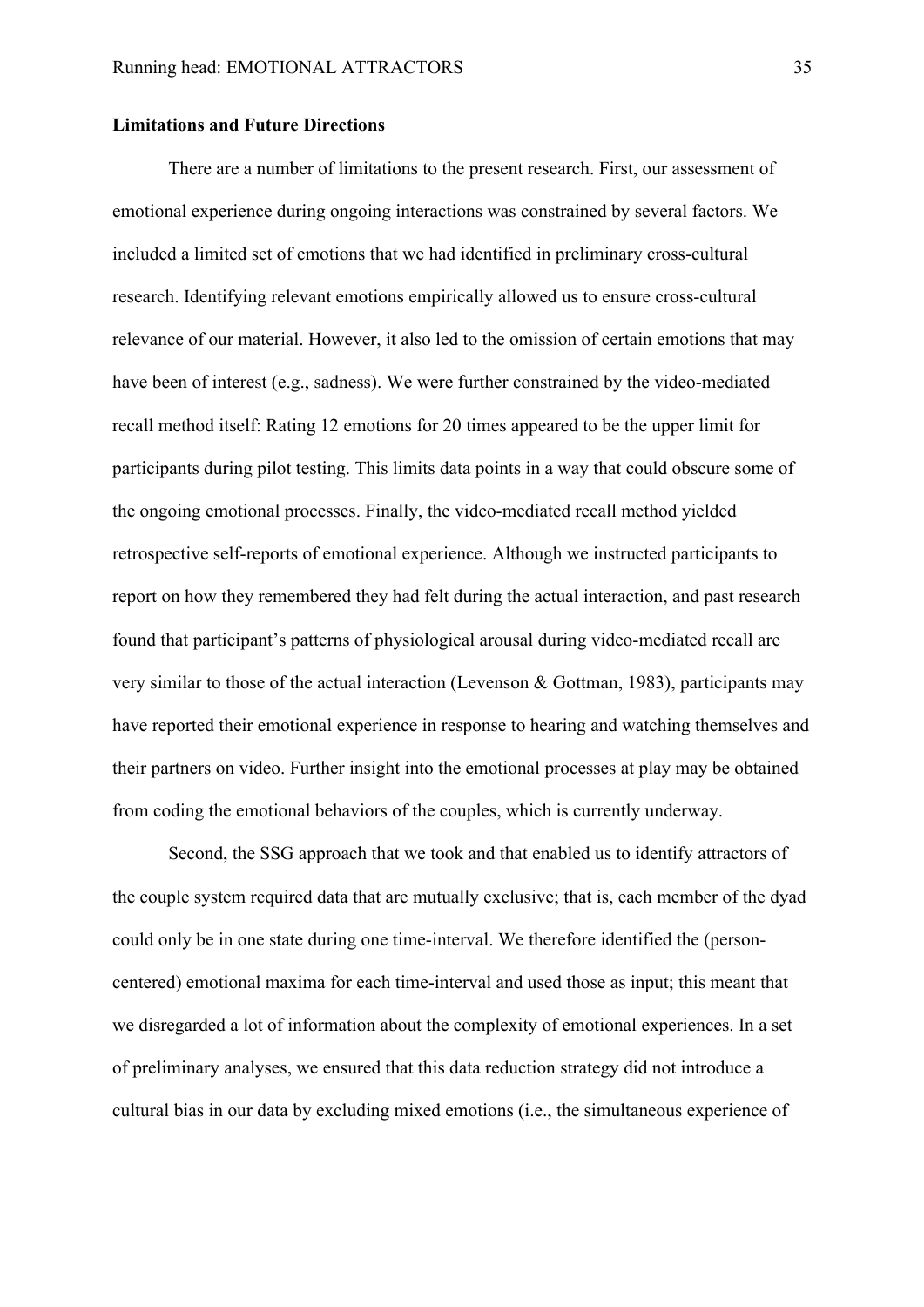positive and negative emotions).5 Future research may want to look in more detail at the role of complex emotional states in understanding cultural variation in emotional interactions.

Third, we deviated from the original procedure devised by Levenson & Gottman (1983) by allowing participants to choose their own topics for the disagreement interaction. We ensured, in both cultures, that this procedure led couples to discuss topics that were of importance to them and that they discussed in ways they perceived to be typical; we thus have no reason to believe that this deviation lead to more biases in one culture than another. Nonetheless, it is possible that participants preferred topics that allowed them to experience culturally condoned emotions. However, this may be true in daily life, too. Furthermore, we suggest that the original design with trained facilitators cannot rule out that couples were steered in the direction of culturally condoned emotions by the facilitator either.

Finally, the current paper constitutes but a first step in the direction of understanding the interactional and relational dynamics behind cultural differences of emotions. A primary aim of future research may be to better understand the "paths" or sequences of emotional interactions that lead to the topography of "bumps" we have identified. Future studies may also want to explore the role of emotional attractors in shaping partner's perceptions or memories of interactions. The emotional attractors that we identified in the present study replicate some of our previous findings from research with individuals reporting on their emotions during hypothetical or past social interactions (Boiger et al., 2013; Kitayama et al., 2006). It would be interesting to explore if people tend to remember and report emotions that had particular gravitational force during past interactions when making assessments about their individual emotions during past or hypothetical social interactions. Finally, future studies may also benefit from exploring emotional dynamics in other cultural contexts, which may represent a wider range of relationship ideals. The current study focused on a comparison of two cultural groups that, as we argued, vary primarily along the lines of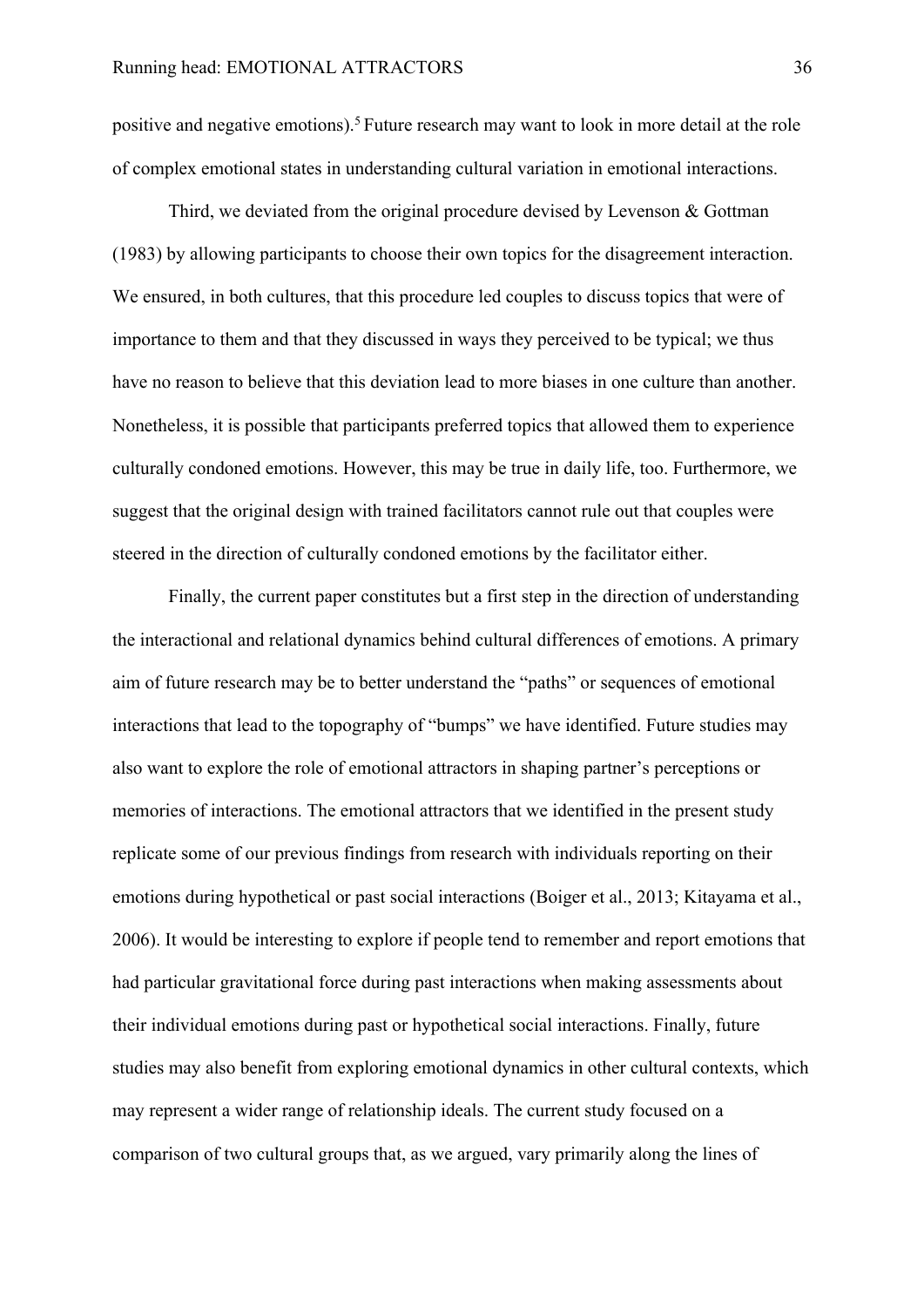independence and interdependence. Other cultural contexts may, for example, vary in terms of masculinity ideals which may afford emotional interactions that are more gendered.

#### **Conclusion**

The present study is the first to study cultural differences in the unfolding of distinct emotions during ongoing couple interactions. Our findings suggest that the foregrounded emotions—the "bumps in the road"—during couple disagreements are different in Belgium and Japan, and that these differences unfold against the backdrop of different relationship ideals. Although the present research investigated only a small slice from daily life, it is easy to imagine how these slices scaffold different kinds of relationships as they accumulate in real life (see also Gottman et al., 1998; Peluso, Liebovitch, Gottman, Norman, & Su, 2012): For example, a relationship in which partners frequently gravitate towards emotions that underline their separateness may support a more independent relationship model. The process is probably one of co-construction, in which relational ideals influence the meanings that interaction partners attribute to each other, leading to different emotional interactions, while the latter also inform people's perceptions of their relationships (Boiger & Mesquita, 2012).

In this view, emotions are constituted by and constitutive of the types of relationships that exist within a given cultural context and that spin the social fabric. This way of thinking implies that emotions are best studied in their natural habitat, that is in the context of actual interactions and relationships, which are, in turn, embedded in a rich web of cultural meanings and ideals. In consequence, what a relationship disagreement "means", how it typically unfolds, and which emotions are normative and desirable can vary profoundly from one place to another. By taking these cultural meanings into account and exploring how they are instantiated in relationships and interactions, both emotion and relationship science may gain a deeper appreciation of what emotions are and what role they play in making (and sometimes breaking) relationships across cultures.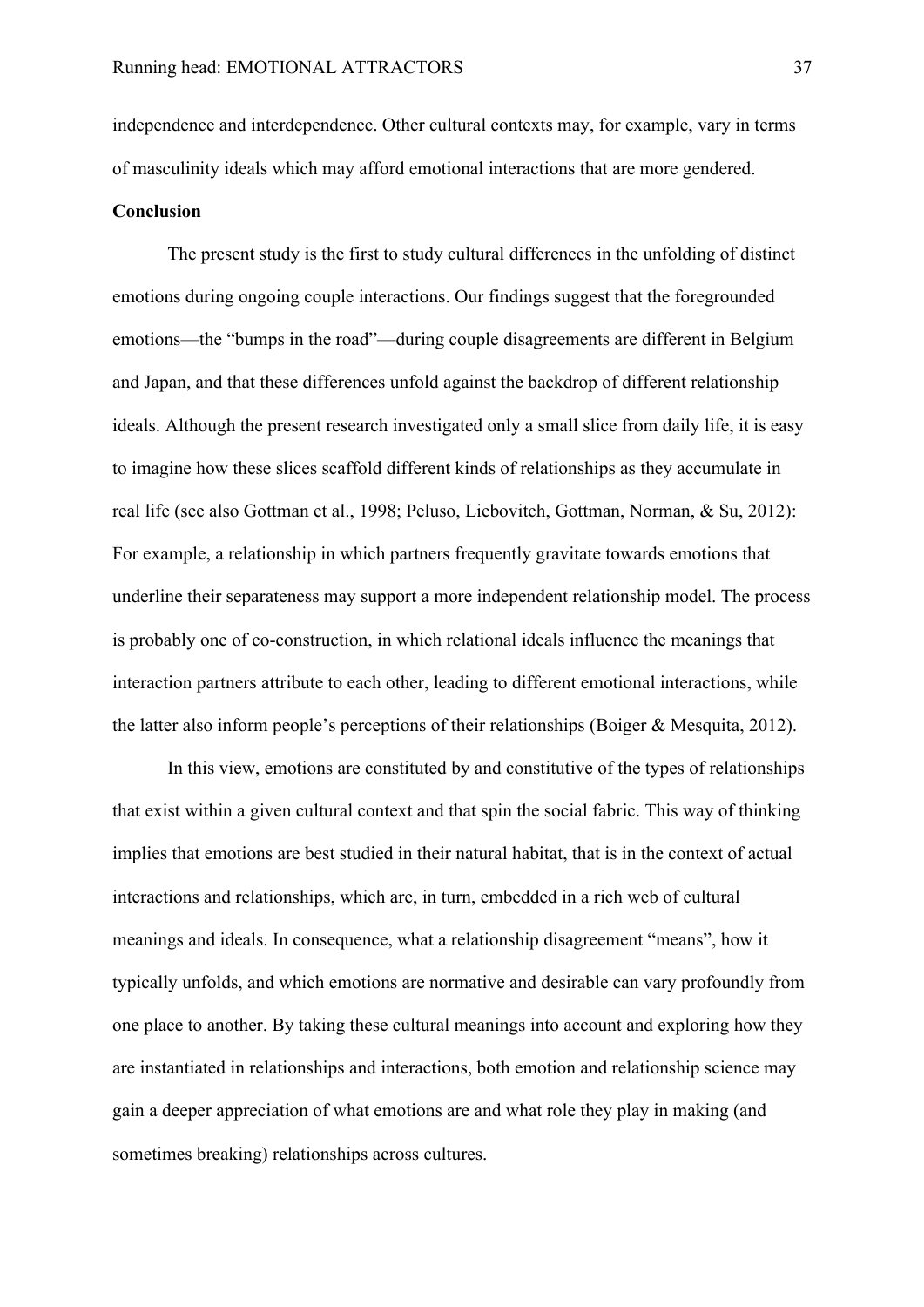#### **References**

Anderson, S. L., Adams, G., & Plaut, V. C. (2008). The cultural grounding of personal relationship: The importance of attractiveness in everyday life. *Journal of Personality and Social Psychology*, *95*, 352–368.

Averill, J. R. (1982). *Anger and aggression: An essay on emotion*. New York: Springer.

- Baumeister, R. F., Stillwell, A. M., & Heatherton, T. F. (1994). Guilt: An interpersonal approach. *Psychological Bulletin*, *115*, 243–267.
- Bell, C., & Song, F. (2005). Emotions in the conflict process: an application of the cognitive appraisal model of emotions to conflict management. *International Journal of Conflict Management*, *16*, 30–54.
- Boiger, M., & Mesquita, B. (2012). The construction of emotion in interactions, relationships, and cultures. *Emotion Review*, *4*, 221–229.
- Boiger, M., Mesquita, B., Uchida, Y., & Barrett, L. F. (2013). Condoned or condemned: The situational affordance of anger and shame in the United States and Japan. *Personality and Social Psychology Bulletin*, *39*, 540–553.
- Boiger, M., Riediger, M., Uchida, Y., & Mesquita, B. (2018). *The relational dynamics of anger and shame: Scripts for emotional interactions in Germany and Japan*.
- Butler, E. A. (2011). Temporal interpersonal emotion systems: The "TIES" that form relationships. *Personality and Social Psychology Review*, *15*, 367–393.
- Canary, D. J., Cupach, W. R., & Messman, S. J. (1995). *Relationship conflict: Conflict in parent-child, friendship, and romantic relationships.* Thousand Oaks, CA: Sage.
- Caughlin, J. P., & Vangelisti, A. L. (2006). Conflict in dating and marital relationships. In *The Sage handbook of conflict communication: Integrating theory, research, and*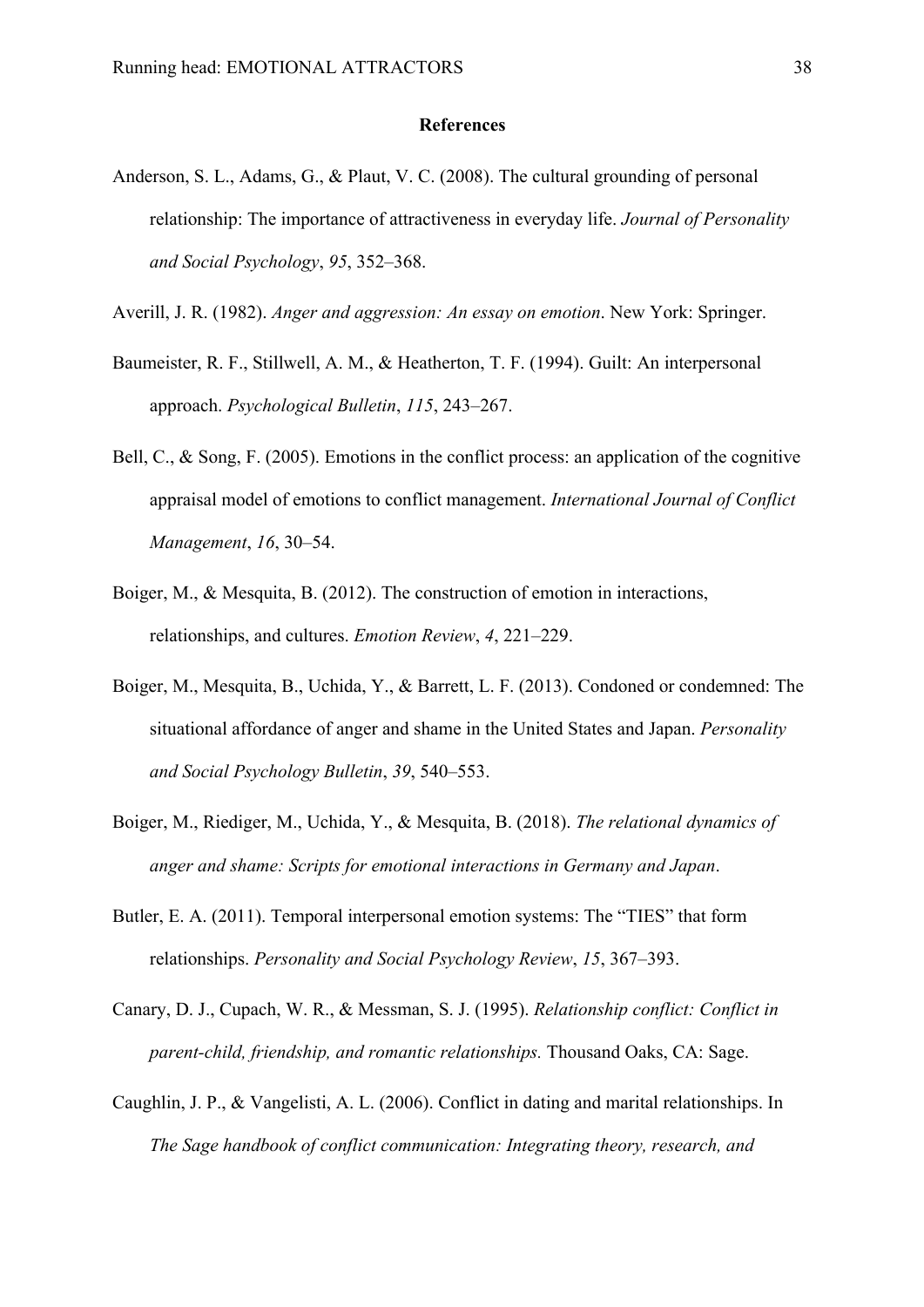*practice* (pp. 129–157). Thousand Oaks, CA: Sage.

- Chen, G.-M. (1995). Differences in self-disclosure patterns among Americans Versus Chinese. *Journal of Cross-Cultural Psychology*, *26*, 84–91.
- Coan, J. A., & Gottman, J. M. (2007). The Specific Affect Coding System (SPAFF). In J. A. Coan & J. J. B. Allen (Eds.), *Handbook of emotion elicitation and assessment* (pp. 191– 207). Oxford, UK: Oxford University Press.
- Cohen, D., & Gunz, A. (2002). As seen by the other...: Perspectives on the self in the memories and emotional perceptions of Easterners and Westerners. *Psychological Science*, *13*, 55–59.
- Cross, S. E., Bacon, P. L., & Morris, M. L. (2000). The relational-interdependent selfconstrual and relationships. *Journal of Personality and Social Psychology*, *78*, 791–808.
- De Leersnyder, J., Kim, H., & Mesquita, B. (2015). Feeling right is feeling good: psychological well-being and emotional fit with culture in autonomy- versus relatedness-promoting situations. *Frontiers in Psychology*, *06*, 1–12.
- De Leersnyder, J., Koval, P., Kuppens, P., & Mesquita, B. (2018). Emotions and concerns: Situational evidence for their systematic co-occurrence. *Emotion*, *18*, 597–614.
- De Roover, K., Ceulemans, E., & Timmerman, M. E. (2012). How to perform multiblock component analysis in practice. *Behavior Research Methods*, *44*, 41–56.
- Diener, E., Emmons, R. A., Larsen, R. J., & Griffin, S. (1985). The Satisfaction with Life Scale. *Journal of Personality Assessment*, *49*, 71–75.
- Doi, T. (1973). *The anatomy of dependence.* Tokyo, Japan: Kodansha.
- Eldrigde, K. A., & Christensen, A. (2002). Demand-withdraw communication during couple conflict: A review and analysis. In P. Noller & J. A. Feeney (Eds.), *Understanding*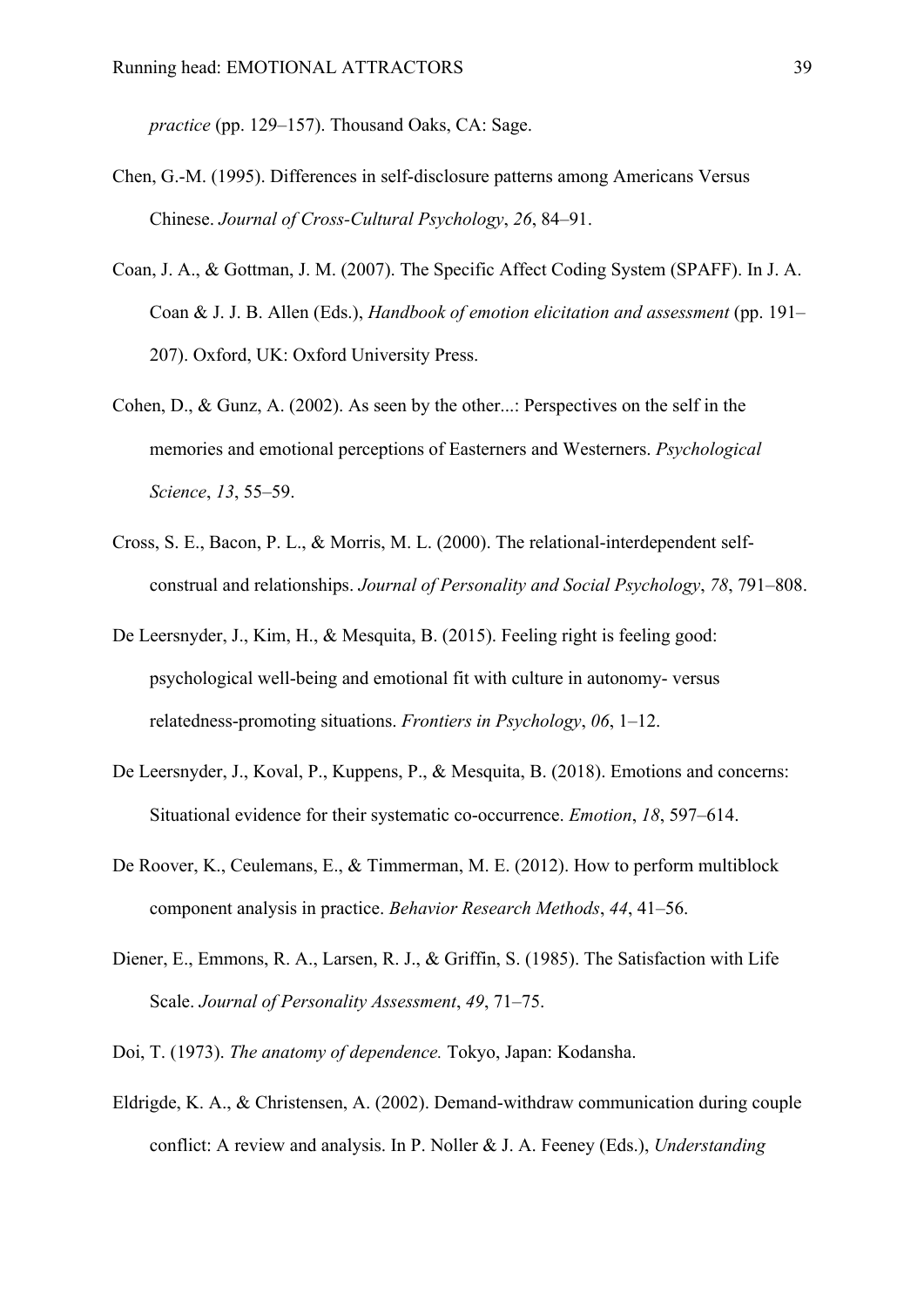*marriage: Developments in the study of couple interaction* (pp. 289–322). Cambridge.

- Erbert, L. A. (2000). Conflict and dialectics: Perceptions of dialectical contradictions in marital conflict. *Journal of Social and Personal Relationships*, *17*, 638–659.
- Fincham, F. D. (2003). Marital conflict: Correlates, structure, and context. *Current Directions in Psychological Science*, Vol. 12, pp. 23–27.
- Fontaine, J. R. J., Scherer, K. R., & Soriano, C. (Eds.). (2013). *Components of emotional meaning: A sourcebook*. Oxford, UK: Oxford University Press.
- Fraley, R. C., Waller, N. G., & Brennan, K. A. (2000). An item response theory analysis of self-report measures of adult attachment. *Journal of Personality and Social Psychology*, *78*, 350–365.
- Funk, J. L., & Rogge, R. D. (2007). Testing the ruler with item response theory: Increasing precision of measurement for relationship satisfaction With the Couples Satisfaction Index. *Journal of Family Psychology*, *21*, 572–583.
- Gardner, B. C., & Wampler, K. S. (2008). Uncovering dynamical properties in the emotional system of married couples. *Contemporary Family Therapy*, *30*, 111–126.
- Gonzaga, G. C., Campos, B., & Bradbury, T. N. (2007). Similarity, convergence, and relationship satisfaction in dating and married couples. *Journal of Personality and Social Psychology*, *93*, 34–48.

Gottman, J. M. (1994). *What predicts divorce?* (3rd ed.). Hillsdale, NJ: Lawrence Erlbaum.

- Gottman, J. M., Coan, J., Carrere, S., & Swanson, C. (1998). Predicting marital happiness and stability from newlywed interactions. *Journal of Marriage and the Family*, *60*, 5.
- Gottman, J. M., Markman, H., & Notarius, C. (1977). The topography of marital conflict: Asequential analysis of verbal and nonverbal behavior. *Journal of Marriage and the*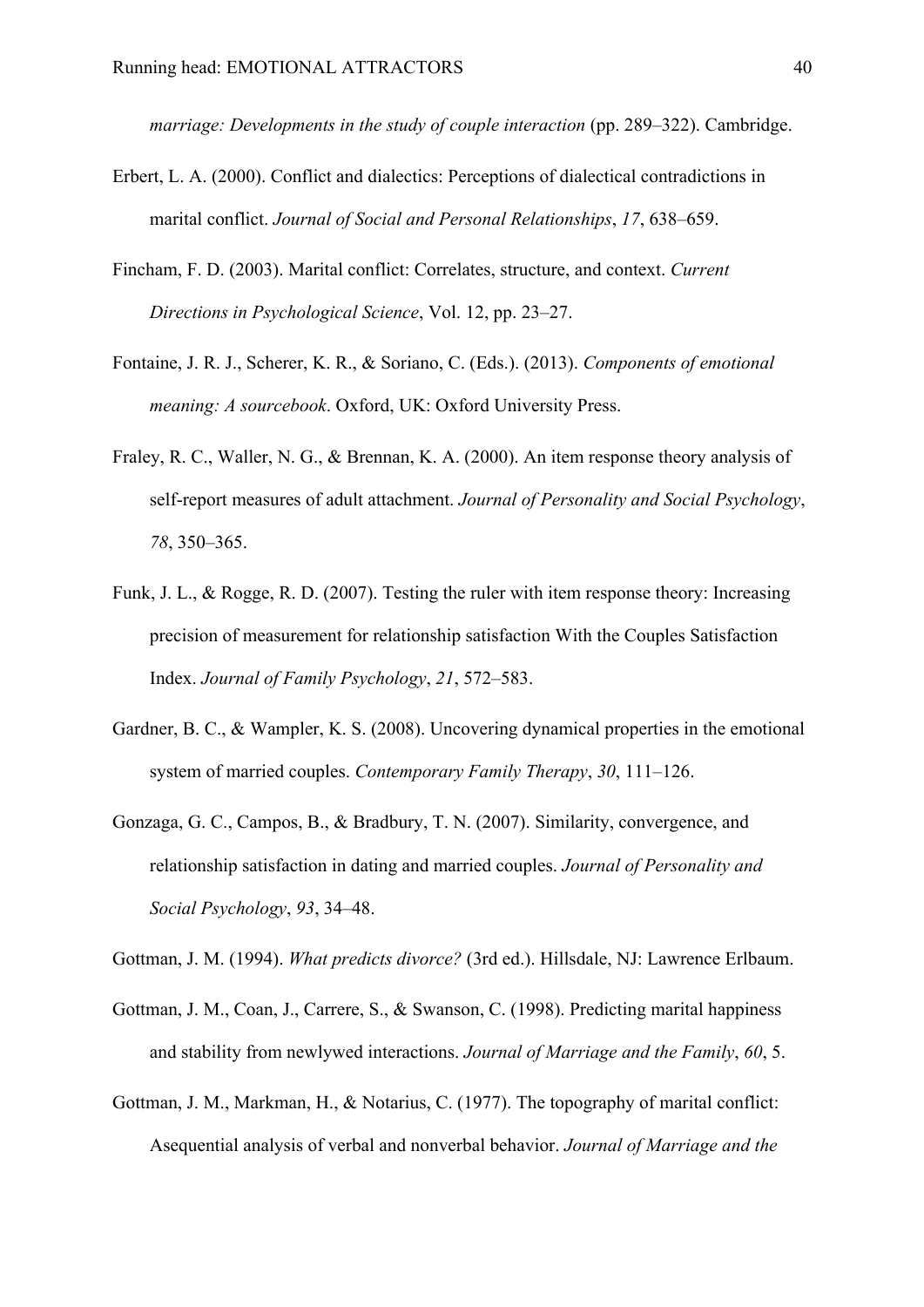*Family*, *39*, 461–477.

- Gottman, J. M., Swanson, C., & Swanson, K. (2002). A general systems theory of marriage: Nonlinear difference equation modeling of marital interaction. *Personality and Social Psychology Review*, *6*, 326–340.
- Greenberg, L. S., & Goldman, R. N. (2008). *Emotion-focused couples therapy: The dynamics of emotion, love, and power*. Washington, DC: APA.
- Grossmann, I., Huynh, A. C., & Ellsworth, P. C. (2016). Emotional complexity: Clarifying definitions and cultural correlates. *Journal of Personality and Social Psychology*, *111*, 895–916.
- Güngör, D., Karasawa, M., Boiger, M., Dincer, D., & Mesquita, B. (2014). Fitting in or sticking together: The prevalence and adaptivity of conformity, relatedness, and autonomy in Japan and Turkey. *Journal of Cross-Cultural Psychology*, *45*, 1374–1389.
- Hadden, B. W., Baker, Z. G., & Knee, C. R. (2018). Let it go: Relationship autonomy predicts pro-relationship responses to partner transgressions. *Journal of Personality*, *86*, 868–887.
- Hashimoto, H., & Yamagishi, T. (2016). Duality of independence and interdependence: An adaptationist perspective. *Asian Journal of Social Psychology*, *19*, 286–297.
- Heine, S. J., Lehman, D. R., Markus, H. R., & Kitayama, S. (1999). Is there a universal need for positive self-regard? *Psychological Review*, *106*, 766–794.
- Henrich, J., Heine, S. J., & Norenzayan, A. (2010). The weirdest people in the world? *Behavioral and Brain Sciences*, *33*, 61–83.
- Hiew, D. N., Kim Halford, W., Van De Vijver, F. J. R., & Liu, S. (2016). Communication and relationship satisfaction in Chinese, western, and intercultural Chinese-western couples. *Journal of Family Psychology*, *30*, 193–202.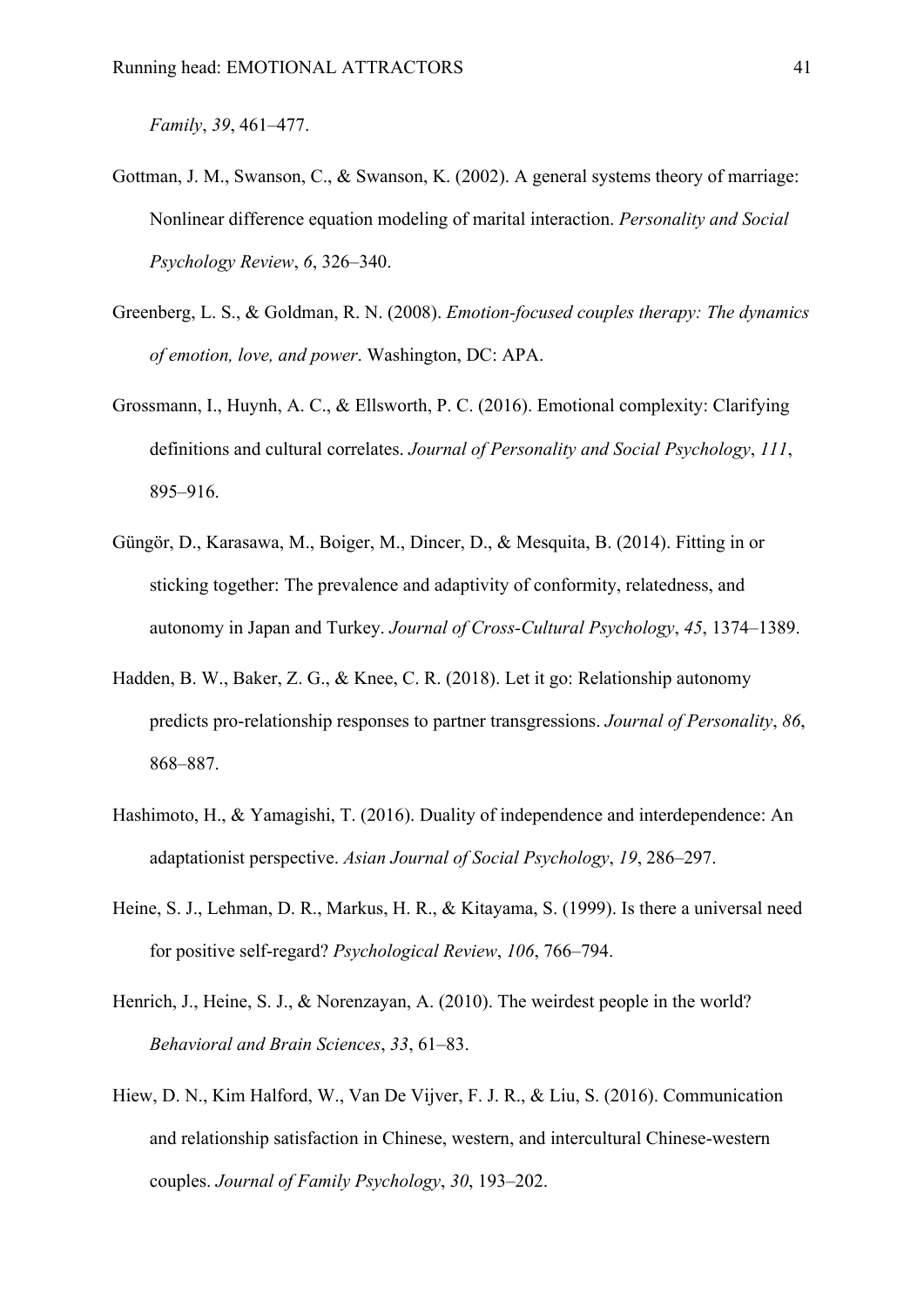- Hofstede, G. J. G., & Minkov, M. (2010). *Cultures and Organizations: Software of the mind* (3rd ed.). New York, NY: McGraw-Hill.
- Hollenstein, T. (2013). *State space grids: Depicting dynamics across development*. New York, NY: Springer.
- Johnson, S. M., & Greenberg, L. S. (1988). Relating process to outcome in marital therapy. *Journal of Marital and Family Therapy*, *14*, 175–183.
- Johnston, M. M., & Finney, S. J. (2010). Measuring basic need satisfaction: Evaluating previous research and conducting new psychometric evaluations of the Basic Needs Satisfaction in General Scale. *Contemporary Educational Psychology*, *35*, 280–296.
- Kagitçibasi, Ç. (2007). *Family, self, and human development: Theory and application* (2nd ed.). Mahwah, NJ: Lawrence Erlbaum.
- Kasulis, T. P. (2002). *Intimacy or integrity: Philosophy and cultural difference*. Honolulu, HI: University of Hawaii Press.
- Kim, H. S., & Markus, H. R. (1999). Deviance or uniqueness, harmony or conformity? A cultural analysis. *Journal of Personality and Social Psychology*, *77*, 785–800.
- Kim, H. S., Sherman, D. K., & Taylor, S. E. (2008). Culture and social support. *American Psychologist*, *63*, 518–526.
- Kirchner, A., Boiger, M., Uchida, Y., Norasakkunkit, V., Verduyn, P., & Mesquita, B. (2018). Humiliated fury is not universal: The co-occurrence of anger and shame in the U.S. and Japan. *Cognition & Emotion*, *32*, 1317–1328.
- Kitayama, S. (2002). Culture and basic psychological processes Toward a system view of culture: Comment on Oyserman et al. (2002). *Psychological Bulletin*, *128*, 89–96.
- Kitayama, S., Markus, H. R., Matsumoto, H., & Norasakkunkit, V. (1997). Individual and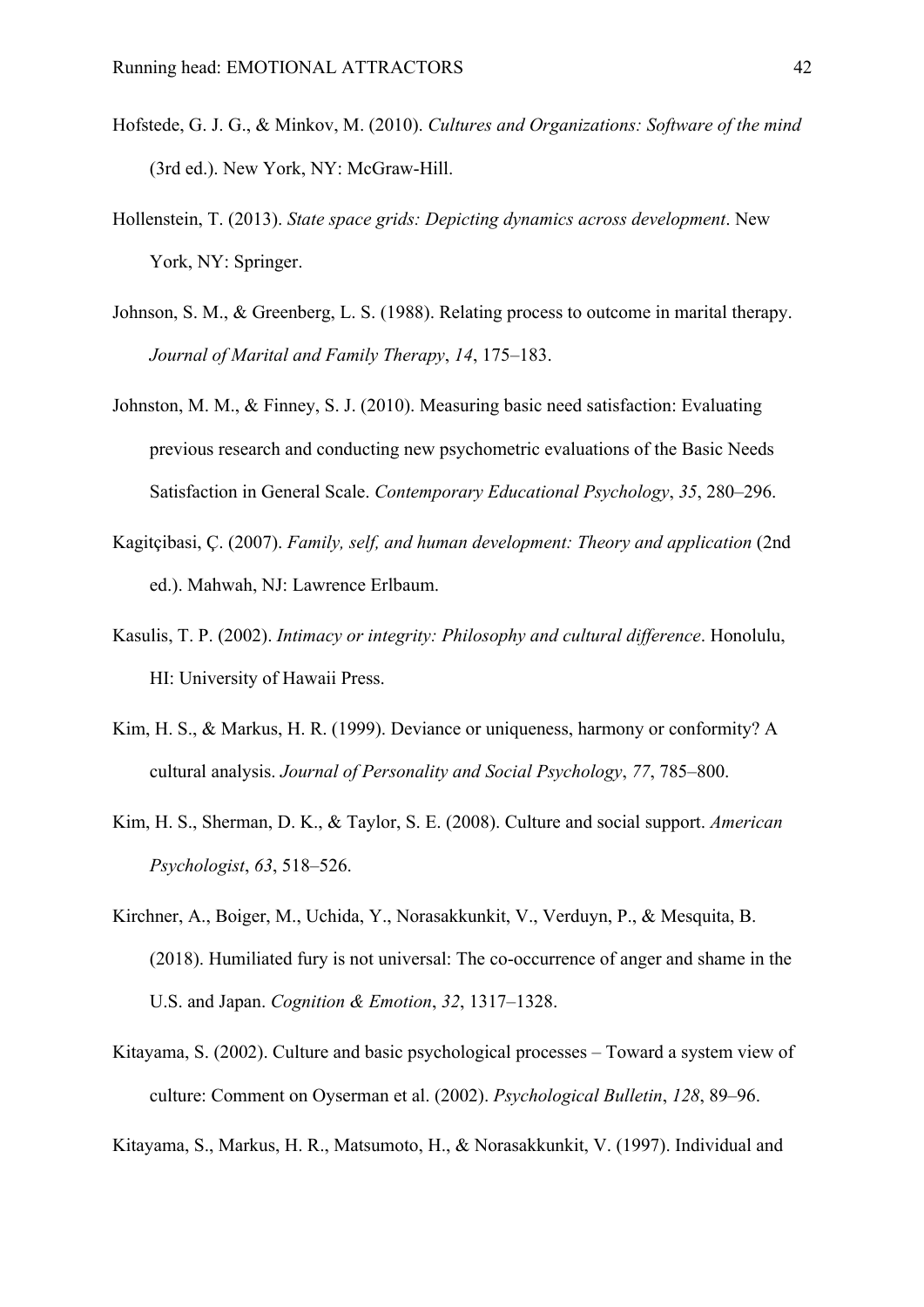collective processes in the construction of the self: Self-enhancement in the United States and self-criticism in Japan. *Journal of Personality and Social Psychology*, *72*, 1245–1267.

- Kitayama, S., Mesquita, B., & Karasawa, M. (2006). Cultural affordances and emotional experience: Socially engaging and disengaging emotions in Japan and the United States. *Journal of Personality and Social Psychology*, *91*, 890–903.
- Kitayama, S., Park, H., Sevincer, A. T., Karasawa, M., & Uskul, A. K. (2009). A cultural task analysis of implicit independence: comparing North America, Western Europe, and East Asia. *Journal of Personality and Social Psychology*, *97*, 236–255.
- Kito, M. (2005). Self-disclosure in romantic relationships and friendships among American and Japanese college students. *Journal of Social Psychology*, *145*, 127–140.
- Lee, W. Y., Nakamura, S. I., Chung, M. J., Chun, Y. J., Fu, M., Liang, S. C., & Liu, C. L. (2013). Asian couples in negotiation: A mixed-method observational study of cultural variations across five asian regions. *Family Process*, *52*, 499–518.
- Levenson, R. W., & Gottman, J. M. (1983). Marital interaction: Physiological linkage and affective exchange. *Journal of Personality and Social Psychology*, *45*, 587–597.
- Lewis, M. D., Lamey, A. V, & Douglas, L. (1999). A new dynamic systems method for the analysis of early socioemotional development. *Developmental Science*, *24*, 457–475.
- Ma-Kellams, C., & Blascovich, J. (2012). Inferring the emotions of friends versus strangers: The role of culture and self-construal. *Personality and Social Psychology Bulletin*, *38*, 933–945.
- Markus, H. R., & Kitayama, S. (1991). Culture and the self: Implications for cognition, emotion, and motivation. *Psychological Review*, *98*, 224–253.

Markus, H. R., & Kitayama, S. (2010). Cultures and selves: A cycle of mutual constitution.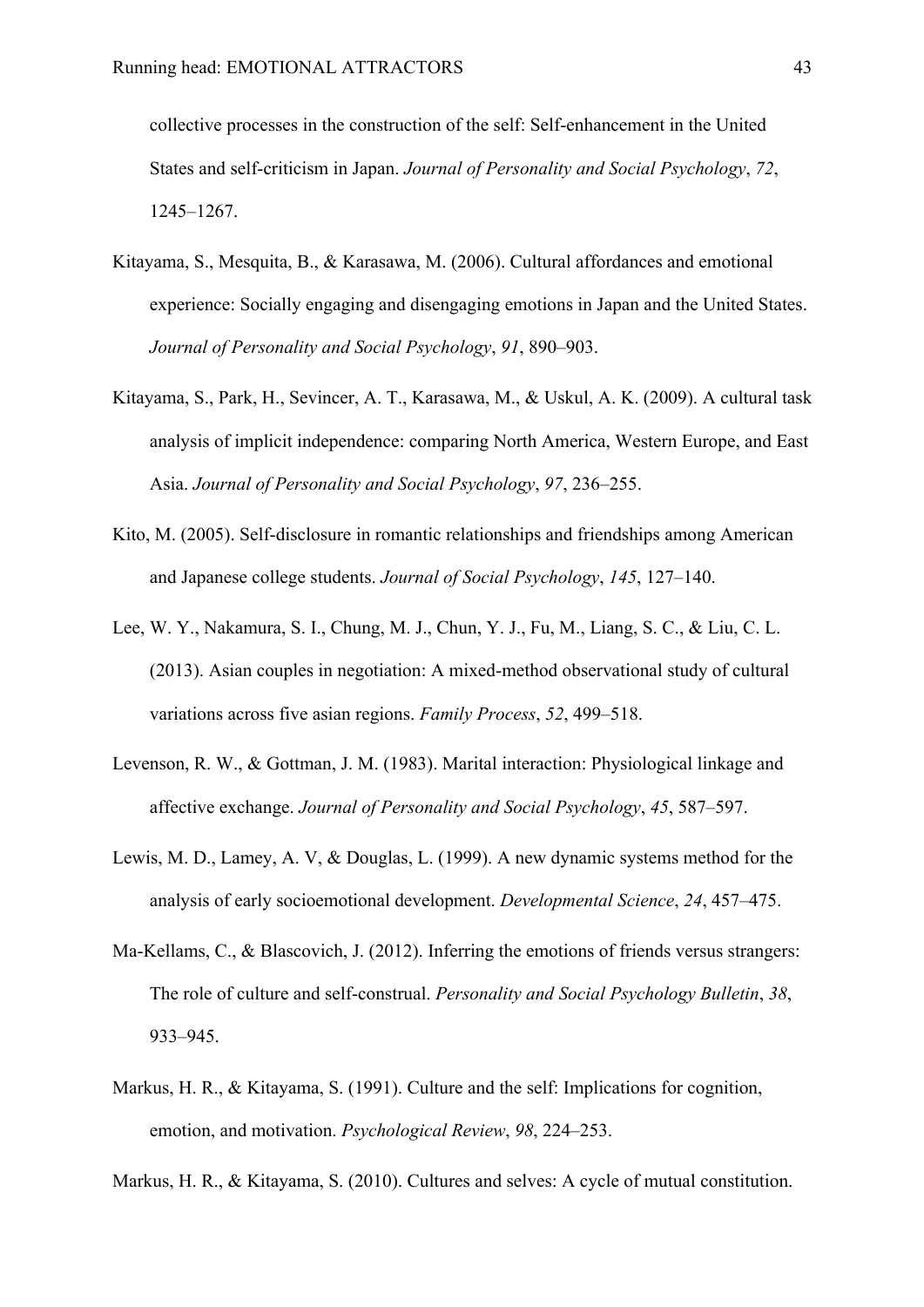*Perspectives on Psychological Science*, *5*, 420–430.

- Matsumoto, D. (1990). Cultural similarities and differences in display rules. *Motivation and Emotion*, *14*, 195–214.
- Matsumoto, D., Nezlek, J. B., & Koopmann, B. (2007). Evidence for universality in phenomenological emotion response system coherence. *Emotion*, *7*, 57–67.
- Mesquita, B. (1993). *Cultural variations in emotions: A comparative study of Dutch, Surinamese and Turkish people in the Netherlands (Unpublished doctoral dissertation)*. University of Amsterdam, Amsterdam, The Netherlands.
- Miyamoto, Y., Uchida, Y., & Ellsworth, P. C. (2010). Culture and mixed emotions: cooccurrence of positive and negative emotions in Japan and the United States. *Emotion*, *10*, 404–415.
- Morling, B., Kitayama, S., & Miyamoto, Y. (2002). Cultural practices emphasize influence in the United States and adjustment in Japan. *Personality and Social Psychology Bulletin*, *28*, 311–323.
- Niiya, Y., Ellsworth, P. C., & Yamaguchi, S. (2006). Amae in Japan and the United States: An exploration of a "culturally unique" emotion. *Emotion*, *6*, 279–295.
- Patterson, T. (2008). *In guten wie in schlechten Zeiten: Das Geheimnis glücklicher Beziehungen*. Hannover, Germany: humboldt.
- Peluso, P. R., Liebovitch, L. S., Gottman, J. M., Norman, M. D., & Su, J. (2012). A mathematical model of psychotherapy: an investigation using dynamic non-linear equations to model the therapeutic relationship. *Psychotherapy Research : Journal of the Society for Psychotherapy Research*, *22*, 40–55.
- Randall, A. K., Corkery, S. A., Duggi, D., Kamble, S. V., & Butler, E. A. (2011). "We're having a good (or bad) day": Differences in emotional synchrony in married couples in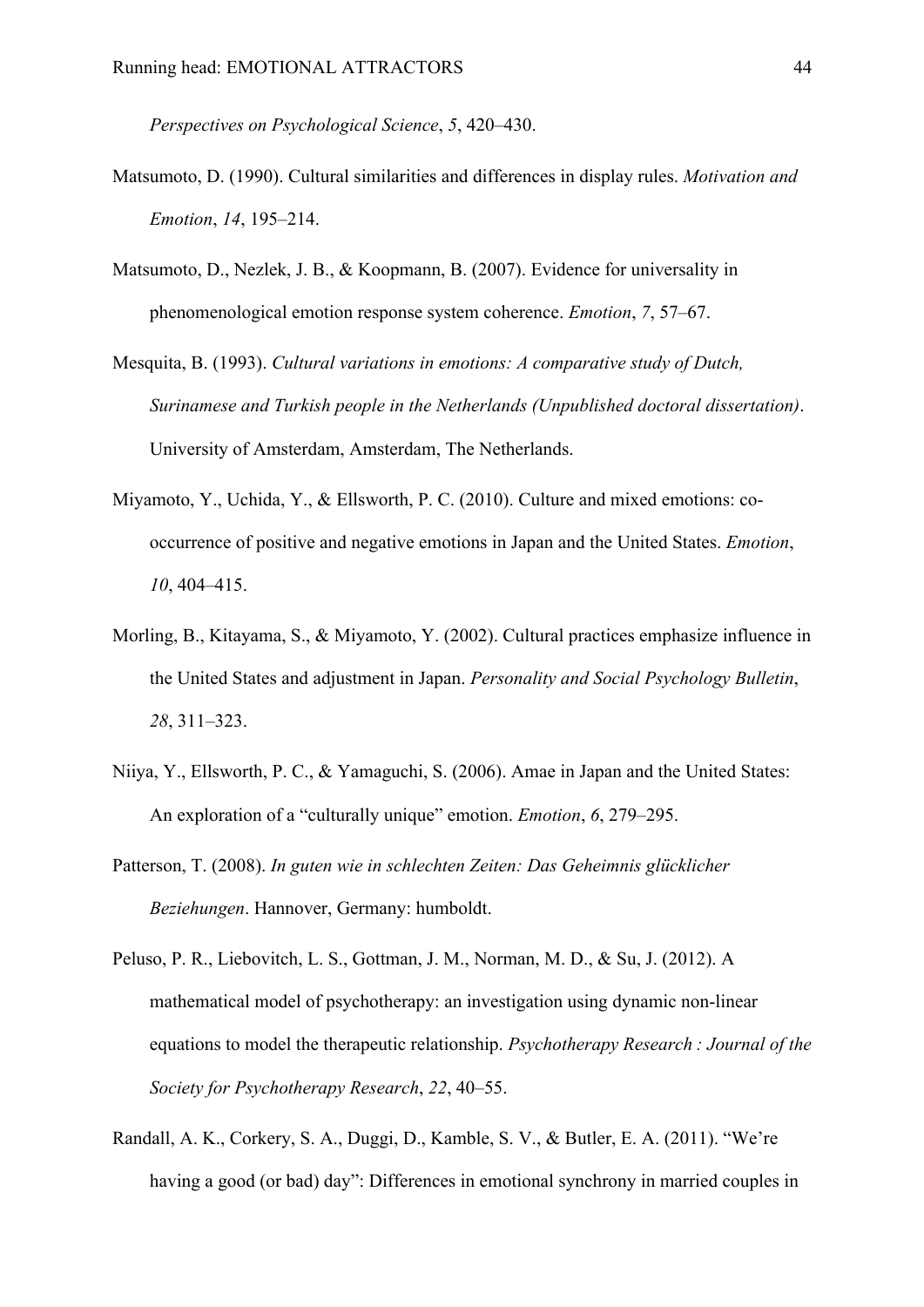the United States and India. *Family Science*, *2*, 203–211.

- Rothbaum, F. M., Pott, M., Azuma, H., Miyake, K., & Weisz, J. R. (2000). The development of close relationships in Japan and the United States: Paths of symbiotic harmony and generative tension. *Child Development*, *71*, 1121–1142.
- Ryff, C. D., & Keyes, C. L. (1995). The structure of psychological well-being revisited. *Journal of Personality and Social Psychology*, *69*, 719–727.
- Sanford, K. (2007). Hard and soft emotion during conflict: Investigating married couples and other relationships. *Personal Relationships*, *14*, 65–90.
- Schober, M. F., & Clark, H. H. (1989). Understanding by addressees and overhearers. *Cognitive Psychology*, *21*, 211–232.
- Schoebi, D., Wang, Z., Ababkov, V., & Perrez, M. (2010). Affective interdependence in married couples' daily lives: are there cultural differences in partner effects of anger? *Family Science*, *1*, 83–92.
- Schug, J., Yuki, M., & Maddux, W. (2010). Relational mobility explains between- and within-culture differences in self-disclosure to close friends. *Psychological Science*, *21*, 1471–1478.
- Schwartz, S. H. (2003). A proposal for measuring value orientations across nations. In *Questionnaire Development Report of the European Social Survey*. Retrieved from http://www.europeansocialsurvey.org/docs/methodology/core\_ess\_questionnaire/
- Spanier, G. B. (1976). Measuring dyadic adjustment: New scales for assessing the quality of marriage and similar dyads. *Journal of Marriage and the Family*, *38*, 15–28.
- Tamir, M., Schwartz, S. H., Cieciuch, J., Riediger, M., Torres, C., Scollon, C., … Vishkin, A. (2016). Desired emotions across cultures: A value-based account. *Journal of Personality and Social Psychology*, *111*, 67–82.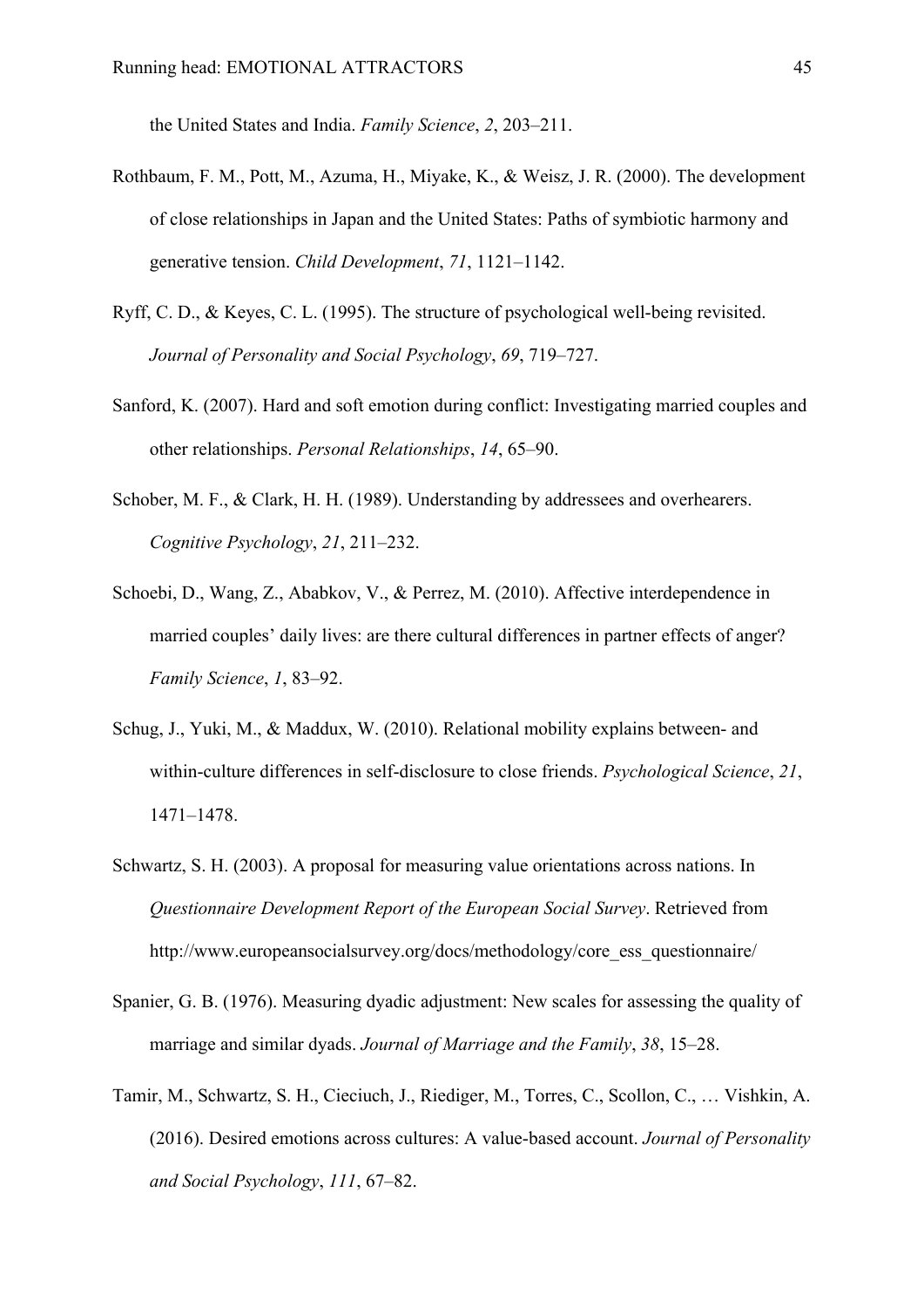- Tamura, T., & Lau, A. (1992). Connectedness vs . separateness: Applicability of family therapy to Japanese families. *Family Process*, *31*, 319–340.
- Tsai, J. L., & Levenson, R. W. (1997). Cultural influences on emotional responding: Chinese American and European American dating couples during interpersonal conflict. *Journal of Cross-Cultural Psychology*, *28*, 600–625.
- Tsai, J. L., Levenson, R. W., & McCoy, K. (2006). Cultural and temperamental variation in emotional response. *Emotion*, *6*, 484–497.
- Uchida, Y., & Kitayama, S. (2001). Development and validation of a sympathy scale. *The Japanese Journal of Psychology*, *72*, 275–282.
- Uchida, Y., Kitayama, S., Mesquita, B., Reyes, J. A. S., & Morling, B. (2008). Is perceived emotional support beneficial? Well-being and health in independent and interdependent cultures. *Personality and Social Psychology Bulletin*, *34*, 741–754.
- Verhofstadt, L. L., Buysse, A., Ickes, W., Davis, M., & Devoldre, I. (2008). Support provision in marriage: The role of emotional similarity and empathic accuracy. *Emotion*, *8*, 792–802.
- Watson, D., Clark, L. A., & Tellegen, A. (1988). Development and validation of brief measures of positive and negative affect: *Journal of Personality and Social Psychology*, *47*, 1063–1070.
- Weber, H. (2012). What is Social in a Social-Constructionist View on Emotion? *Emotion Review*, *4*, 234–235.
- Yamagishi, T., & Yamagishi, M. (1994). Trust and commitment in the United States and Japan. *Motivation and Emotion*, *18*, 129–166.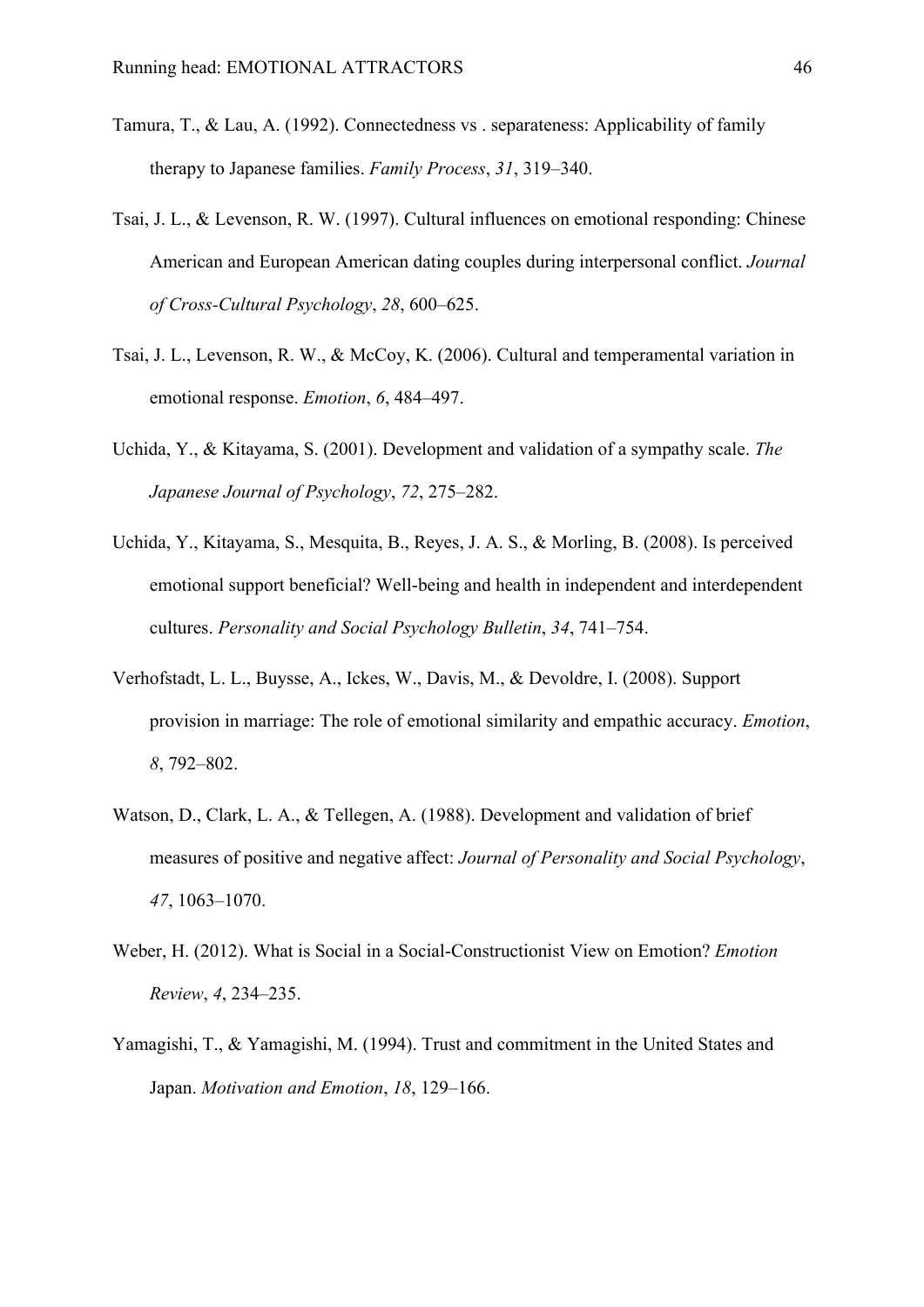#### **Footnotes**

<sup>1</sup>Other dimensions that may structure Belgian and Japanese relationships are, e.g., power (Hofstede & Minkov, 2010) or conformity / benevolence (Schwartz, 2003). However, it is noteworthy that authors from different disciplines have come to similar conclusions regarding Japanese and "Western" cultural contexts: Philosopher Thomas Kasulis (2002) distinguishes, e.g., between *integrity* (highlighting the boundedness of the person) and *intimacy* (defining people as being fundamentally connected). Similarly, family therapists Tamura and Lau (1992) distinguish between a process of *differentiation* and separateness in British families and of *integration* and connectedness in Japanese families.

<sup>2</sup>The preparatory research included U.S. participants, as the lab study was initially planned in three cultures. Due to logistical problems, the lab study was ultimately restricted to Japan and Belgium.

<sup>3</sup>We adapted the measure in two ways: First, we asked for support behavior rather than perceived support, because support behavior has been found to be closely linked with emotional processes in married couples (Verhofstadt, Buysse, Ickes, Davis, & Devoldre, 2008). Second, we specified the partner as the target of support rather than close others in general and excluded two items ("If you find out that they fell out of love, you sympathize with them from the bottom of your heart" and "If they have work they cannot finish by themselves, you are glad to help them") because they did not apply to our community sample.

<sup>4</sup>We also measured the following constructs, for which results are not being reported: PANAS (Watson et al., 1988), subjective wellbeing (Ryff & Keyes, 1995), Satisfaction with Life (Diener, Emmons, Larsen, & Griffin, 1985), Experiences in Close Relationships (Fraley, Waller, & Brennan, 2000), ESS Personal Values (Schwartz, 2003), and Self-Construal (Hashimoto & Yamagishi, 2016). We did not to report results for the Self-Construal scale in the present paper as reliability was low for multiple subscales in Belgium (.61 and .66).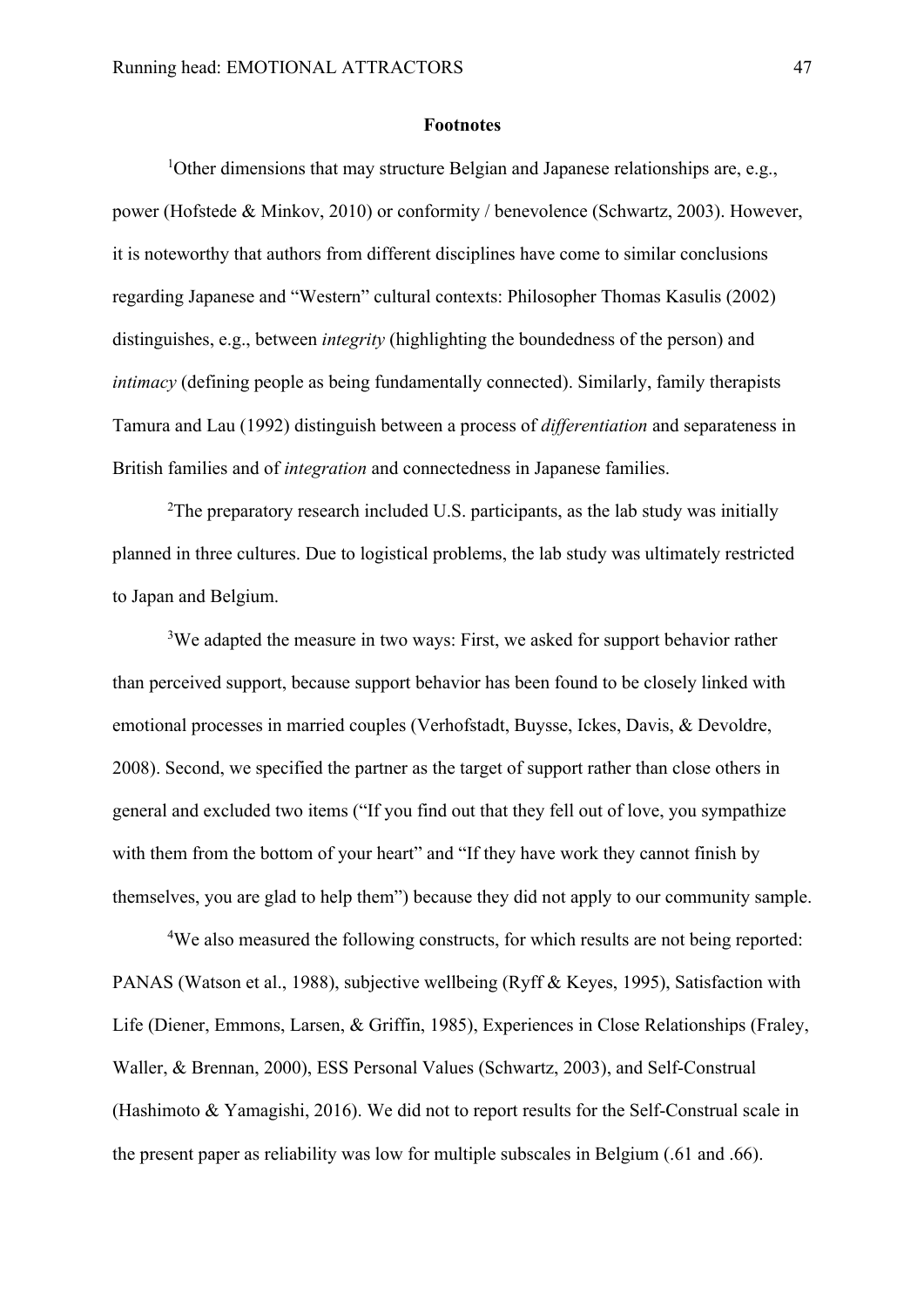However, we found that the Belgian and Japanese participants reported self-construals analogous to what Hashimoto & Yamagishi (2016) had reported for U.S. and Japanese participants (see also Supplemental Material). We had also included a 9-item version of the Sympathy Scale (Uchida & Kitayama, 2001). We discovered post hoc that the translation of two items from Japanese to Dutch was flawed. Dropping those items lead to a low Cronbach's alpha (.52 in Belgium and .68 in Japan); hence, we decided to exclude this scale.

<sup>5</sup>We excluded more segments due to ties in emotional maxima in the Japanese group (7.4% of all segments) than the Belgian group (5.4% of all segments),  $\chi^2$  (1) = 8.46, *p* < 0.01. Because ties may imply mixed emotions (that is, the experience of both a positive and negative emotion) and because mixed emotions may be more common and relevant in East Asian contexts (e.g., Grossmann, Huynh, & Ellsworth, 2016), we made sure that we did not systematically exclude relevant experiences for the Japanese participants. There were no cultural differences in the number of excluded segments involving a mixed emotion (combinations of any positive and any negative emotion  $> 0$ ; Miyamoto, Uchida, & Ellsworth, 2010),  $\chi^2(1) = .04$ ,  $p = 0.83$ .

<sup>6</sup>We are grateful to Jeanne Tsai, who, during the review process, observed that the most commonly discussed topics differed systematically between the two cultural groups. The fact that Belgian and Japanese discussed different kinds of topics does not appear to have affected our results: The two topic categories did not differ in the extent to which they elicited mutual states of empathy,  $B = .88$ ,  $SE = .67$ ,  $p = .19$ , or mutual states of anger,  $B =$ -.85, *SE* = .78, *p* = .28, as indicated by Poisson regressions with topic category (relationship issues = 0, concrete, pragmatic issues = 1) and cultural group (Belgium = 0, Japan = 1) entered as predictors; culture  $\times$  topic category interactions were also not significant. Moreover, culture-level attractors were not more likely to be found in the culturally more common topic category compared to the less common one.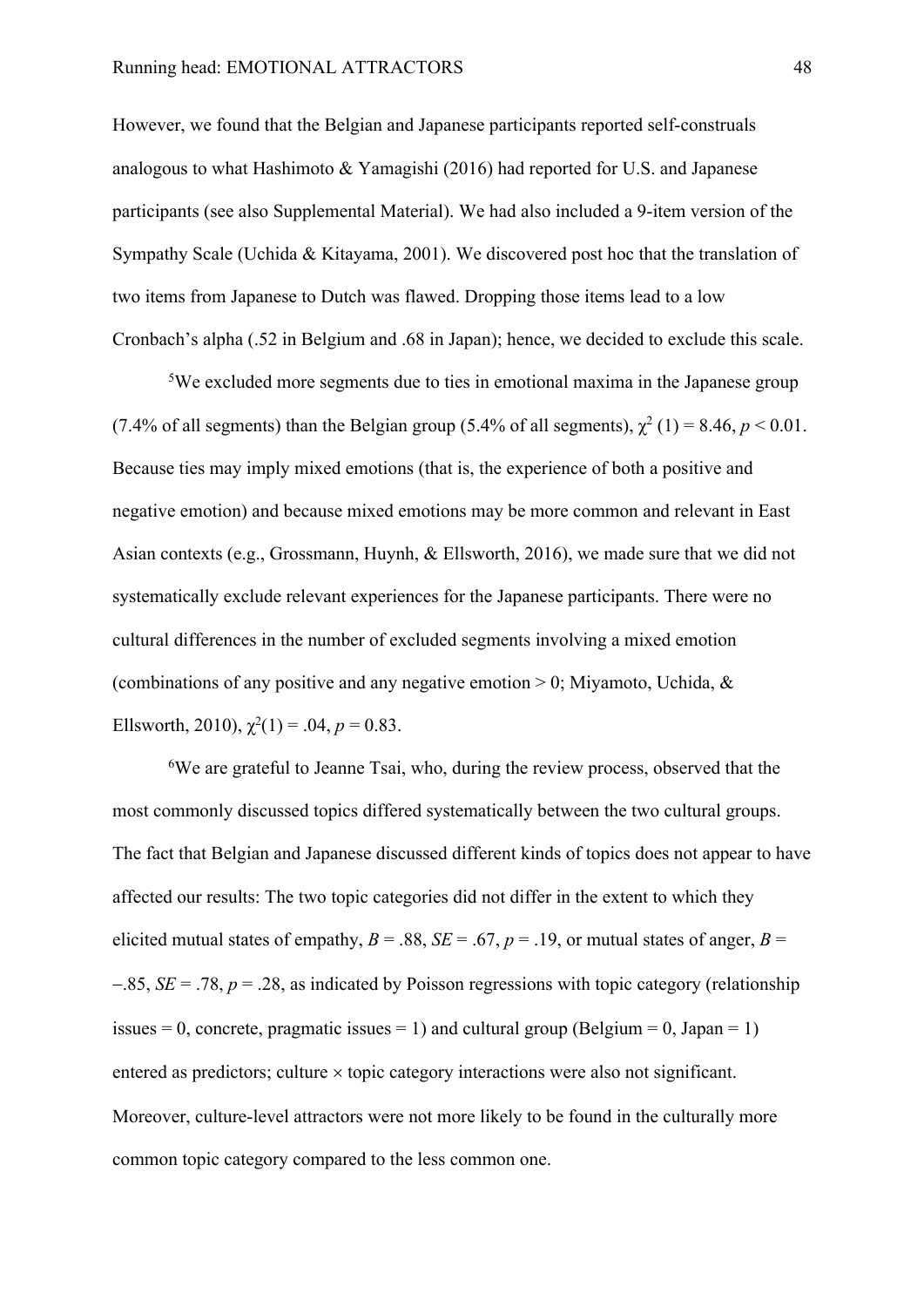|                               | Belgium<br>$(n=57)$ |      |                | Japan<br>$(n=76)$ |        |              |                  |
|-------------------------------|---------------------|------|----------------|-------------------|--------|--------------|------------------|
| Dyadic<br>emotional state     | $\overline{M}$      | SD   | $\overline{M}$ | SD                | Exp(B) | 95% CI       | $\boldsymbol{p}$ |
| either partner<br>annoyed     | 3.58                | 2.33 | 2.24           | 2.22              | 1.60   | [1.31, 1.96] | < 0.001          |
| either partner<br>strong      | 3.61                | 2.81 | 3.12           | 3.57              | 1.16   | [.96, 1.40]  | .12              |
| either partner<br>embarrassed | 1.25                | 1.24 | 2.20           | 1.90              | .57    | [.43, .75]   | < 0.001          |
| either partner<br>empathy     | 3.37                | 2.95 | 5.53           | 2.89              | .61    | [.51, .72]   | < 0.001          |

Table 1. Cultural differences in the frequency with which couples experienced culturally

instrumental emotional states

*Note*. Results from separate Poisson regressions with cultural group as the predictor (Belgium  $= 1$ , Japan  $= 0$ ). The exponentiated beta coefficient  $Exp(B)$  indicates how many times more the respective emotional state was experienced by Belgian compared to Japanese couples and serves as an indication of effect size. 95% CI = 95% confidence interval for  $Exp(B)$ .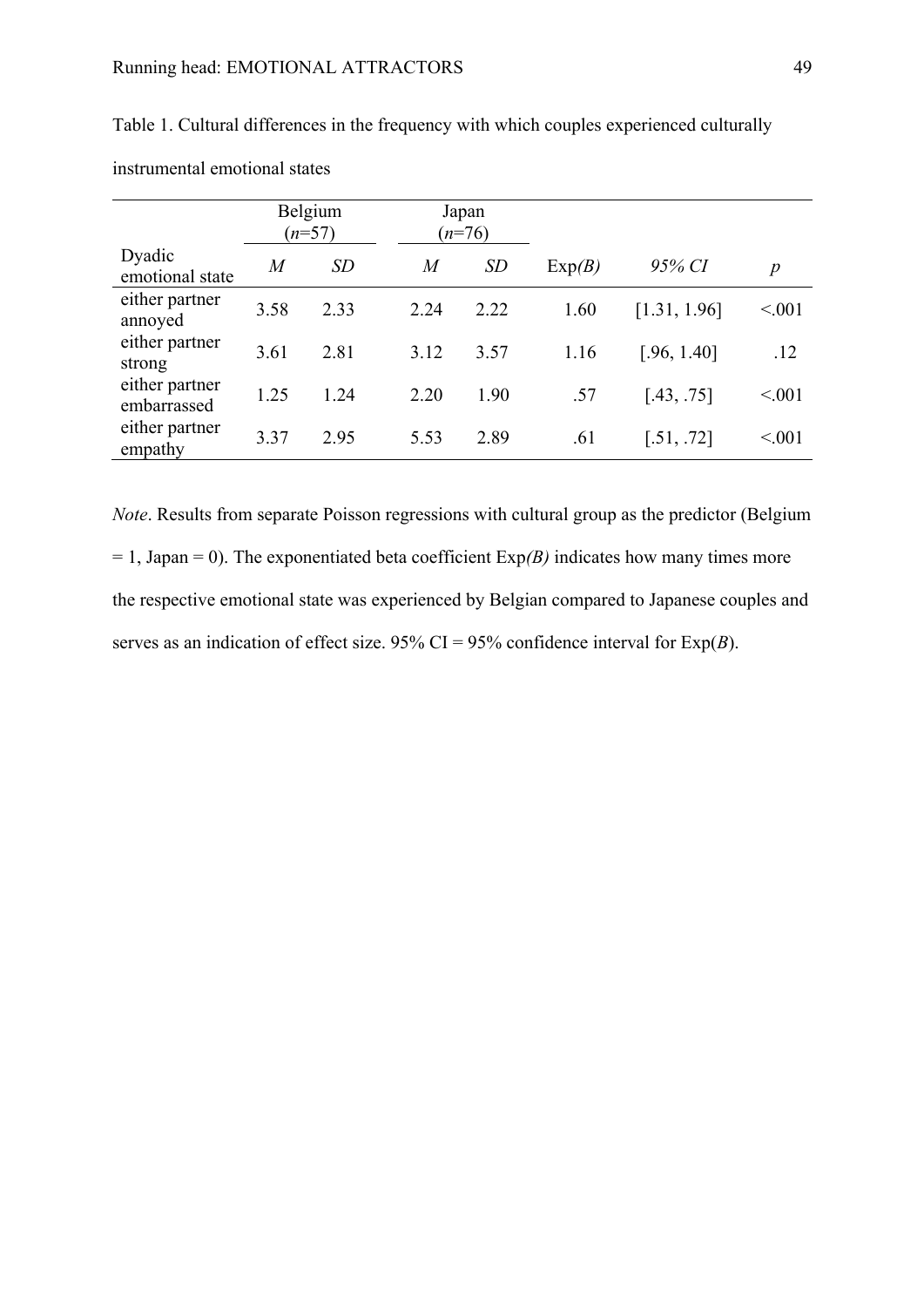|                                 | % Couples experiencing<br>attractor state |       |                                    |        |
|---------------------------------|-------------------------------------------|-------|------------------------------------|--------|
| Attractor state (male-female)   | Belgium                                   | Japan | Fisher's exact<br>$test (p-value)$ | Phi    |
| empathy-empathy                 | 0.0                                       | 15.3  | < 01                               | .27    |
| annoyed-annoyed                 | 9.1                                       | 0.0   | .01                                | $-.23$ |
| resigned-resigned               | 9.1                                       | 6.9   | .75                                | $-.04$ |
| afraid to hurt partner-resigned | 9.1                                       | 2.8   | .24                                | $-.14$ |
| resigned-strong                 | 7.3                                       | 4.2   | .47                                | $-.07$ |
| strong-resigned                 | 7.3                                       | 2.8   | .40                                | $-.10$ |
| worried-guilty                  | 7.3                                       | 0.0   | .03                                | $-.21$ |

#### Table 2. Distribution of culture-level attractors in Belgium and Japan.

*Note*. Odds-ratios (and respective 95% confidence intervals) are not reported as they are

infinite for the three significant results.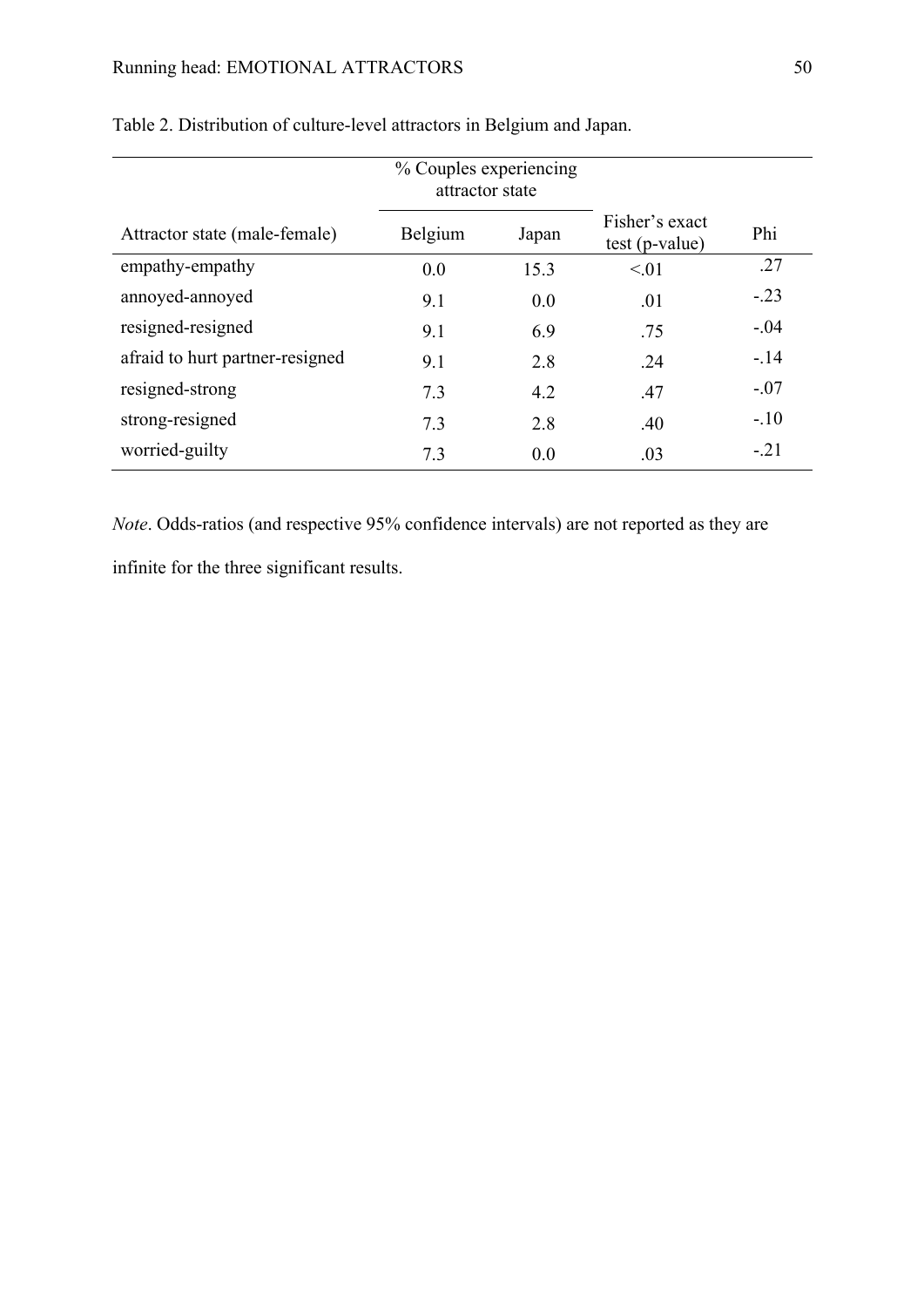|                           | Belgium          |           |          |            | Japan            |           |      |            |
|---------------------------|------------------|-----------|----------|------------|------------------|-----------|------|------------|
| Dependent                 |                  |           |          |            |                  |           |      |            |
| variable                  | $\boldsymbol{B}$ | 95% CI    | t        | $\eta_p^2$ | $\boldsymbol{B}$ | 95% CI    | t    | $\eta_p^2$ |
| Couple                    |                  | [13.71,   |          |            |                  | [-14.44,  |      |            |
| <b>Satisfaction Index</b> | 43.25            | 72.80]    | $2.90**$ | .06        | 4.23             | 22.91]    | 0.45 | < 01       |
| Emotional                 |                  | $[-0.13,$ |          |            |                  | $[-0.63,$ |      |            |
| Support                   | 1.42             | 2.98]     | 1.81     | .03        | 0.34             | 1.32]     | 0.69 | < 01       |
|                           |                  | [0.34,    |          |            |                  | $[-0.29,$ |      |            |
| Autonomy                  | 1.77             | 3.20]     | $2.45*$  | .05        | 0.61             | 1.51]     | 1.34 | .01        |
|                           |                  | $[-.84,$  |          |            |                  | $[-0.42,$ |      |            |
| Relatedness               | 0.37             | 1.57]     | 0.60     | < 01       | 0.34             | 1.101     | 0.89 | < 01       |

Table 3. Couples' emotional fit predicting relational benefits and ideals

*Note*. Separate linear regressions for each dependent variable with Fit, Culture, and Fit  $\times$ Culture entered as predictors. Separate estimates for Fit in the Belgian and Japanese group were calculated by recoding the culture dummy variable. \*  $p < 0.05$ ; \*\*  $p < 0.01$ . 95% CI = 95% confidence interval for *B.*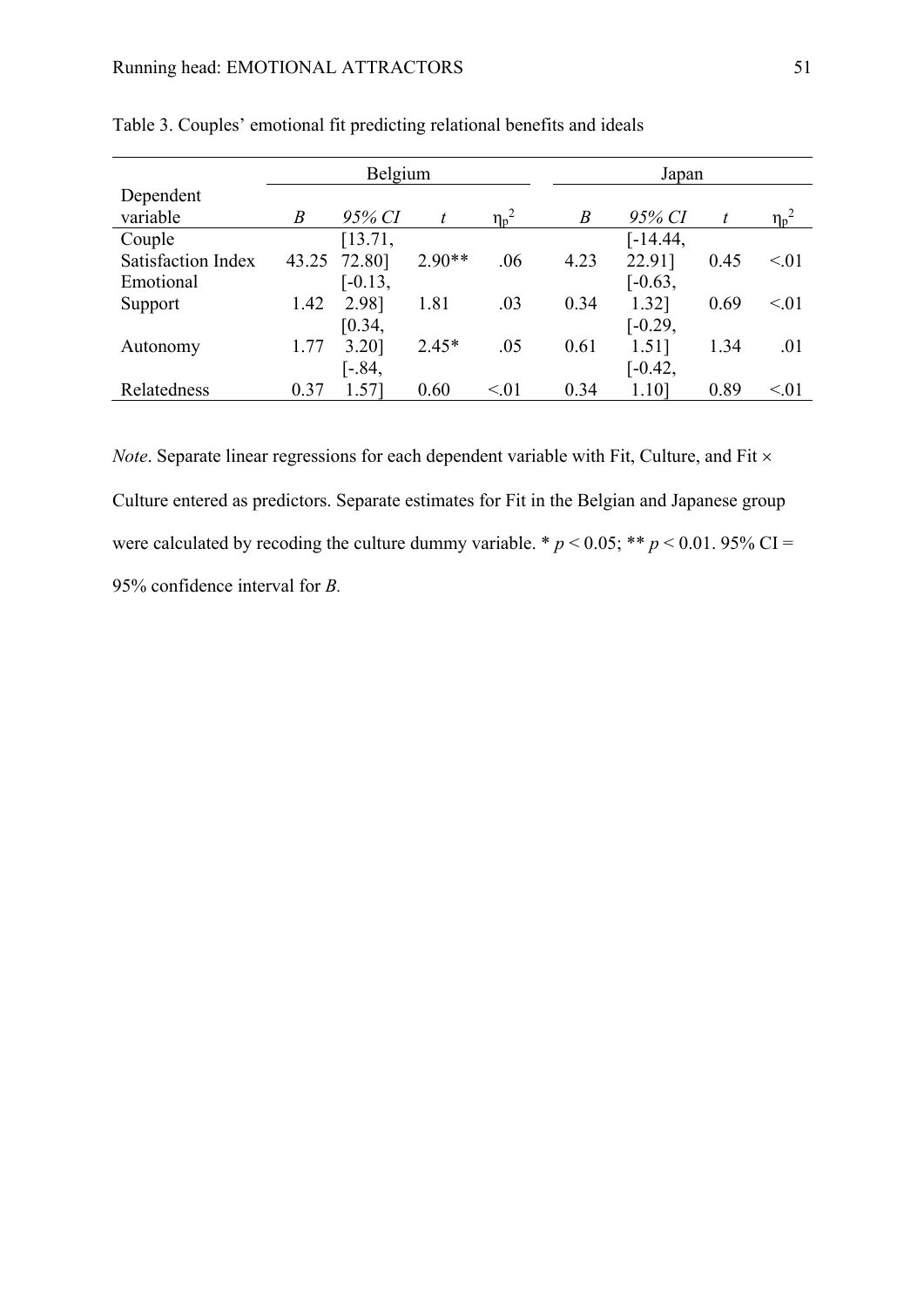

*Figure 1*. State space grid (SSG) of the emotional experience of a Belgian and a Japanese couple during a 10-minute disagreement interaction.

*Note.* Each dot represents the emotional maxima (person-centered) experienced by the couple during a 30-second segment. Regions in the SSG that we had predicted to be relatively more central in the respective culture are highlighted with shaded bars. The inductively derived attractor states for each couple are indicated with a bold frame. Amae = like my partner would indulge any of my requests (English translation of Dutch item); empathy = empathy